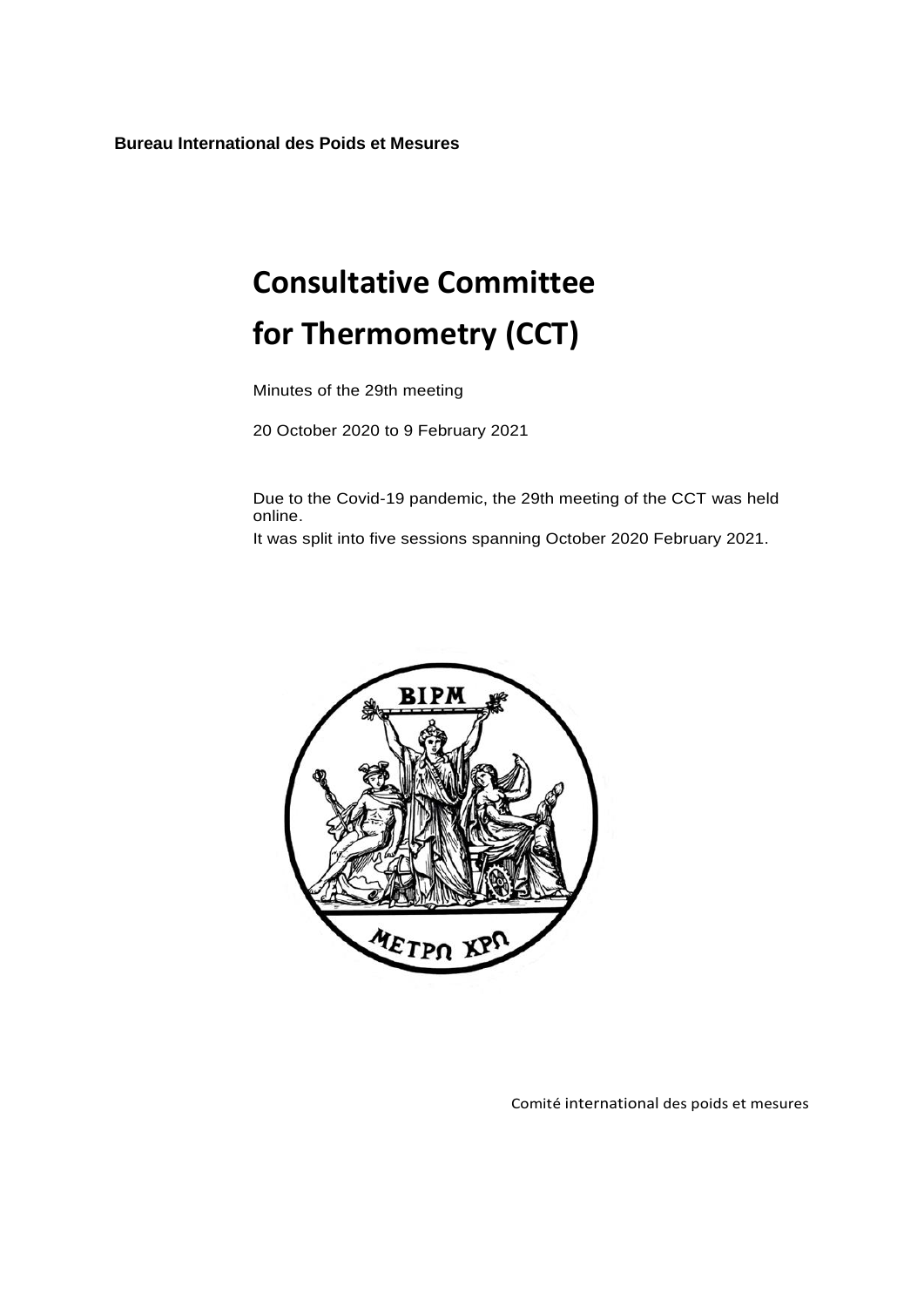# **LIST OF MEMBERS OF THE CONSULTATIVE COMMITTEE FOR THERMOMETRY**

as of 20 October 2020

#### **President**

Y. Duan, member of the International Committee for Weights and Measures

#### **Executive Secretary**

S. Picard, International Bureau of Weights and Measures [BIPM], Sèvres

#### **Members**

Agency for Science, Technology and Research [A\*STAR], Singapore. All-Russian Scientific Research Institute of Physico-Technical Measurements, Rosstandart [VNIIFTRI], Moscow. Centro Español de Metrología [CEM], Madrid. Centro Nacional de Metrología [CENAM], Querétaro. Conservatoire National des Arts et Métiers/Institut National de Métrologie [LNE-Cnam], La Plaine-Saint Denis. Czech Metrology Institute [CMI], Brno. D.I. Mendeleyev Institute of Metrology, Rosstandart [VNIIM], St Petersburg. Instituto Nacional de Metrologia, Qualidade e Tecnologia [INMETRO], Rio de Janeiro. Instituto Português da Qualidade [IPQ], Caparica. Istituto Nazionale di Ricerca Metrologica [INRIM], Turin. Korea Research Institute of Standards and Science [KRISS], Daejeon. Measurement Standards Laboratory of New Zealand [MSL], Lower Hutt. National Institute of Metrology [NIM], Beijing. National Institute of Standards and Technology [NIST], Gaithersburg. National Measurement Institute of Australia [NMIA], Lindfield. National Metrology Institute of Japan, National Institute of Advanced Industrial Science and Technology [NMIJ/AIST], Tsukuba. National Metrology Institute of South Africa [NMISA], Pretoria. National Metrology Institute of Turkey [UME], Gebze-Kocaeli. National Physical Laboratory [NPL], Teddington. National Research Council of Canada [NRC], Ottawa. Physikalisch-Technische Bundesanstalt [PTB], Braunschweig. Slovak Metrology Institute/Slovenský Metrologický Ústav [SMU], Bratislava. VSL B.V. [VSL], Delft. VTT Technical Research Centre of Finland Ltd, Centre for Metrology / Mittatekniikan keskus [MIKES], Espoo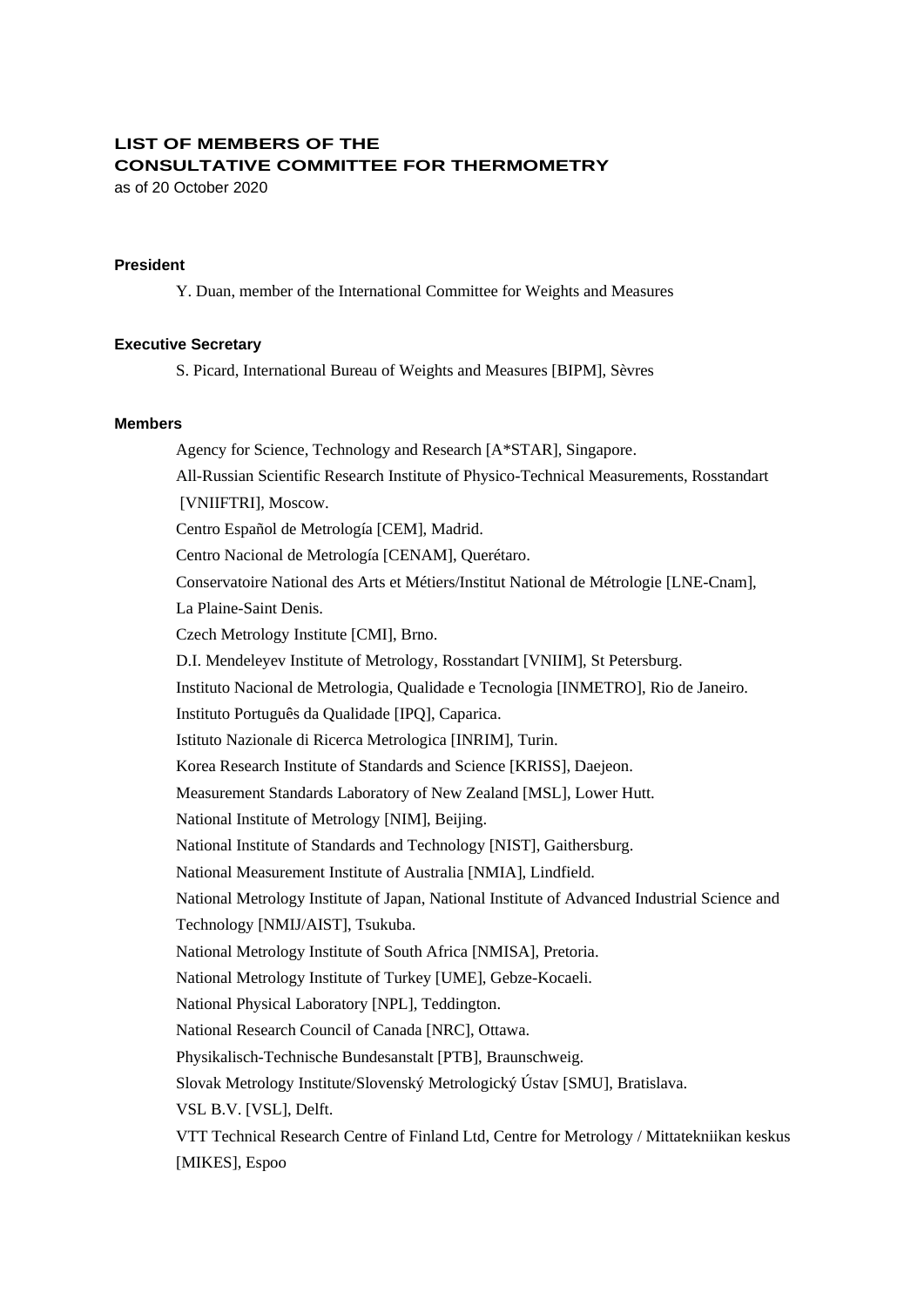The Director of the International Bureau of Weights and Measures [BIPM], Sèvres.

# **Official Observer(s)**

FSB - Laboratory for Process Measurements [DZM/FSB-LPM], Zagreb.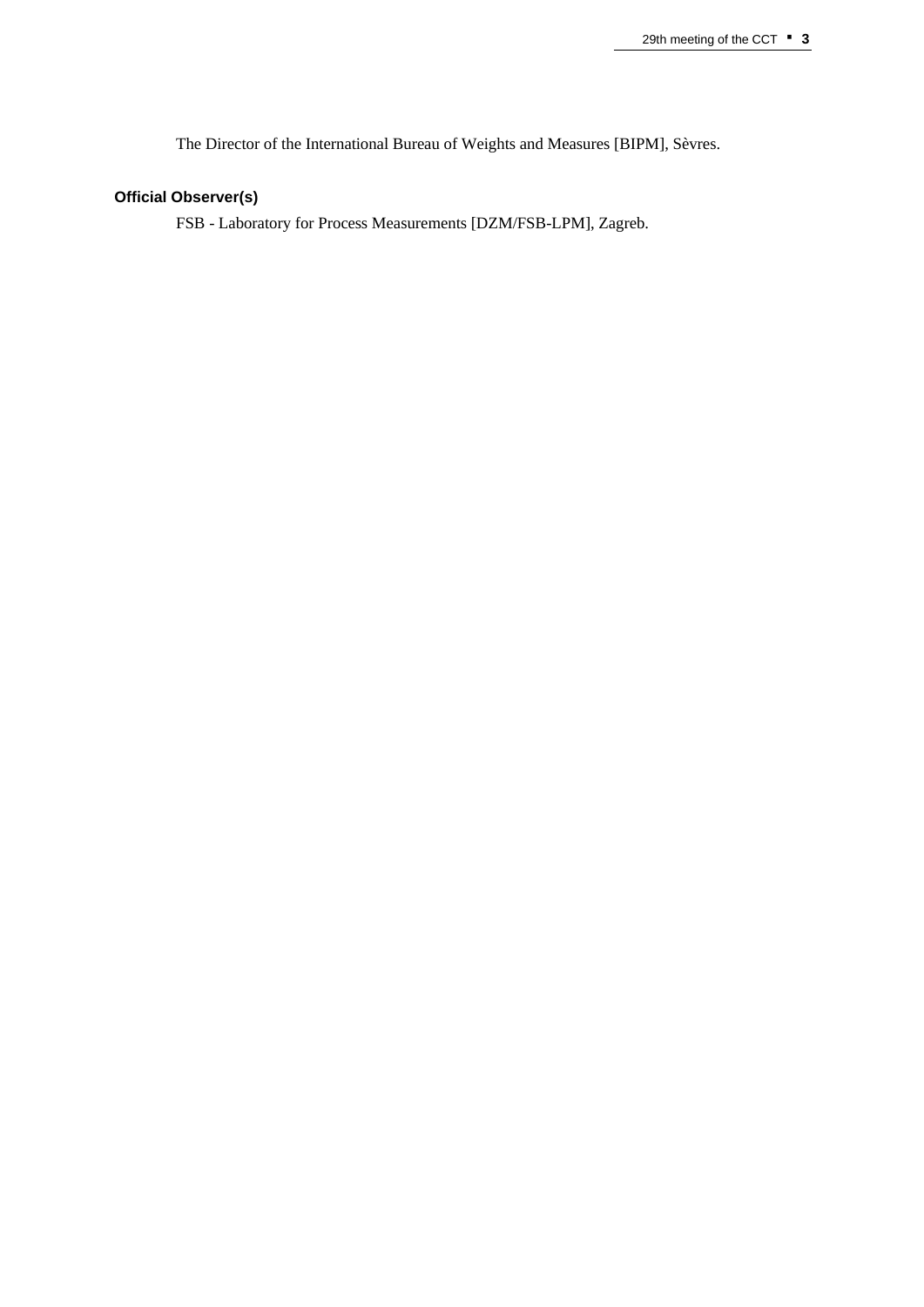# **1 OPENING OF THE MEETING; APPOINTMENT OF THE RAPPORTEUR; APPROVAL OF THE AGENDA**

The twenty-ninth meeting of the Consultative Committee for Thermometry (CCT) was held as five separate sessions via the web due to the Covid-19 pandemic crisis. Minutes for each session were issued. This report does not trace the meetings in their chronological order but according to the subject.

The following participants were present at the meeting:

Z. Ahmed (NIST), N. Al Dawood (SASO-NMCC), N. Al Dawood (SASO-NMCC), I. Al Faleh (SASO-NMCC), N. Al Qahtani (SASO-NMCC), M. Anagnostou (EMI), K. Anhalt (PTB), S. Bell (NPL), J. Bojkovski (MIRS/UL-FE/LMK), J.D. Brionizio (INMETRO), C. Byung-Il (KRISS), C. de Bruin (VSL), D. del Campo (CEM), Y. Duan (CCT President), E. Ejigu (NMISA), L. Eusebio (IPQ), Y. Fan (NMC, A\*STAR), R. Feistel (IAPWS), X. Feng (NIM), V. Fernicola (INRIM), J.-R. Filtz (LNE), C. Gaiser (PTB), R. Gavioso (INRIM), L. Hanssen (NIST), B. Hay (LNE), M. Heinonen (MIKES), M.-K. Ho (NMIA), B. Il Choi (KRISS), F. Jahan (NMIA), M. Kalemci (UME), L. Kňazovická (CMI), V.G. Kytin (VNIIFTRI), L. Lira Cortes (CENAM), J. Lovell-Smith (MSL), G. Machin (NPL), N. Maphaha (NMISA), A. Merlone (INRIM), M. Milton (BIPM), R. Mnguni (NMISA), T. Nakano (NMIJ AIST), H. Nasibli (UME), P. Pavlasek (SMU), J. Pearce (NPL), A. Peruzzi (NRC), A. Pokhodun (VNIIM), K. Quelhas (INMETRO), P. Rourke (NRC), S. Rudtsch (PTB), M. Sadli (LNE-LCM/Cnam), N. Sasajima (NMIJ AIST), P. Saunders (MSL), A.N. Schipunov (VNIIFTRI), Y. Shaochun (NMC, A\*STAR), G. Snijders (VSL), F. Sparasci (LNE-LCM/Cnam), R. Strnad (CMI), R. Teixeira (INMETRO), W. Tew (NIST), A. Todd (NRC), E. van der Ham (NMIA), M. Vinge (VNIIFTRI), L. Wang (NMC, A\*STAR), E. Webster (MSL), R. White (MSL), N. Yamada (NMIJ AIST), I. Yang (KRISS), H. Yoon (NIST), Z. Yuan (NIM), J. Zhang (NIM), D. Zvizdic (DZM/FSB-LPM).

Invited: P. Blombergen (Netherlands), Å.A. Falnes Olsen (JV), S. Fil (NSC IM), C. Sanchez (INM (CO)), C.M. Tsui (SCL).

Also present: S. Picard (Executive Secretary of the CCT), S. Bergstrand (Executive Secretary of the JCRB),

The President of the CCT, Dr Y. Duan opened the meeting and welcomed the participants.

Dr Y. Duan recalled that the 29th meeting of the CCT, scheduled to be held at the BIPM in March 2020, was cancelled due to the pandemic crisis. The 29th meeting of the CCT was therefore held remotely via internet<sup>1</sup>, split into five two-hour sessions spanning 20 October 2020 until 9 February 2021. Dr Y. Duan indicated that the International Committee for Weights and Measures (CIPM) had approved the amended version of the CIPM D-01 document [\(Rules of procedure for the](https://www.bipm.org/utils/en/pdf/CIPM-D-01.pdf)  [Consultative Committees created by the CIPM, CC Working Groups and CC Workshops\)](https://www.bipm.org/utils/en/pdf/CIPM-D-01.pdf) that

<sup>&</sup>lt;sup>1</sup> Cisco webex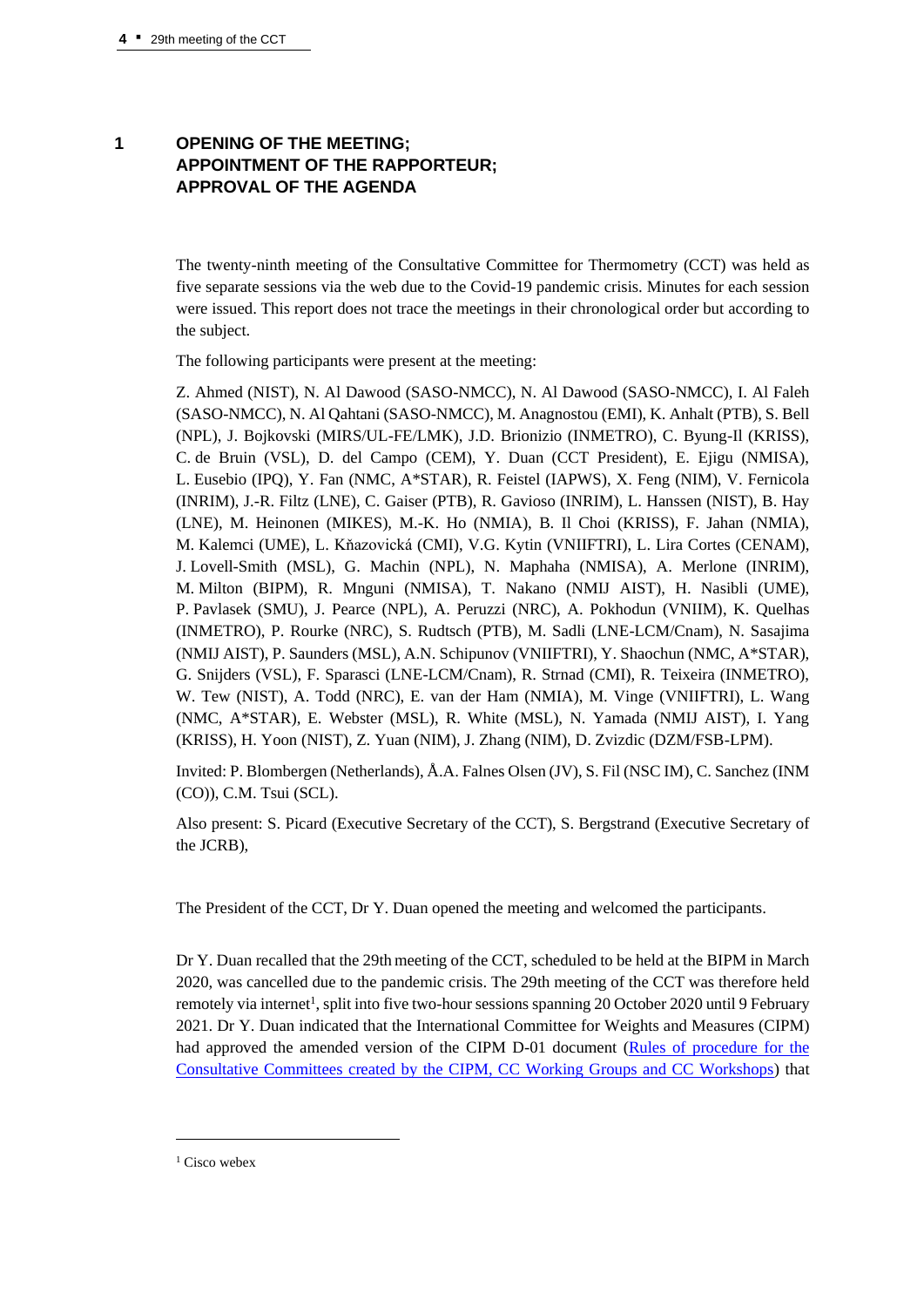now includes the possibility to hold online sessions. He also informed that the next session will be held at 12:00 UTC instead of 11:00 UTC.

Dr Y. Duan made a call of the nominated delegates. Dr S. Rudtsch (PTB) was appointed *Rapporteur* for the first session; Dr H. Yoon (NIST) was appointed *Rapporteur* for the second session; Dr R. Gavioso (INRIM) was appointed *Rapporteur* for the third session, Dr I. Yang (KRISS) was appointed *Rapporteur* for the fourth session, and Dr P. Rourke (NRC) was appointed *Rapporteur* for the fifth session.

The Director of the BIPM, Dr Martin J.T. Milton, welcomed the participants.

#### **2 CIPM Update**

Dr M. Milton, Director of the BIPM reported on the CIPM meeting and described the work being performed at the BIPM [CCT/20-38].

He stated that Belarus has recently joined as a member state and that now there are 102 NMIs, 156 designated institutes and four international organizations which are signatories of the CIPM MRA.

Dr M. Milton spoke about recent decisions of the CIPM that would directly concern the CCT. He stated that rules and procedures for operating Consultative Committees are stated in the document CIPM D-01 and that online meetings have been approved by the CIPM. He clarified that RMO Technical Committee chairs are always invited to participate in Consultative Committee activities and that NMIs of Member States can also request that one person from the NMI participate in the Consultative Committee meeting as observers. The CIPM has restated that decisions made in the Consultative Committees are done by consensus, which was the case all along. The CIPM has also stated that all Consultative Committee meetings can take place online and that those meetings are considered full meetings of Consultative Committees.

Dr M. Milton presented some points on the digital transformation project. The CIPM has a long-term goal to establish a framework for calibrations that are machine readable. These calibration certificates and methods of accessing them should be made to facilitate digital transactions. He stated that this did not consist of scans of physical calibration documents but digital calibration certificates which can be machine read and machine actionable. The KCDB will become machine readable. As an example of this Dr S. Picard has been working on this project and both projects will be beta tested soon. Interested parties are encouraged to contact Dr S. Picard. As part of this transformation, the SI brochure will be converted to machine addressable xml format.

The BIPM was active during the Covid-19 confinement mandated by the French authorities. The BIPM sustained all key activities such as the *Circular-T* (UTC), World Metrology Day 2020 and the roll out of KCDB 2.0. The BIPM engaged in offering online technical courses for capacity building. The BIPM also supported NMIs during the Covid-19 pandemic by acting as a repository of NMIs' Covid-19 response efforts. As an example, the CCQM performed pilot studies for analytes of Covid-19 RNA and antibody systems.

Concluding, Dr M. Milton stated that the BIPM has developed new ways of supporting Consultative Committee meeting activities during the pandemic. The BIPM, for example, hosted 50 online meetings for the CCQM, and the members of the CCTF gave webinars, which were posted on YouTube and available for further comments from their members.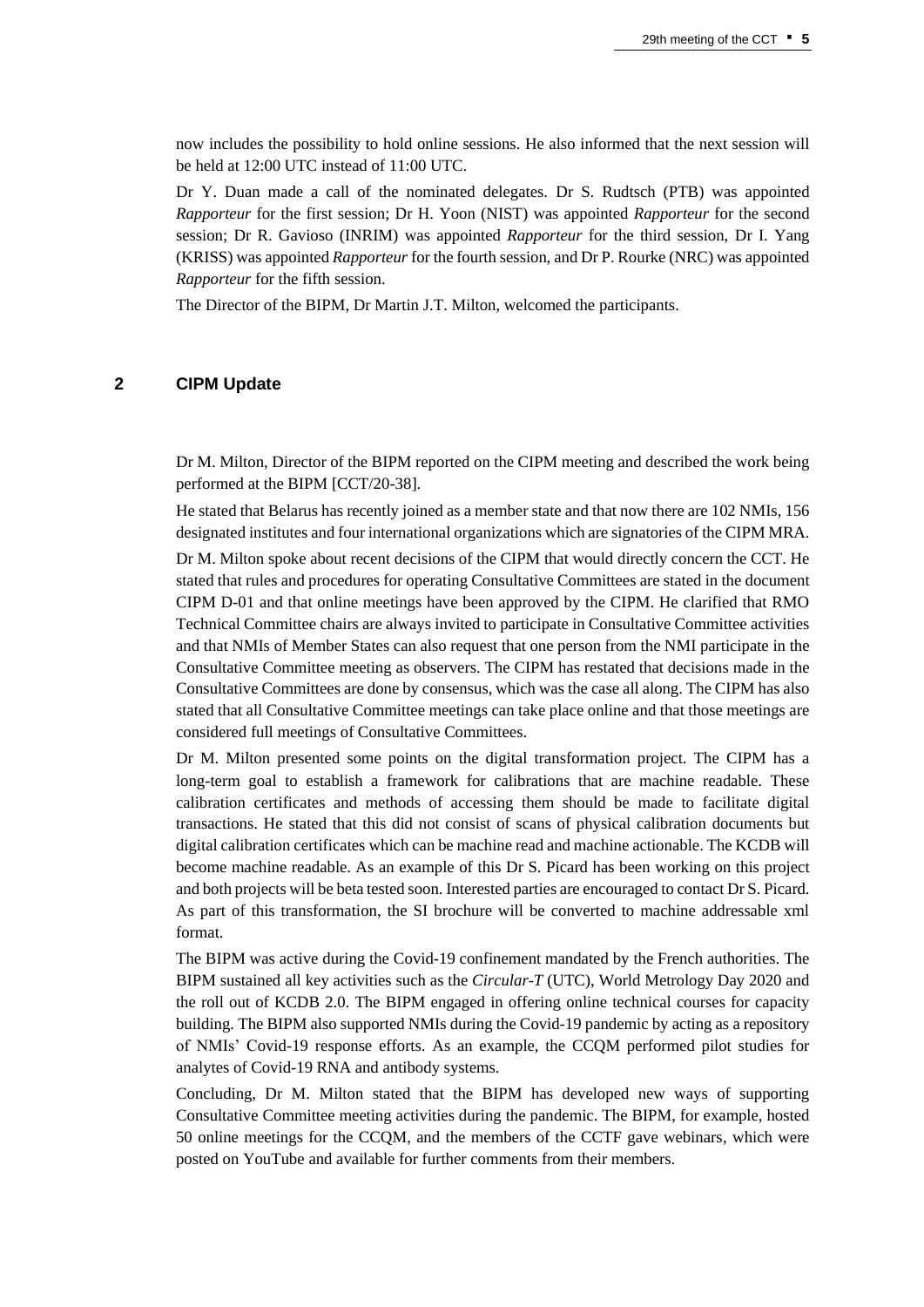Dr M. Milton stated that the BIPM operated at 100 % efficiency during the lockdown.

Dr Y. Duan thanked Dr M. Milton for his information and expressed his appreciation to the BIPM staff contributions, in particular during the pandemic crisis.

Dr H. Yoon (NIST) asked whether the digital calibration certificate is like blockchain technology. Dr M. Milton stated that use of blockchain might not be ideal as the DCC is computationally intensive. Dr Milton informed that a conference on this topic will be held at the BIPM in February 2021.

## **3 REPORT OF THE 28TH MEETING OF THE CCT 2014**

The Executive Secretary of the CCT, Dr S. Picard, recalled that the report of the 28th meeting of the CCT (2017) had been approved by all delegates by e-mail. The status of the actions which arose from the 28th meeting was as follows:

#### **Actions of 2017**

CCT28/A1. T. Herman (NIST) will send CCT-K9 Draft B to participants by October 2017.

#### **Status: Not completed**

CCT28/A2. B. Fellmuth (PTB) will address the final version of the *Mise en Pratique* to the CCU for their September 2017 meeting, and appendices by December 2017.

#### **Status: Completed**

CCT28/A3. WG-SP shall provide the first revision of the CCT Strategic Planning document by December 2017 (coordinated by J. Fischer (PTB)).

#### **Status: Completed**

CCT28/A4. WG-KC will update the CCT President on silent comparisons and plans for their completion by October 2017.

#### **Status: Completed**

CCT28/A5. J. Fischer (PTB) will draft a statement to clarify the relationship between the ITS-90 and the kelvin that will be posted on the BIPM website.

#### **Status: Completed**

CCT28/A6. B. Fellmuth will add a sentence to the MeP-K to clarify the relationship between the ITS-90 and the kelvin.

#### **Status: Completed**

CCT28/A7. S. Picard will move the CCT/08-19-rev document to the restricted area of the BIPM CCT web site.

#### **Status: Completed**

CCT28/A8. WG-SP to add a statement related to climate in its revision of the CCT Strategic Planning Document.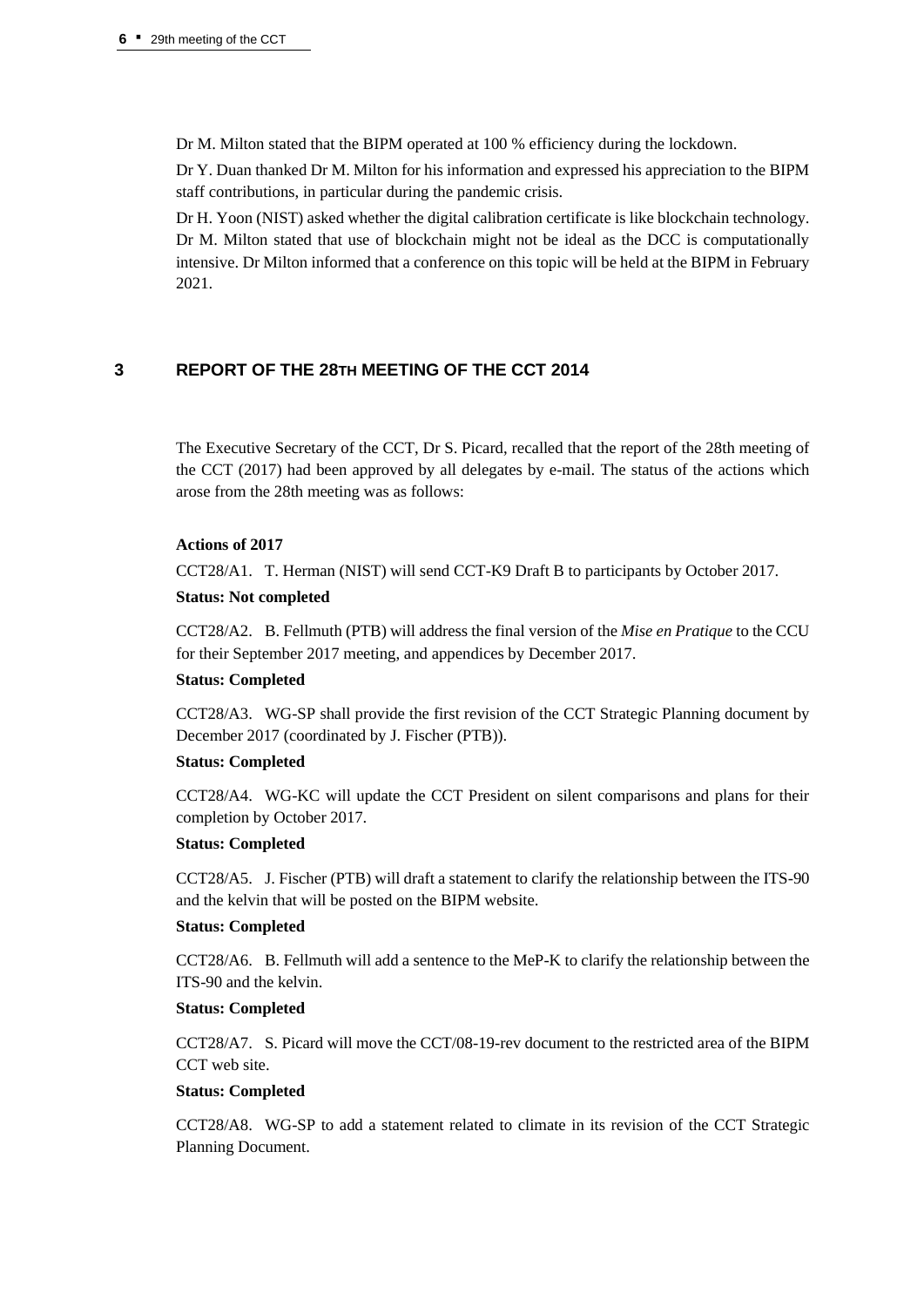#### **Status: Completed**

CCT28/A9. WG-CTh Chair will draft ToR and tasks for the TG-CTh-ET (Emerging technologies) and suggest members to the CCT president. **Status: Completed**

#### **4 Comparisons**

# **4.1 Report from CCT Working Group for Key Comparisons (CCT-WG-KC), Andrea Peruzzi (NRC)**

Dr A. Peruzzi, Chairperson for the Working Group for Key Comparisons, presented the activities of the Working Group for Key Comparisons (WG-KC) since the 2017 CCT meeting [CCT/20- 28]. He reminded the participants of the terms of reference and tasks for the WG.

The Working Group presently has 13 members. The former member Dr Y. Yamada (NMIJ AIST) retired in 2019 and Dr A. Peruzzi thanked him for his precious contribution over the years. Shortly before the first session of the 29th CCT meeting the WG-KC was informed that Dr R. White (MSL), also member of the group, will retire at the end of October 2020. It is possible that Dr R. White will contribute to the group on a personal basis after his retirement. To include competence on thermodynamic quantities Dr M. Akoshima (NMIJ AIST) was proposed as a new member of the WG-KC. The members of the WG-KC unanimously agreed that Dr M. Akoshima could become a new member of the WG. If the President of the CCT does not have any objection Dr A. Peruzzi would be happy to welcome Dr M. Akoshima as a new member of the group.

Dr A. Peruzzi gave statistics on the number of comparisons since June 2017: 44 comparisons were treated of which 14 comparisons were approved, one comparison was declared abandoned and four supplementary RMO comparisons did not gain WG-KC approval.

He drew attention to 20 "silent" comparisons for which no progress has been reported to the WG-KC in the last 5 years.

Dr A Peruzzi observes that not all pilots are aware of the review process as described in CIPM MRA-D-05<sup>2</sup> [\(Measurement comparisons in the CIPM MRA\)](https://www.bipm.org/documents/20126/43742162/CIPM-MRA-G-11.pdf/9fe6fb9a-500c-9995-2911-342f8126226c) and the associated specific rules [implemented by the CCT:](https://www.bipm.org/en/committees/cc/cct/wg/cct-wg-kc)

- The technical protocol and the final report of all CCT and RMO key comparisons, and possible CCT supplementary comparisons, must be formally approved by the WG-KC.
- Supplementary RMO comparisons can be agreed, conducted and evaluated within the respective RMO. However, on request the WG-KC will review both the technical protocol and final report for these comparisons.

Small deviations – for example not registering the comparison in the KCDB before starting – are less serious compared to the lack of submission of the technical protocol to the WG-KC before starting a key comparison and omitting to provide revised versions for approval. These omissions

<sup>2</sup> Now replaced by the G-11 document.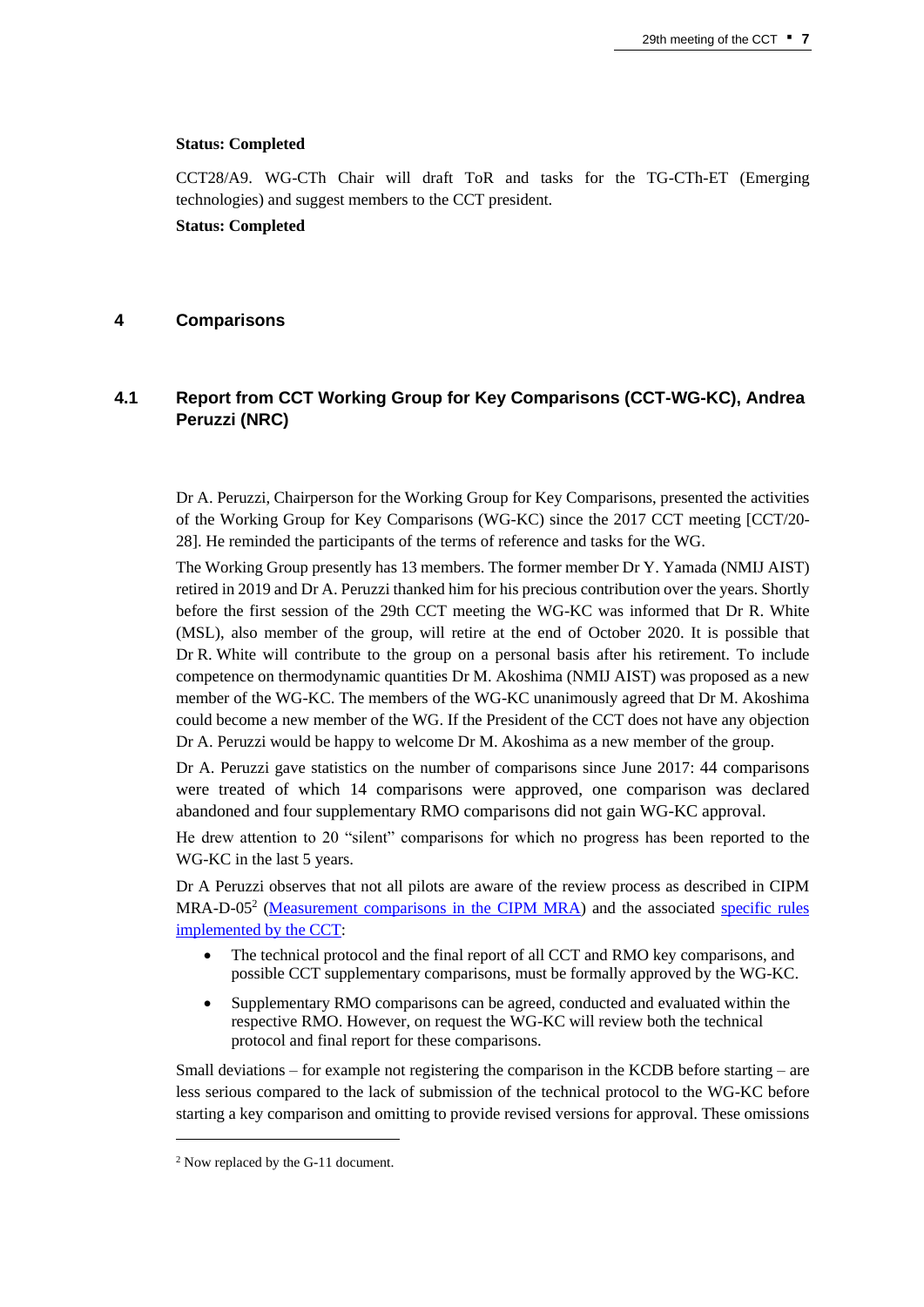can be reflected as serious flaws in the final reports and even prevent their approval. To assist the pilots, Dr A. Peruzzi suggested adopting a checklist to be made available on the CCT website (CCT/20-51), "Guidelines of CCT comparisons".

The WG-KC recommends that the TC-T chairs review the technical protocols and comparison reports before submitting these to the WG-KC.

Dr Peruzzi reported on discussions linked to how to improve the visibility of the recently published document "Uncertainties in the realization of ITS-90 metal freezing points using sealed cells" , presently included as an appendix in "Guide to the realization of the ITS-90" Chapter 2.4 "Metal [fixed points for contact thermometry"](https://www.bipm.org/documents/20126/41773843/Guide_ITS-90_2_4_MetalFixedPoints_2018.pdf/665aff3f-b72e-0e28-c520-89197232a06e). As many institutes rely on sealed cells for their ITS-90 realization, the question arises as to whether these cells can be regarded as an independent realization of the ITS-90 or if they need traceability. He called for a CCT position on this issue<sup>3</sup>.

The need for a repeat of the CCT-K6 concerning humidity was highlighted. The WG-KC position is to complete the key comparisons on humidity that are presently active before a new comparison is started. This will be discussed when the activity from the Working Group for Humidity is reported at a later session.

The WG-KC considers that a key comparison for thermodynamic temperature seems premature.

Dr A. Peruzzi ended his presentation by raising the question of whether there is a need for a common CCT framework on KC analysis.

At a subsequent session Dr Y Duan noted that the "Guidelines of CCT comparisons" was approved unanimously and will be uploaded as a guidance document on the website.

## **4.2 Discussion**

Prof G. Machin (NPL) gave information on the CCT-K10 (listed as a silent comparison) for which a Draft B will be reached by the end of 2021. He will ask his colleague Dr H. McEvoy to send Dr Peruzzi an update about this comparison. Furthermore, he informed the CCT that WG-NCTh is advising a new CMC review protocol for thermodynamic temperatures at high temperatures. Although this review protocol is effectively ready, this comparison will not be initiated before the CCT-K10 has been completed.

Dr H. Yoon (NIST) asked what the criteria had been to disapprove the supplementary comparisons mentioned in the presentation. Dr A. Peruzzi answered that some comparisons were not compliant with the CIPM MRA requirements. He gave an example for the absence of an uncertainty budget.

Dr M. Milton thanked Dr A. Peruzzi and the working group for their hard work. He appreciated the highlight on the "silent" comparisons, which is an issue for the Joint Committee of the Regional Metrology Organizations and the BIPM (JCRB). Giving an example of a "silent" comparison, he asked what are the next steps to be taken. Dr A. Peruzzi referred to the TC Chairs and pilots which have been contacted. Dr S. Picard had received feedback on several comparisons where the pilots had requested that the comparisons remain in the KCDB and the reports will be completed soon. Dr M. Milton gave examples of several RMO "silent" comparison still indicated

<sup>3</sup> Sealed metal fixed point cells are discussed in Section 8 and 16.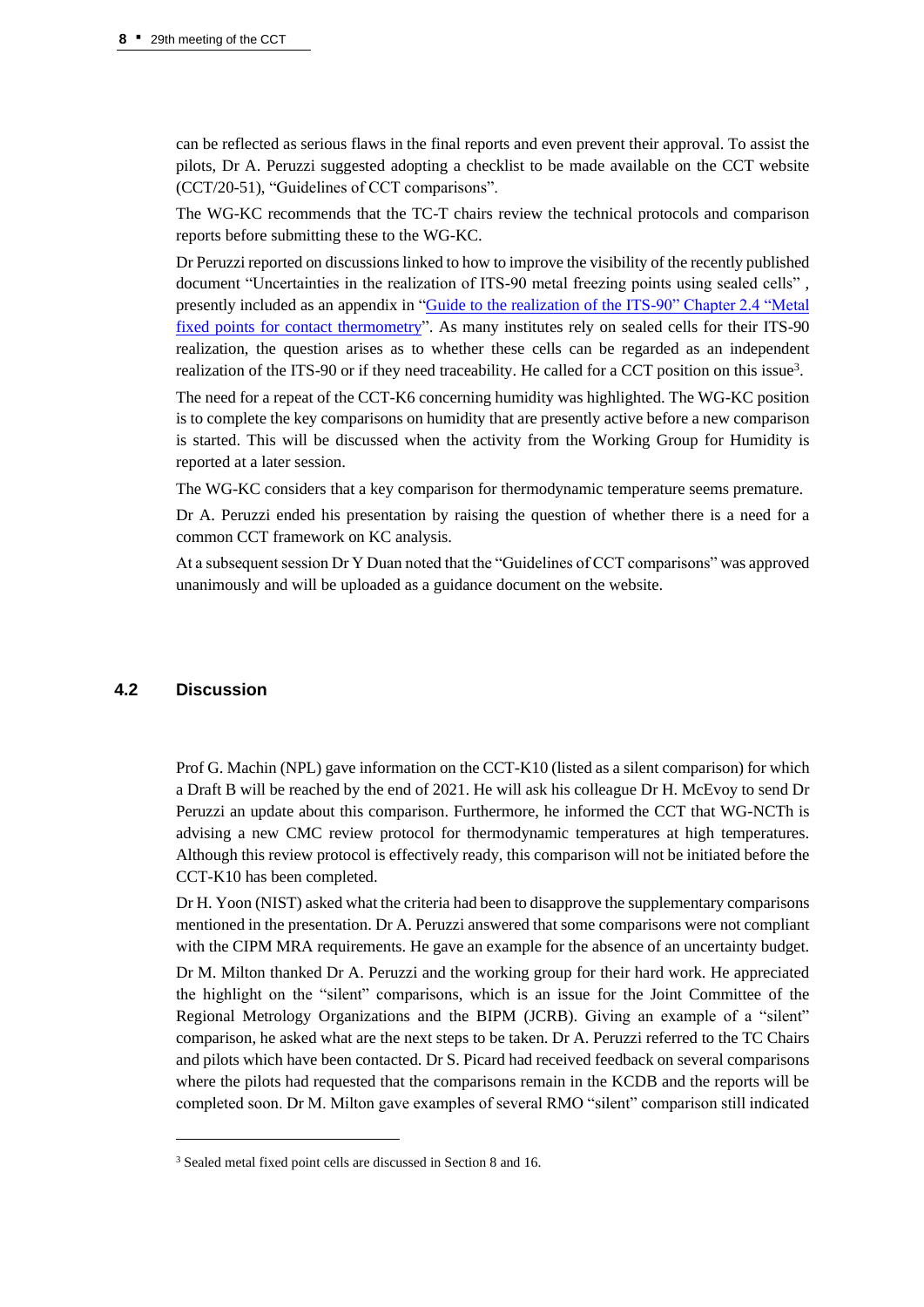as "Planned" and suggested to remove these until they start. Dr A. Peruzzi agreed. Dr S. Picard confirmed that the APMP had been contacted on this specific issue. Dr Y. Duan emphasized that, if the pilots persist with these comparisons that started a long time ago, it is necessary that they are either completed soon or removed.

Dr A. Peruzzi asked Dr M. Milton if the JCRB has issued a strict rule that can be referred to as support when treating "silent" comparisons. Dr M. Milton indicated that no strict rule had been issued by the JCRB but the RMOs, which are members of the JCRB, had the possibility to adopt a rule. The JCRB has drawn a limit at 5 years; comparisons dating more than 10 years as listed represent significant work for the institutes that in some cases can be wasted.

Dr H. Yoon gave an example of informal feedback at the most recent meeting of TEMPMEKO in 2019,which stated that if CCT-K9 was not completed in the near future, another institute would do the reporting. Recalling the large amount of work associated with the measurements, analysis and reporting, he asked the WG-KC to consider establishing a plan B to force the pilot laboratory to provide the report. Dr M. Milton recalled that other Consultative Committees had approached this problem by reducing the information requirements in the final report. He suggested that the WG-KC reflect on how to reduce the burden on the piloting institute to speed up the process.

Dr S. Bell (NPL) suggested that the decision of the outcome of the RMO comparison should be in the hands of the RMOs. Dr S. Picard confirmed that this was the outcome of the WG-KC meeting.

Dr I. Yang (KRISS) recalled that in several cases the pilot had forgotten to ask for an update of the information included in the KCDB and had in fact progressed. He encouraged his TC-T colleagues to write to the KCDB Office and ask for an update when applicable. Dr A. Peruzzi thanked Dr I. Yang for his comment. He highlighted that nevertheless, for the comparison listed as "silent", no feedback to the WG-KC has been made over 5 years – it is not so much about updating the KCDB as contacting the WG-KC and presenting a Draft A or a Draft B report in time.

Dr Y. Duan asked the pilots of CCT-K1.1 and CCT-S3, which started more than 10 years ago, to complete the comparisons as soon as possible and to indicate the time for completion. Dr H. Yoon confirmed, in his role as the NIST delegate, to conclude the CCT-K1.1 with his management. Dr J.-R. Filtz (LNE), chair for the Task Group for thermodynamic quantities, encouraged the pilot of CCT-S3 to complete the comparison soon.

Dr Y. Duan concluded the discussion by inviting new TC-T Chairs to familiarize themselves with the information issued by the CIPM and CCT.

## **4.3 Status report on CCT-K9, Howard Yoon (NIST)**

Dr H. Yoon presented the status of CCT-K9 [CCT/20-30]. The draft of the technical protocol, measurements, analysis and reporting involved four different persons. The comparison has been in progress for a long time and the projected timeline was extremely optimistic; there are lessons to be learned from this comparison. It started in 2011 and the measurements lasted four years. Due to the long duration, many persons who participated initially are no longer involved. The comparison was ambitious, covering repeated measurements at fixed points from Ar (83.8058 K) to Zn (692.677 K). It has been carried out in a collapsed-star shape, initially involving 15 institutes.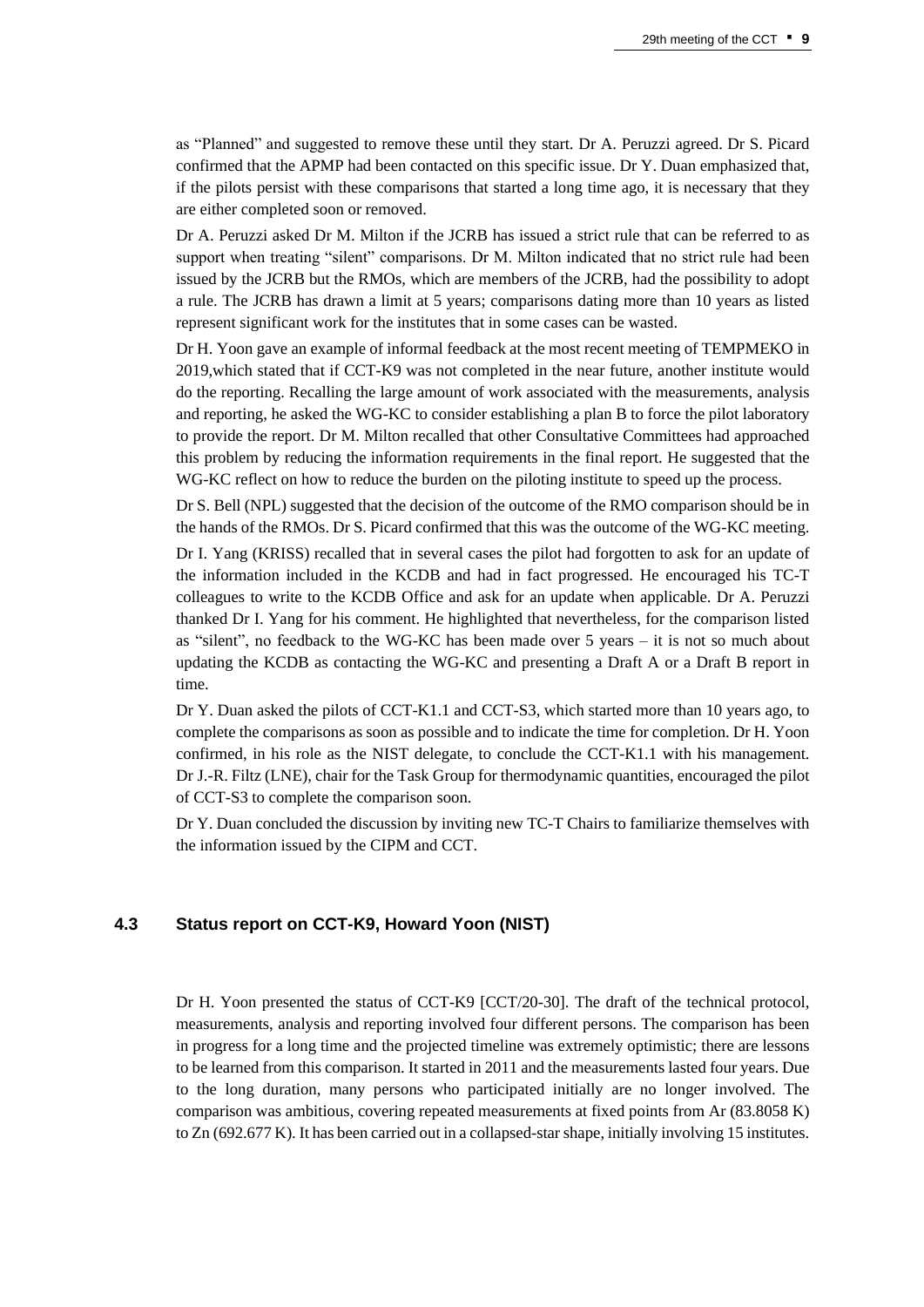Dr H. Yoon drew attention to the fact that, although the participating institutes selected their transfer standards, almost half of all thermometers failed the reproducibility criteria. Furthermore, many people that participated initially are no longer involved in this key comparison for several reasons. This is a challenge for all large key comparisons of this type and needs to be addressed by all CCs. A Draft A was presented to the participants in September 2020. It displayed the results at each fixed point where the institutes were not indicated. The results showed an unexpectedly large number of outliers, in particular at the Zn point, the Ga point and the Ar point. The comparison has allowed increased knowledge of this subject, for example outliers at the Zn fixed point could be explained by an under-estimate of radiative losses, and information on this has been provided by the NPL. He suspected that outliers might be explained by over-optimistic uncertainty budgets of participants and pilot and an error within the argon apparatus of the pilot institute.

Dr H. Yoon underscored the importance of comparisons as a tool to test the uncertainties – you cannot deny what you observe.

Consequently, the NIST is refurbishing the laboratory used for the realization of ITS-90. Nevertheless, and although the issuing of data has taken more time than expected, the results are very useful for the participants. A revised version of the Draft A will be distributed to the participants by the end of 2020. Dr H. Yoon reassured the CCT that the results are imminent.

Dr Y. Duan thanked Dr H. Yoon and invited comments.

Dr D. del Campo (CEM) asked about the origin of the intended changes of some uncertainties in the final Draft A report mentioned during the presentation. Dr H. Yoon explained that it is not possible to arbitrarily alter uncertainty budgets without having a physical reason. He explained that there could be small changes due to uncertainties that were not considered or over-estimated by double counting such as the repeatability at NIST. He did does not believe that by these refined adjustments the results of the participants come closer to the KCRV, or their uncertainties can be expanded so that they overlap the KCRV. Dr Yoon expressed his conviction that there are physical reasons for the outliers, which must be identified by the participants. As an example, he mentioned that at NIST a thermal leak at the argon fixed point was not taken into account.

Dr I. Yang (KRISS) asked about a foreseen date for the Draft B. Dr H. Yoon replied that this is under discussion with Dr A. Peruzzi – it is possible that some additional adjustments need to be made to the uncertainty of the key comparison reference value(s). Dr A. Peruzzi confided that he believed the transition from Draft A to Draft B should not take more than 2 or 3 months. Dr Y. Duan expressed his satisfaction to see this recent progress and is looking forward for to the Draft B.

## **4.4 Participation on CCT-K7.2021, A. Peruzzi (NRC)**

The first comparison of water triple point cells (WTPCs), CCT-K7, was carried out from 2002 to 2004 and the need to repeat this comparison was identified as high priority at the 28th CCT meeting. Although the new definition of the kelvin no longer relies on the WTP, the WTPCs continue to play a fundamental role in the realization of the ITS-90, where many institutes consider the isotopic composition of the water.

The NRC has offered, and has been accepted by the CCT, to act as the pilot institute. This repeat comparison, CCT-K7.2021, has attracted 19 members of the CCT to participate: (CEM, CENAM,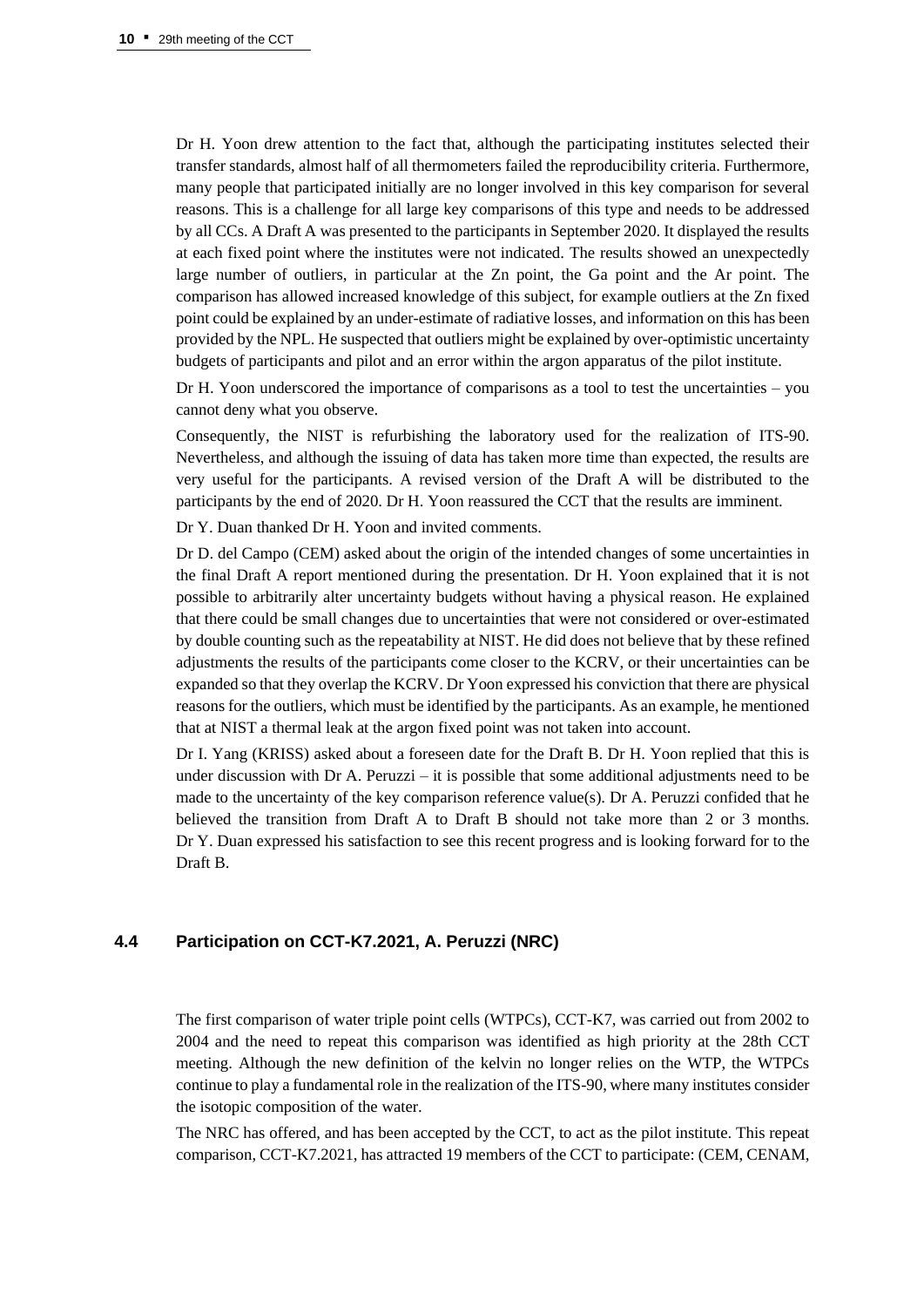INMETRO, INRIM, IPQ, KRISS, LNE/Cnam, MSL, NIM, NIST, NMIA, NMIJ AIST, NMISA, NPL, NRC (pilot), PTB, UME, VNIIM and VSL $^4$ . The participants are well distributed throughout the different RMOs [CCT/20-29].

A "kick-off" meeting was held in September 2020 and the draft of the technical protocol is expected to be distributed to the participants before the end of September 2020. A coordinating group composed of A. Peruzzi (NRC), S. Dedyulin (NRC), R. White (MSL) and A. Possolo (NIST) was formed to harmonize the uncertainty budgets, choosing the methods and software tools for the analysis.

The comparison will be carried out in a collapsed-star form where each participant will use one transfer cell. Only national references based on fused silica cells, for which a correction of the isotopic contents is applied, will be considered for the calculation of the key comparison reference value. The transport of the cells is delicate. For this purpose, the NRC has taken part of the contents of "MSL Technical Guide 44: Shipping TPW Cells" [CCT/20-65] and has asked for advice on transportation from Isotech/Fluke.

Dr A. Peruzzi presented information on how the comparison will be carried out, and data reduction.

The comparison is planned to start in April 2021, with the first Draft A report to be issued before July 2022.

Dr Y. Duan thanked Dr A. Peruzzi and invited comments.

Dr M. Sadli (LNE/Cnam) expressed his support for employing a coordinating group, which can simplify the work, but wondered to what extent blindness could be preserved. Dr A. Peruzzi clarified that from the point of view of the results there is no difference. From the point of view of the blindness regarding the results there is also no change. Of course, the pilot laboratory will not be blind, but all the other participants will be blind.

Dr A. Peruzzi (NRC) announced at a subsequent session that the Technical Protocol for CCT-K7.2021 had been approved by the CCT WG-KC and the measurements were being prepared, planned to start in April 2021.

## **4.5 Notice on the CCT Task Group for Body Temperature Measurement (CCT-TG-NCTh-BTM), G. Machin (NPL)**

Dr G. Machin, Chairperson for the Task Group for Body Temperature Measurements, informed the CCT about the recent establishment of this new task group (TG-NCTh-BTM), dedicated to Body Temperature Measurements, tasked under the CCT Working Group for Non-Contact Thermometry [CCT/20-31]. The initial focus will be to improve non-contact body temperature measurements to establish reliable clinical thermometry on a global basis.

The objectives have been split into four different sub-groups concentrating on<sup>5</sup>

<sup>4</sup> During his presentation, Dr A. Peruzzi asked if other members of the CCT wished to participate. The VSL asked to participate. Dr A. Peruzzi did not see a larger problem for this and accepted the request.

<sup>5</sup> Coordinators indicated within parenthesis.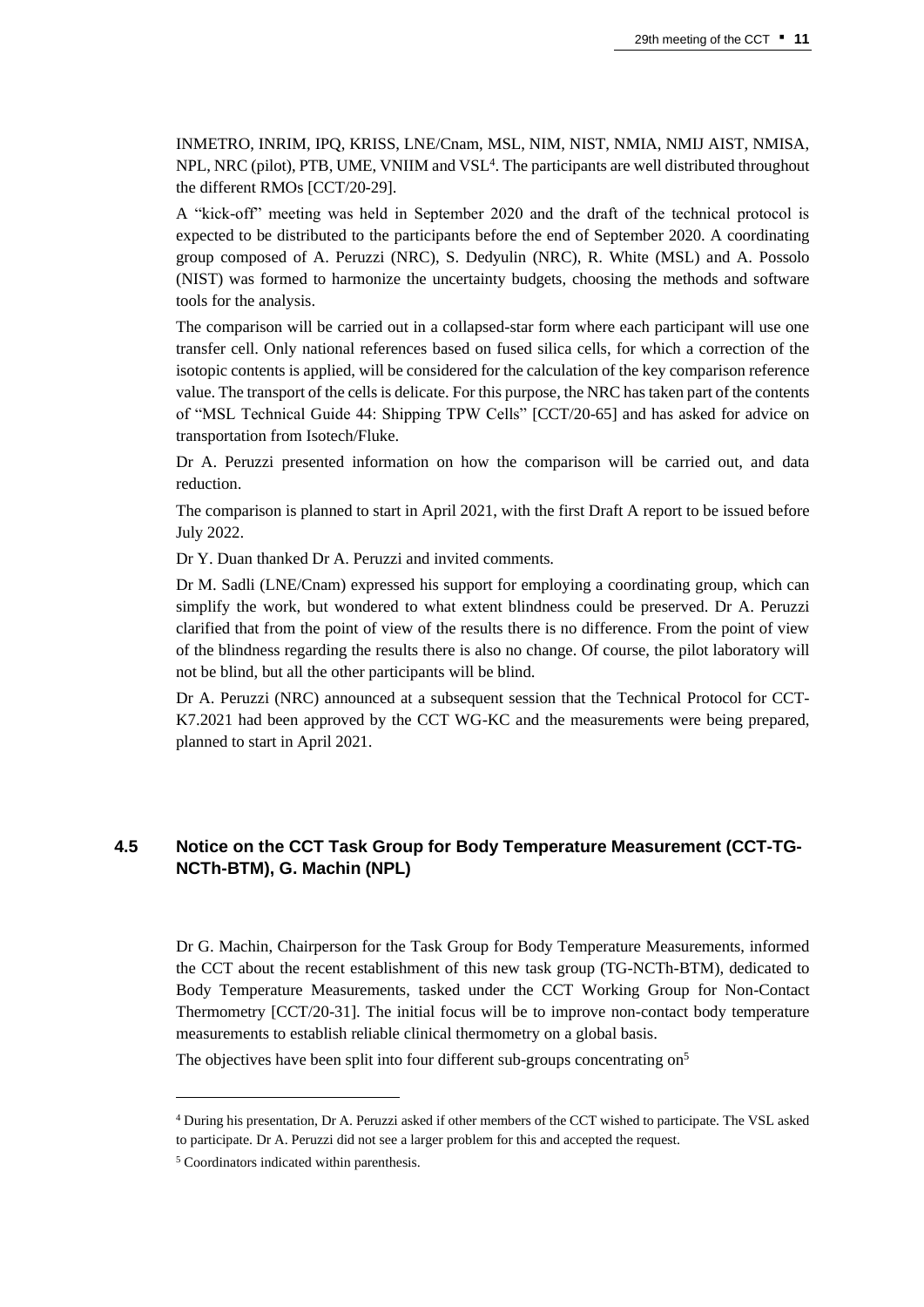- i) piloting a new key comparison for body temperature thermometers (X. Lu (NIM)),
- ii) collecting and consolidating best practice/standards of body temperature scanning (I. Pušnik (MIRS/UL-FE/LMK)),
- iii) collecting and summarizing best practice/standards of body temperature measurements (M.-J. Martin (CEM)),
- iv) reviewing standards and interacting with standardization bodies (L. Wang (NMC, A\*STAR)).

Dr D. del Campo (CEM) has accepted to establish a forum of users and suppliers of body temperature measurement devices and to establish an appropriate link with the World Health Organization.

A "kick-off meeting" was held in July 2020, a letter has been sent to *Thermology International*, and a questionnaire is being circulated to all RMO TC-T Chairs about current practice of body temperature measurements.

A preliminary plan for the key comparison is being established where the comparison will be carried out in sub-groups.

Dr G. Machin presented the tasks of each sub-group and the interactions with the RMOs, and the targeted objectives for 2021, stressing the importance of the TG members joining the sub-group on standards to push metrology forward in this field.

Dr Y. Duan complimented Dr G. Machin and the Task Group members for the rapid progress that has been made. He invited comments.

Dr D. del Campo encouraged the TC-T Chairs to ensure a wide source for replies on the questionnaire that has been launched.

# **5 Joint Committee of the Regional Metrology Organizations and the BIPM (JCRB) Update**

The Executive Secretary of the JCRB, Dr S. Bergstrand updated the CCT on the actions taken at the 42nd JCRB meeting held in September 2020 [CCT/20-39]. He stated that RMOs should work with Technical Committees to review key comparisons listed in the BIPM website that are older than 5 years. The relevant CCT key comparisons were indicated. This information will also be conveyed to Dr S. Picard, from whom it can be obtained.

The old CIPM MRA documents which were spread across 27 documents are being updated to just six documents: three policy documents and three guideline documents. The information contained in these documents has not changed. The policy documents have been approved by the JCRB and the guideline documents are in the process of being approved. Dr S. Bergstrand anticipates that this second approval will occur in November 2020.

Due to the Covid-19 pandemic the transition to 17025:2017 will occur in June 2021. Dr S. Bergstrand said that the old JCRB CMC website will be closed no later than 30 June 2021. There remain only five active CMC submissions in the old website. The final date will be decided at the 43rd JCRB meeting.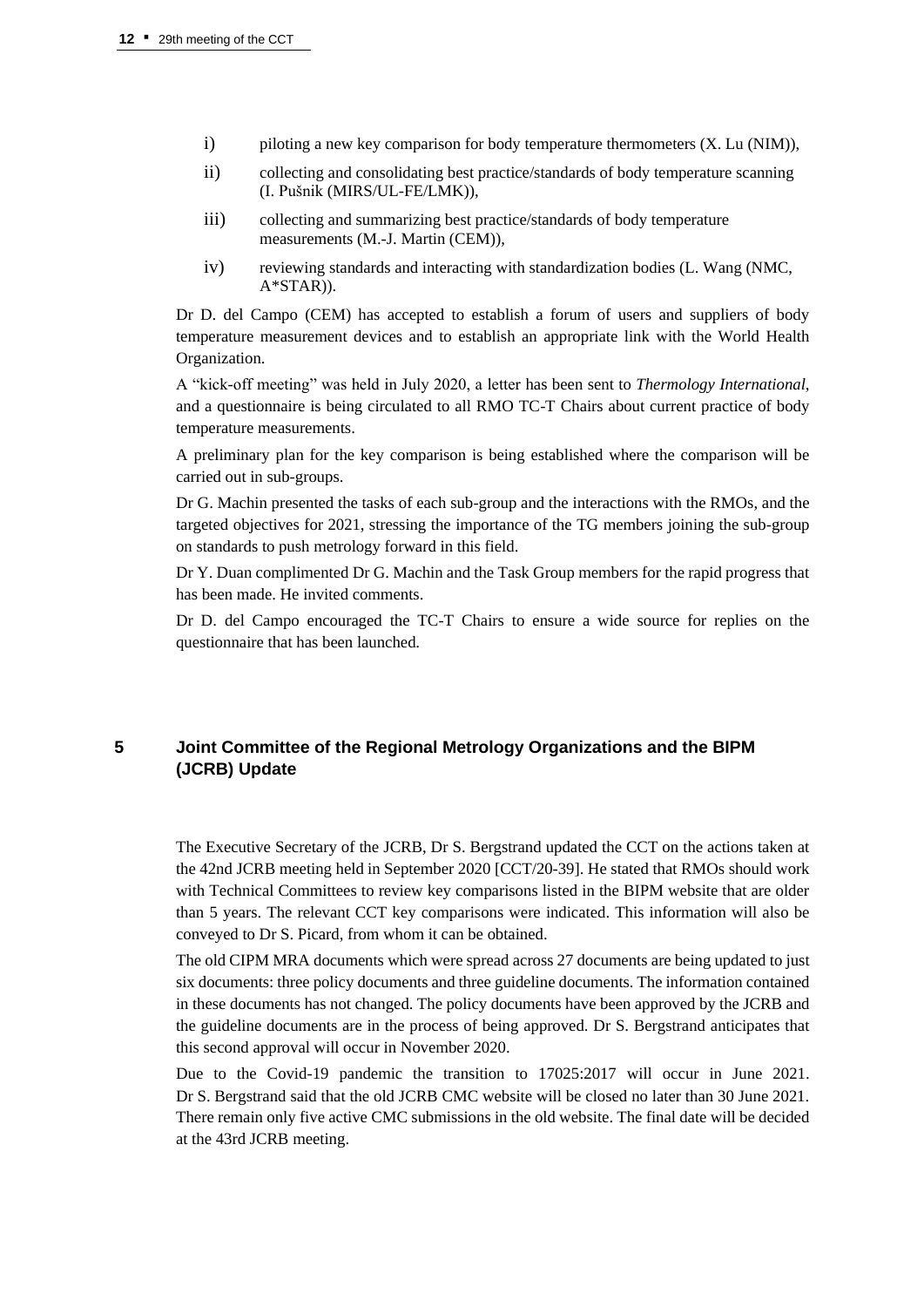#### **6 Calibration and Measurement Capabilities**

# **6.1 Report from CCT Working Group for Calibration and Measurement Capabilities (CCT-WG-CMC), Jovan Bojkovski (MIRS/UL-FE/LMK)**

Dr J. Bojkovski, Chairperson for the Working Group for CMCs, stated that the most recent physical meeting of the WG-CMC was held during TEMPMEKO 2019 in Chengdu (China), and members from APMP, EURAMET and COOMET were present. An online meeting was held on 1 October 2020 and the next online meeting will be held on 26 November 2020 [CCT/20-37].

There are currently 2908 CMCs from 66 countries in thermometry that are published in the database, which is an increase from 2545 in 2017. He stated that there are nine current CMC review protocols with an additional protocol on thermal diffusivity, which needs to be approved by the CCT. The members of this working group consist of TC-T chairs from RMOs.

During this most recent meeting, actions were taken to review submitted and future CMCs. Dr J. Bojkovski discussed proposals to decrease the number of categories and the number of CMCs. He stated that CMCs from AFRIMETS were usually accepted without further review since their submitted uncertainties are higher<sup>6</sup> as compared to other RMOs' submitted values. He stated that APMP and EURAMET undertake yearly reviews of CMCs.

Dr J. Bojkovski considered that to manage the CMC reviews, CMC submissions should be grouped and submitted within time slots. The CCT WG-CMC reviews will be performed once or twice per year. Requests for CMC reviews in the future will need to coordinate the submissions of CMCs with the meeting schedule of the WG. He stated that supporting documents for the CMCs (such as results of comparisons, quality system accreditation and peer review) should be submitted along with the request.

Most of the CMC review protocols are old and need revision. Dr J. Bojkovski highlighted that RMOs treat some of the submissions in a non-harmonized way and that this will be addressed. Furthermore, immediate action should be taken to modify CMC protocols for the industrial category and humidity. A CMC protocol is needed for air temperatures, which should be checked with RMOs. The number of categories should be decreased, and as an example he stated that there are three categories for thermocouples which could be grouped into one single category. The current approach is based on instruments but, in the future, a physical-quantity based approach could be adopted.

New comparisons are needed to support CMCs. The supporting evidence for CMCs relies upon comparisons which are almost 20 years old, but it is not possible to carry out a comparison for every CMC. He asked whether CMCs for SPRTs could apply to thermocouples and what is considered an appropriate time interval for comparisons. He suggested that supporting evidence for CMCs for other types of contact thermometers can be obtained from comparisons of long-stem SPRTs, and that in humidity measurements, comparisons can be used to support measurements of other humidity measuring devices.

RMOs have stated that CMCs in humidity are sometimes approved without any comparison support, and that some comparison should be performed to approve CMCs. Members of the APMP

<sup>6</sup> According to the developed review protocol, note made by the *Rapporteur*.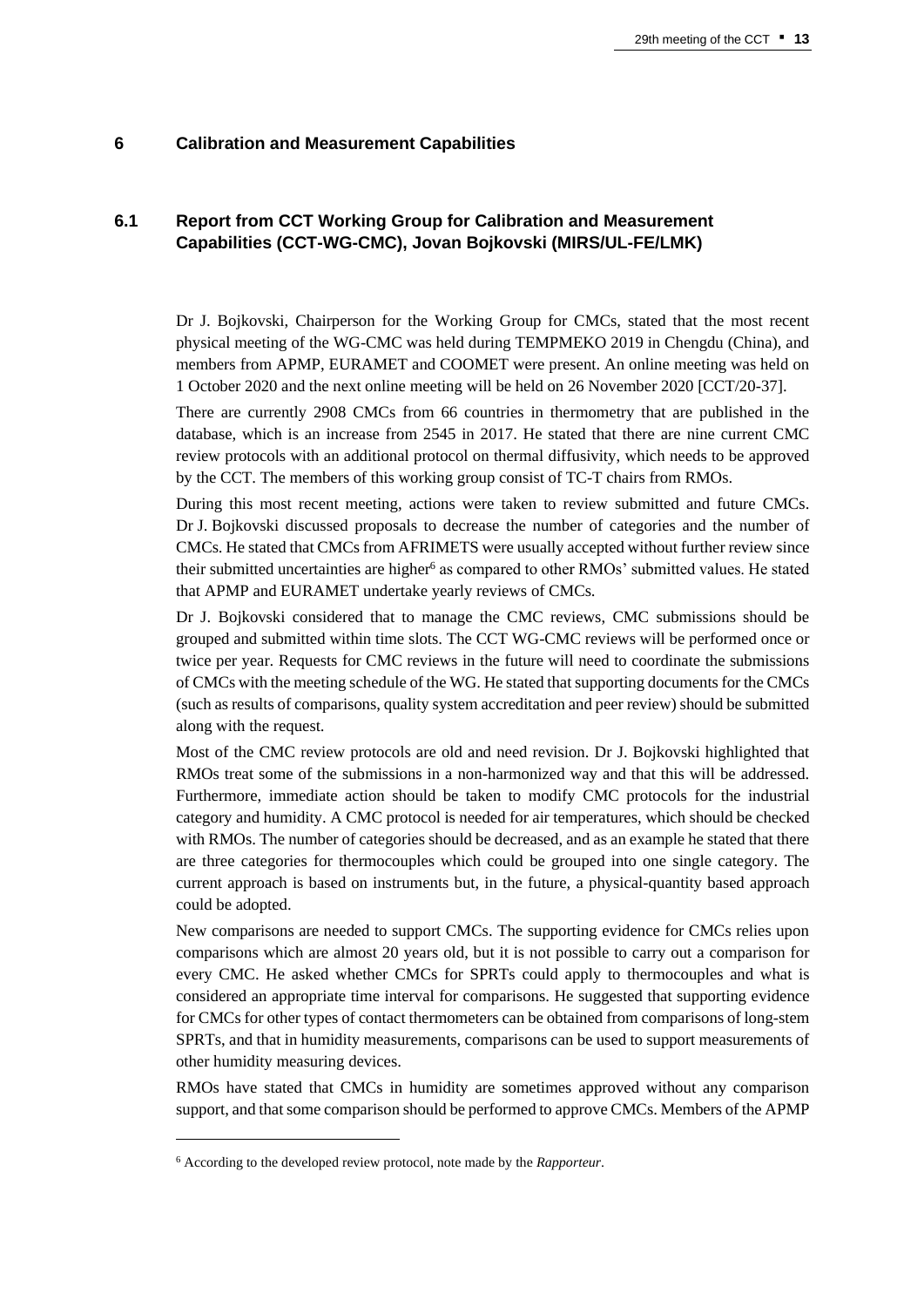had conveyed a template for humidity review protocols to the chair of the CCT Working Group on humidity.

Dr Y. Duan observed that CMC review protocol for thermal diffusivity measurements needs to be approved by the CCT. Dr S. Picard noted that the protocol has been on the restricted CCT website since October 2020. Dr J. Bojkovski indicated that the process started 2.5 years ago, and this request is for approval by the CCT. Dr J.-R. Filtz (LNE) stated that CCT Task Group for Thermophysical Quantities will meet in January 2021 where this can be discussed. Dr J.-F. Filtz will distribute the protocol so that the members can review the protocol and vote by January 2021.

#### **6.2 On CMC service 2.2.2**

Dr J. Bojkovski, Chairperson for the Working Group for CMCs, presented the proposal to update the category title of the CCT CMC service 2.2.2, which is presently referred to as "Calibration of industrial platinum resistance thermometers (IPRTs)", to become instead "Calibration of platinum resistance thermometers (PRTs) by comparison" to avoid problems and delays during the CMC reviews. The WG-CMC have agreed on this and an approval from the CCT is solicited.

Dr D. Zvizdic (DZM/FSB-LPM) stated that one needed to be careful about simplifications in CMC reviews but recognized that the workload in CMC reviews can be difficult to manage.

Dr A. Peruzzi (NRC) asked for precision on the problems encountered. Dr J. Bojkovski noted that by the current denomination of the CMC category the calibration of Standard Platinum Resistance Thermometers (SPRTs) by comparison, which is common practice at several NMIs, is not explicitly covered, which would instead be the case after the revision of the category title.

Dr D. del Campo (CEM) pointed out that the revision would avoid the duplication of CMCs, and that the only relevant difference between IPRTs and SPRTs in a calibration by comparison regards the amplitude of hysteresis effects. She added that requests are often received from industrial customers to have their SPRTs calibrated by comparison.

Dr V. Kytin (VNIIFTRI) asked if there will be any impact or change on the existing CMCs.

Dr J. Bojkovski replied that no change is foreseen, apart from the future possibility for NMIs to ask for, and possibly achieve, a lower uncertainty for existing CMCs, based on the lower uncertainty, which characterizes SPRTs compared to IPRTs.

After a subsequent exchange and vote by e-mail, the proposal was approved.

# **7 Reports from Regional Metrology Organizations**

Dr Y. Duan asked Dr S. Picard to review the reports of the RMO TC chairs. Dr Y. Duan asked whether there were any questions to the CCT in the RMO reports. No questions from the RMOs were recorded. Reports from AFRIMETS [CCT/20-19], APMP [CCT/20-20], COOMET [CCT/20-21], EURAMET [CCT/20-22], GULFMET [CCT/20-23] and SIM [CCT/20-24] were briefly shown.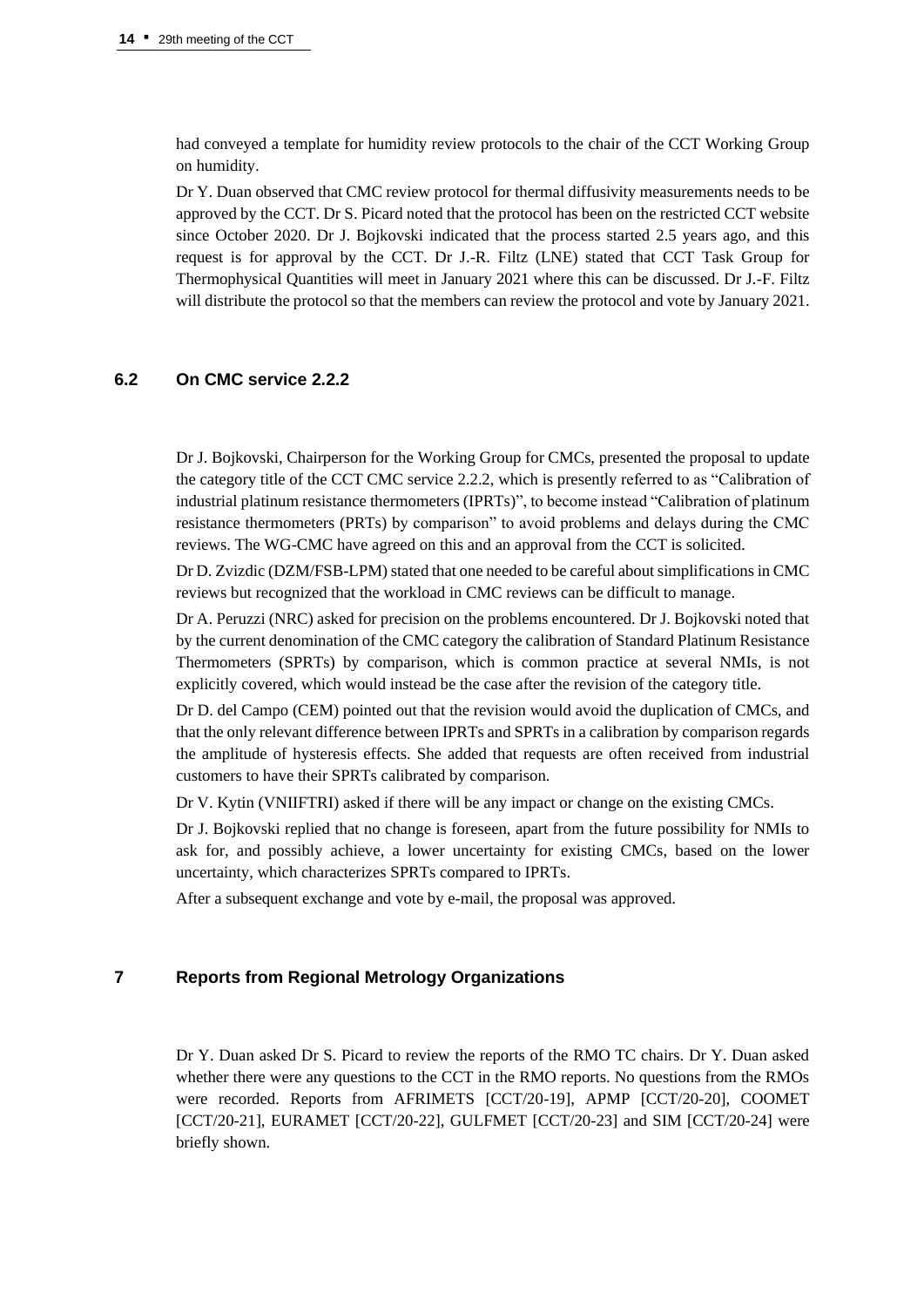During the RMO presentation on EURAMET activities in thermometry, Dr D. Del Campo (CEM) said that a Joint COOMET and EURAMET meeting will take place in 2021.

Dr A. Peruzzi (NRC) asked about the APMP hybrid comparisons. Dr I. Yang (KRISS) stated that they are bilateral comparisons but based on commercial calibration certificates of the issuing NMI, structured to reduce the workload on the issuing NMI. This type of hybrid comparison has been approved by the JCRB for other measurement categories. Dr I. Yang stated that in a hybrid comparison the issuing NMI considers measurements to be the same as a commercial calibration. Two individual calibration certificates are then sent to a third party to carry out a blind comparison. The final report is written by the applicant NMI and then posted on the APMP website for comparisons. This database is made accessible for reviewers of CMCs. In this hybrid comparison, the applicant NMI writes the report and reviewers of the CMC will see the report as evidence of their capabilities. Dr I. Yang stated that at present three comparisons are being carried out, and the pilot laboratories provide commercial calibrations. Dr D. del Campo (CEM) stated that this is already being used in EURAMET. Dr H. Yoon (NIST) asked whether the applicant NMI covers the cost of the calibrations. Dr I. Yang stated that the issuing NMI will be paid for the calibrations. Dr S. Rudtsch (PTB) stated that such hybrid comparisons have been performed at PTB for over 10 years. He stated that the applicant NMIs paid for the calibrations and submitted their own results to a third party for a blind, bilateral intercomparison. He confirmed that the PTB was satisfied with this type of hybrid intercomparison.

# **8 Report from CCT Working Group for Contact Thermometry (CCT-WG-CTh), Christof Gaiser (PTB)**

Dr C. Gaiser, Chairperson for the Working Group for Contact Thermometry, presented a combined report of the feedback from the Working Group meeting [CCT/20-68] and thermodynamic temperature data [CCT/20-50] as the two items are highly correlated.

Dr C. Gaiser (PTB) presented feedback from the Working Group meeting [CCT/20-68] and recalled the Terms of reference. The meeting focused on the revision of the consensus values for  $T - T_{90}$  from 4 K to 303 K and the status of sealed metal fix-point cells (SMFPCs).

An additional issue was the study of xenon for use in triple point cells where a recent working document by Dr P.M.C. Rourke *et al.* has demonstrated that Xe gas with sufficiently low content of Kr is now available from several providers, but more experience with cells for long-stem SPRTs is needed. [CCT/20-66].

Another issue concerned Ar contamination of  $O<sub>2</sub>$ , where a sub-group within the WG-CTh will be formed to amend a working document drafted by Dr P. Steur (Italy) and Dr F. Pavese (Italy) [CCT/20-76]. It is likely that Dr B. Fellmuth (Germany), Dr P. Rourke (NRC) and Dr W. Tew (NIST) will take part, who will report the outcome.

Dr C. Gaiser drew attention to the recent publication "Direct comparison of ITS-90 and PLTS-2000 from 0.65 K to 1 K at LNE-Cnam" by Dr C. Pan *et al.*[CCT/20-70]. The outcome of this challenging study indicates that ITS-90 is wrong by 1 mK below 1 K. Therefore, in his conclusion, the recommendation of CCT, using either PLTS-2000 or PTB-2006, is independently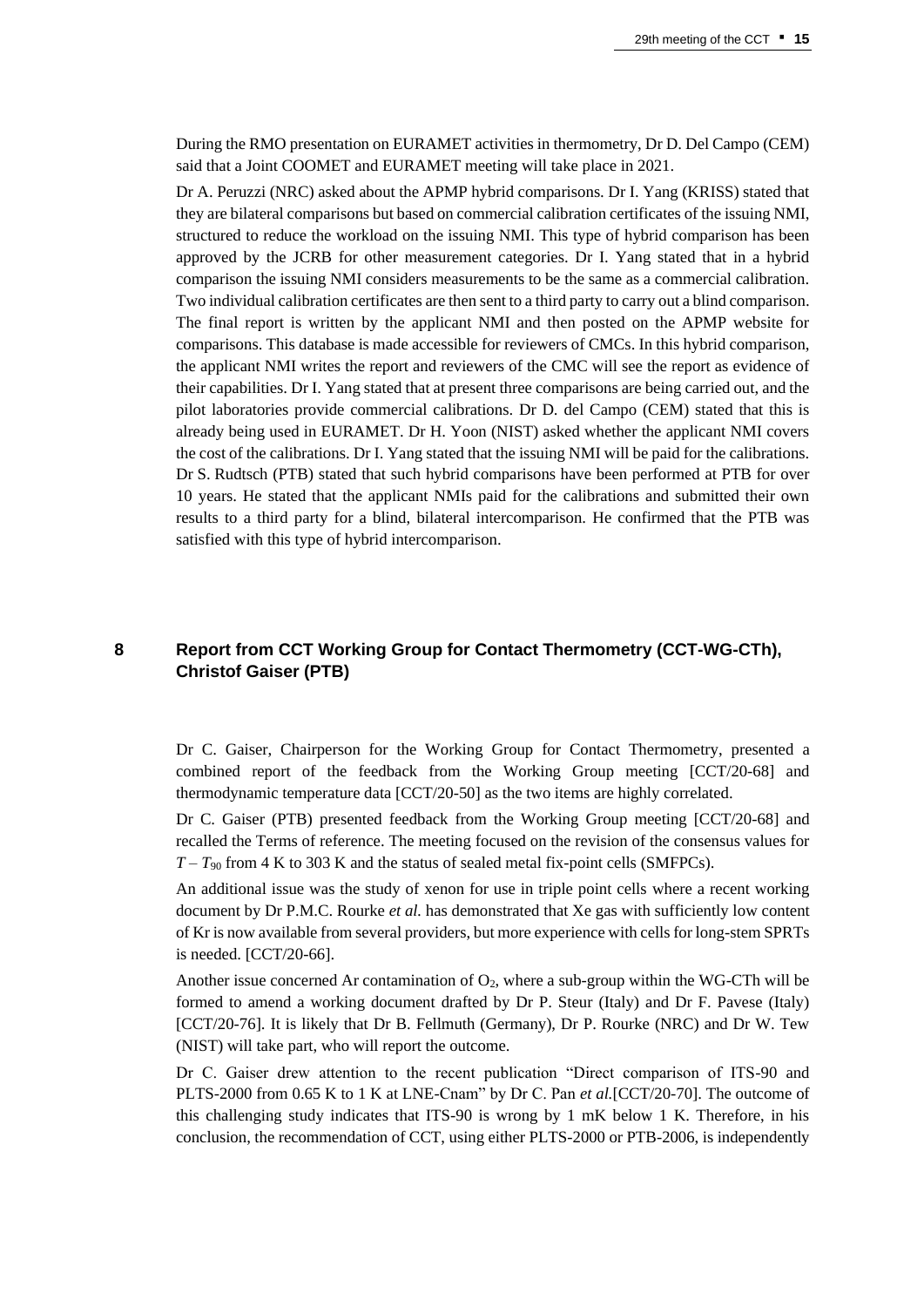confirmed, and the statement will be transferred to an open access CCT document prepared by the WG-CTh.

Dr C. Gaiser presented a revised draft version of a *Recommendation* that the WG-CTh will present to the CCT [CCT/20-48rev], to be further discussed at the WG for Strategic Planning and at the CCT Session 5.

Returning to the revision of the consensus values for  $T - T_{90}$  from 4 K to 303 K, Dr C. Gaiser presented the consensus values of 2011. He gave an overview of recent results obtained using different primary techniques including dielectric constant, acoustic and refractive index gas thermometry. It was clear from the presentations given by WG-CTh members at the occasion of the WG meeting that significant improvements had been made and that there is a need for an update. All WG members agreed that an update of at least part of the temperature range would be useful. However, no consensus was reached on how to use older data, and it was agreed that the PTB should perform different evaluation schemes to extract new consensus values. These schemes should consider the traceability to the 2011 determination, but also simplicity. The first results of this evaluation will be discussed in an additional WG-CTh meeting early spring 2021.

The subject of SMFPCs was discussed at the WG meeting. The question is to what extent sealed cells require calibration, or alternatively if ITS-90 is directly realized using this type of cells. This question was raised because of the Appendix "*[Uncertainties in the realization of ITS-90 metal](https://www.bipm.org/documents/20126/41773843/Guide_ITS-90_2_4_MetalFixedPoints_Appendix-1_2018.pdf/792eb42d-d98c-9e35-78b4-c7fafb1394f9)  [freezing-points using sealed cells](https://www.bipm.org/documents/20126/41773843/Guide_ITS-90_2_4_MetalFixedPoints_Appendix-1_2018.pdf/792eb42d-d98c-9e35-78b4-c7fafb1394f9)*", drafted by Dr R. White (MSL) *et al*. and issued as the [Appendix 1](https://www.bipm.org/documents/20126/41773843/Guide_ITS-90_2_4_MetalFixedPoints_Appendix-1_2018.pdf/792eb42d-d98c-9e35-78b4-c7fafb1394f9) to ["Metal fixed points for contact thermometry"](https://www.bipm.org/documents/20126/41773843/Guide_ITS-90_2_4_MetalFixedPoints_2018.pdf/665aff3f-b72e-0e28-c520-89197232a06e) within the frame of [Guide to the](https://www.bipm.org/en/committees/cc/cct/guides-to-thermometry)  [realization of the ITS-90](https://www.bipm.org/en/committees/cc/cct/guides-to-thermometry) This latter document notably balances an uncertainty estimation including the possible impact by pressure effects, and the much smaller observed uncertainty of a larger set of fixed-point cells.

The WG agreed at the meeting that SMFPCs can be used to realize ITS-90 (although not at its highest level), the subject should be included in the *Guide* and remain under the responsibility of WG-CTh. Nevertheless, future guidance and documentation should be given by WG-CMC and could also be a subject for the TG-GoTh. The WG concluded by requesting an editorial change to section 2.4 and a revised Appendix 1, stating that either the SMFPC need an internal calibration, or the worst-case uncertainty should be applied. This position should be reflected in the Guides issued by WG-CMC and TG-GoTh.

Dr A. Peruzzi (NRC), being the origin for this question, and in his role as WG-KC Chair, made a survey amongst the CCT delegates in December 2020. This survey showed that most of the delegates that replied (CEM, GULFMET, NIST, NMISA, NPL, NRC) were critical to making a calibration mandatory and only two institutes (NMIA and UME) supported calibration.

A longer discussion took place on pressure effects of SMFPCs. Dr M. Heinonen (MIKES) asked if there has been an observed problem with SMFPCs. Dr A. Peruzzi said that most participants in key comparisons used open cells. Dr D. del Campo (CEM) considered that this is an issue for the WG-CMC and should be studied case-by-case. A user relying on one single SMFPC should take more precautions that the ITS-90 is correctly realized. It should be the WG-CMC to establish the rules how to support CMCs relying on the SMFPCs.

Dr A. Peruzzi expected that if a realistic uncertainty assessment were established there should be no problem. He also noted that open cells are not necessarily pressure-controlled, and the difference between the SMFPCs and open cells is that SMFPCs are attributed a larger uncertainty. Dr D. del Campo emphasized that the CMC review protocol for SMFPCs should clarify this point.

Dr S. Rudtsch (PTB), recalling that depending on the temperature of the cell at the time of the sealing, the deviation can be as large as several millikelvin, noted that finding a realistic estimation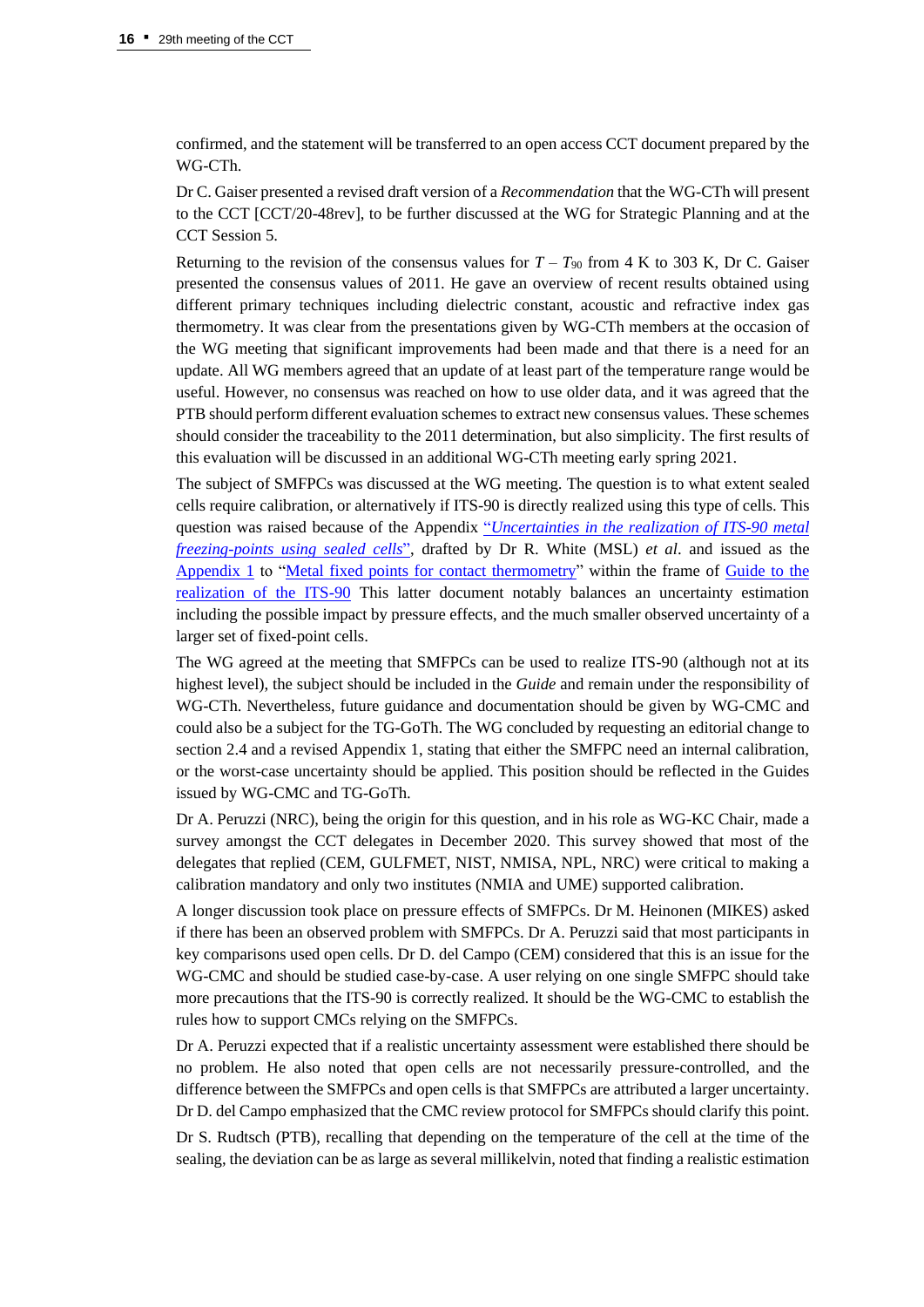of the pressure effect represents a problem, and in many cases the pressure effect is a major contribution to the uncertainty budget.

Dr A. Peruzzi considered that the estimation is the task of the institute, and the "worst case" should be indicated. Dr S. Rudtsch asked how a user may have any knowledge about the cell when buying it. Which values should be followed?

Dr E. van der Ham and Dr A. Peruzzi exchanged views on the difference in the degree of control of the pressure in the open and sealed cells as a primary realization. Dr S. Picard asked whether the CMC claims using SMFPCs were not supported by a comparison. Dr A. Peruzzi cited the NPL reply "*It is not helpful for NMIs, who have spent their hard-won money buying fixed points to establish their realization of the ITS-90, to be told that they have to spend more money getting their cells certified.*". He highlighted that many institutes could not afford to have an open cell or several cells. Dr J. Zhang (NIM) indicated that NIM has sets of an open cell and four SMFPCs for all metal fixed points and that in intra-laboratory comparisons they have observed consistency within the uncertainties.

Dr C. Gaiser noted that in addition to the pressure effect, contamination is another possible source of uncertainty in SMFPCs. He identified a compromise where the worst-case estimate is a good starting point for uncertainty for both issues.

Dr Y. Duan highlighted that comparison data could support a smaller uncertainty. Dr A. Peruzzi noted that comparison can support uncertainty estimation and check sealed cells, but he noted that the comparison result should not be used to apply corrections to the cells.

Dr J. Bojkovski (MIRS/UL-FE/LMK) asked if explicit information on whether the cell used for the CMC was an open or sealed cell could be retrieved from the KCDB. Dr S. Picard indicated that, if that has been indicated during the review process, that it was possible to retrieve.

Dr Y. Duan emphasized the need to make the realization of ITS-90 available for emerging metrology institutes, and that this should be considered. He added that the WG report was very informative and congratulated for the findings on  $T - T_{90}$  and observed that ITS-90 can be realized using SMFPCs.

The discussions converged to actions CCT29/A1 and A2 (see Section 22).

#### **9 On Recommendation T1: thermodynamic temperature data**

Dr Y. Duan recalled the draft recommendation on "*Requirement for new determinations of thermodynamic temperature above 400 K*" [CCT/20-48rev] that was evoked in the previous agenda point. He encouraged the formation of a smaller group to agree on the draft recommendation contents, where Dr C. Gaiser (PTB) and Dr G. Machin (NPL), representing contact and non-contact thermometry, will collaborate on a revised draft that will be carried forward to the Strategic Planning Working Group meeting, and ultimately the CCT. They will be supported by a small group of delegates.

Dr M. Sadli (LNE-LCM/Cnam) commented on "Direct comparison of ITS-90 and PLTS-2000 from 0.65 K to 1 K at LNE-Cnam" the comparison of ITS-90 and PLTS-2000 [CCT/20-70],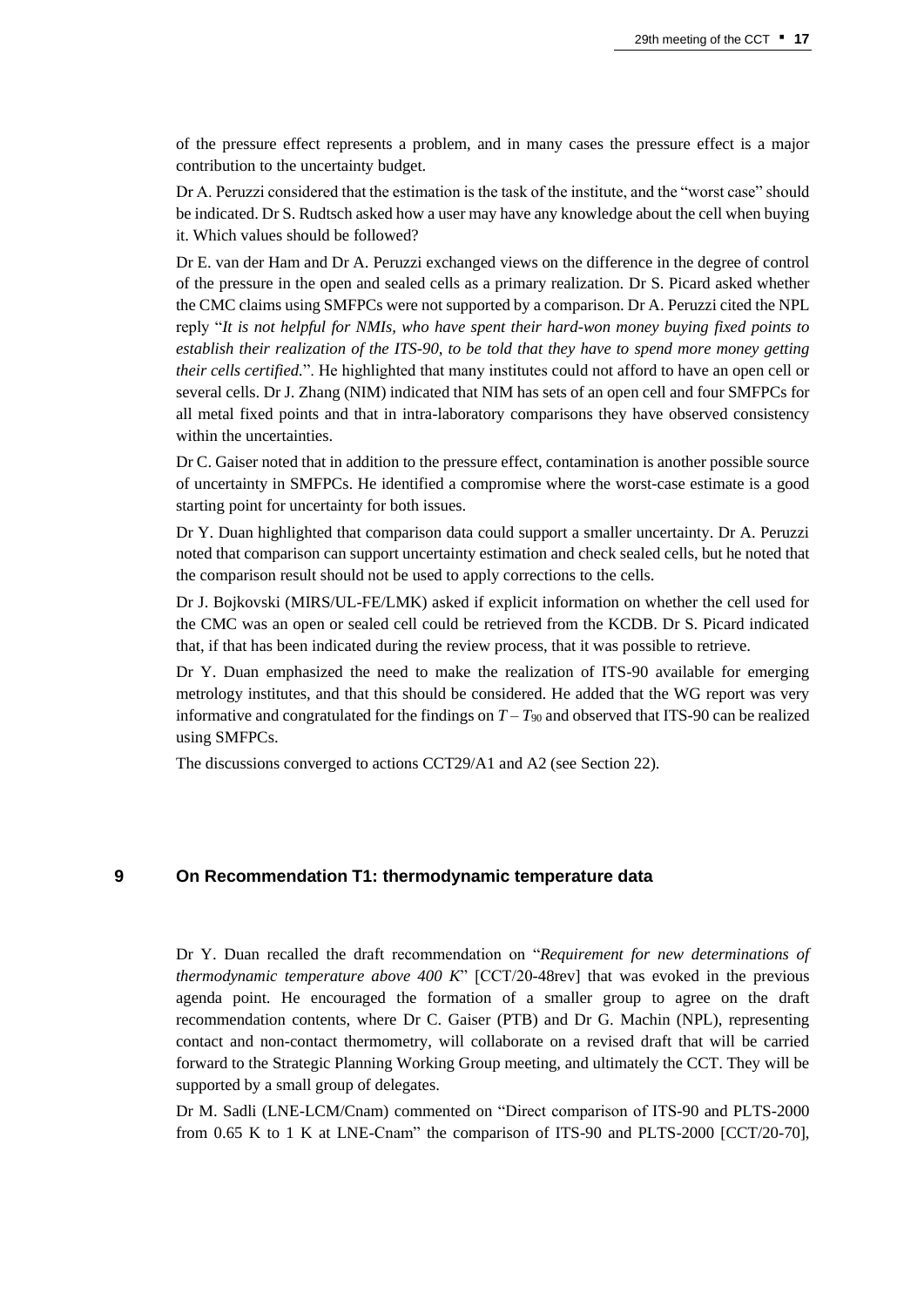emphasizing that the users of ITS-90 need to be highly aware the difference between ITS-90 and our current knowledge especially in this low temperature range.

Dr A. Peruzzi asked about the distinction between PLTS-2000 and thermodynamic temperature in this temperature range. Dr C. Gaiser clarified that those two are surely different, but the uncertainty of PLST-2000 is about half of millikelvin while the deviation of ITS-90 from either PLTS-2000 or thermodynamic temperature is about 1.5 mK, and in future there will be more work on *T*-  $T_{2000}$ as well as *T*-*T*<sup>90</sup> in this temperature range.

At a subsequent session, Dr C. Gaiser (PTB) displayed the first revised version of the Recommendation of 25 January 2021 and summarized the modifications that had been made. Part of the initial recommendation was included as a 'noting that' subject, and the primary thermometry and ITS-90 part had been merged, resulting in one single recommendation. He then displayed the present 2nd revised version of 29 January [CCT/20-48rev].

He thanked Dr P. Rourke (NRC) and Dr G. Machin (NPL) for their contribution.

Dr S. Picard indicated that the most recent revised version had been communicated to the CCT delegates in advance so that all delegates could become aware of the new version.

Dr G. Machin (NPL) thanked Dr P. Rourke (NRC) and other colleagues for their work on the recommendation. He considered it to be well expressed and hoped that the other delegates would share his opinion.

Dr Y. Duan asked the CCT delegates if they had any further comments on the Recommendation, and subsequently asked for a vote by hand raising. The CCT approved the Recommendation. Dr Y. Duan thanked the small team for their work on the Recommendation and expressed his approval that, despite the difficult time due to the pandemic, the CCT has still been able to make this important Recommendation.

# **10 Report from CCT Working Group for Non-Contact Thermometry (CCT-WG-NCTh), Graham Machin (NPL)**

Dr G. Machin (NPL), Chairperson for the Working Group for Non-Contact Thermometry, described the work carried out since November 2017 [CCT/20-41].

He recalled the Terms of Reference for the group and anticipated that these will be reviewed for approval in February 2021 at the CCT Session 5 meeting.

He then presented the group membership as agreed at the 2017 CCT and changes that had occurred since then, including: the retirement of Dr Y. Yamada (NMIJ) who was replaced in his role by Dr N. Sasajima (NMIJ); the new membership of Dr L. Kňazovická (CMI) and the co-option of Dr X. Lu (NIM) who will replace retired Mr. Y. Zundong in the group and will also lead a Body Temperature Measurement Key Comparison. Dr J. Brionizio (INMETRO) required a modification of the member representing INMETRO. Dr G. Machin noted this and asked the CCT if there were other requests on membership. There were none.

Dr G. Machin recalled that the WG-NCTh had met four times since 2017 and presented the newly formed (2020) Task Group on Body Temperature Measurements (TG-NCTh-BTM), which has already met twice.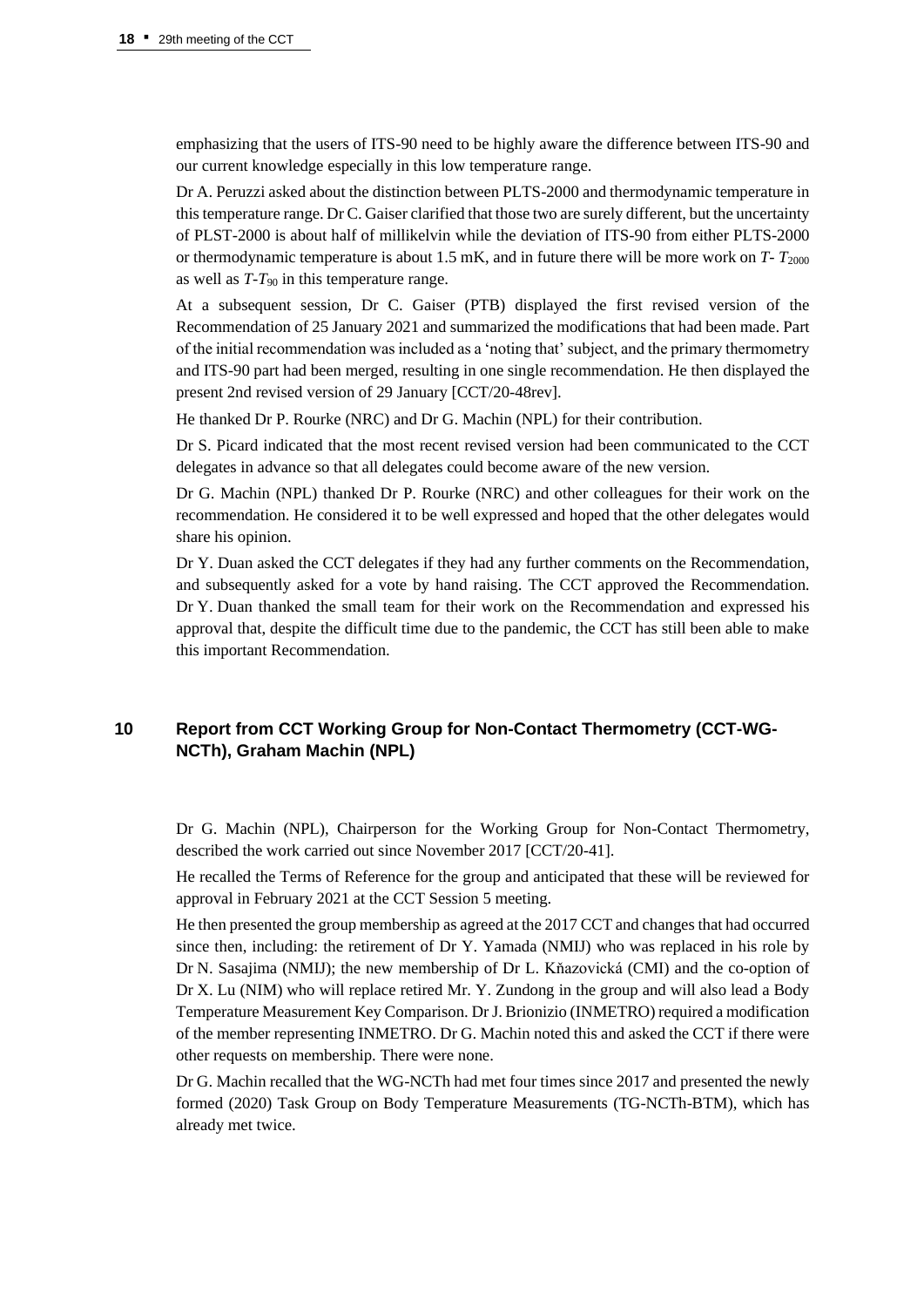Dr G. Machin described the activities at a technical workshop of the WG-NCTh group, which was held in conjunction with the IMEKO World Congress in Belfast (2018). Several presentations at the Workshop were focused on the use of InGaAs detectors for radiation thermometry.

Four task groups were active within the WG-NCTh during the last three years, of which three have completed their tasks and been dissolved (Task Group for primary radiometric temperature uncertainties, Task Group for Non-Contact Thermometry CMCs and Task Group for Non-Contact Thermometry High Temperature Fixed Point uncertainties).

The Task Group for primary radiometric temperature uncertainties completed its work in 2018 by releasing a comprehensive document which was incorporated in the *Mise en Pratique* of the realization of the kelvin (*MeP*-K-19).

The Task Group for Non-Contact Thermometry CMCs revised the Radiation Thermometry CMC Review Protocol, which was then approved in October 2019 by the CCT WG-CMC. The Task Group was disbanded by the end of 2019. Dr G. Machin thanked Dr Y. Yamada (NMIJ, AIST), who has now retired, for his excellent contribution.

The Task Group for Non-Contact Thermometry High Temperature Fixed Point uncertainties, led by Dr A. Todd (NRC), completed its work by September 2018 before disbanding. A summary of the TG work was presented at TEMPMEKO 2019 and was reported in a paper recently submitted to *Metrologia*. Among the outcomes and findings of the TG's work are a study of furnace effects by Dr Y. Yamada (2020 *Meas. Sci. Technol.* **32** 015009), while ongoing work aims at the determination of thermodynamic temperature of the eutectic points Fe-C, Pd-C, Ru-C and WG-C. This work will continue within the ongoing Real-K EMPIR Project and will be complementary to the previous determination of the thermodynamic temperature of Co-C, Pt-C and Re-C points, which has already been included in the *MeP*-K and was discussed in a paper by Dr D.H. Lowe et al. (2017 *Metrologia* **54**, 390).

Dr G. Machin presented the main purpose of the Task Group for Body Temperature Measurements, whose inception in 2020 was stimulated by the Covid-19 crisis but will work with the wider aim to establish reliable clinical thermometry on a global basis. Five objectives were identified:

- v) to lead a key comparison of calibrators for body temperature measurements,
- vi) to collect and consolidate best practice of body temperature scanning notably in health services and airports,
- vii) to collect current best practice of body temperature measurements and develop a summary of the main approaches,
- viii) to review standards and liaise with appropriate standard bodies (such as ISO/IEC),
- ix) to establish a forum of users and manufacturers to develop practical solutions of identified problems and establish appropriate links to the World Health Organization (WHO).

He summarized the communications made until October 2020, and the next steps until the end of 2021, embracing the launch of the key comparison of calibrators.

The current state of the Key Comparison CCT-K10, piloted by Dr H. McEvoy (NPL), was updated. CCT-K10 covers the realization of ITS-90 from 962 °C to 3000 °C, going beyond the former CCT-K5, which was limited to 1700 °C, thus allowing future CMC support over a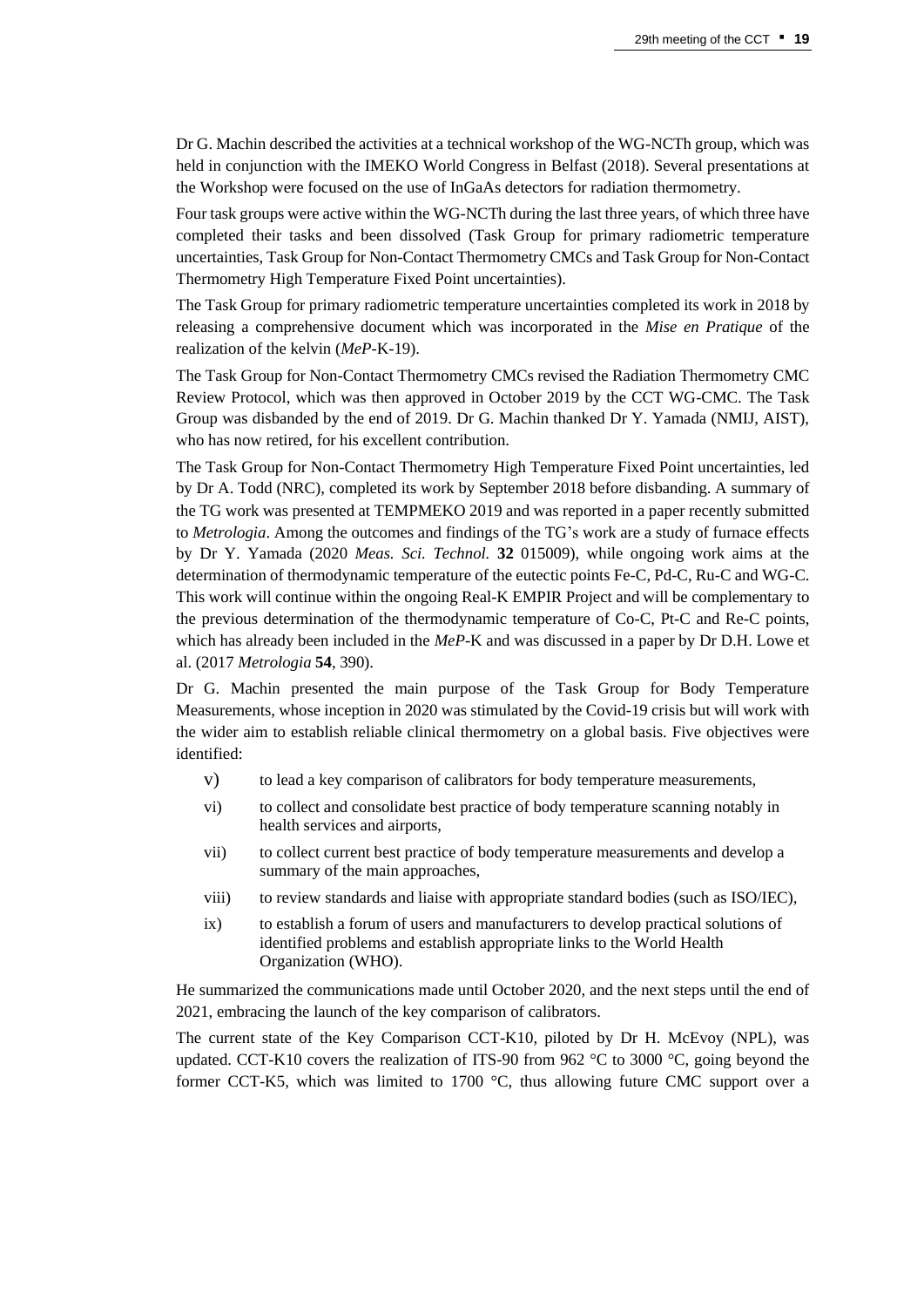significantly extended temperature range. The Draft A is almost completed and the results<sup>7</sup> are of high quality, with remarkably small uncertainties over the full range of temperatures and a very small number of outliers. Draft B is expected to be completed by the end of 2020.

Dr Y. Duan invited questions. Dr S. Picard asked to what extent the good agreement between the institutes would influence future estimated uncertainties. Dr G. Machin replied that the uncertainties are probably slightly conservative but represent the estimates reported by the participants.

Dr Y. Duan thanked Dr G. Machin for the work accomplished by the WG-NCTh and congratulated him for the excellent results of the CCT-K10.

At a subsequent session Dr G. Machin (NPL) presented the revised Terms of Reference for the WG-NCTh [CCT/20-71]. It represents a small update and reflects some of the new activities. Notably, the work towards guidance on industrial radiation thermometry has been included, and Dr G. Machin thanked Dr M. Sadli (LNE-LCM/Cnam) for agreeing to lead this work.

The new activities on body temperature measurement have also been included.

Dr Y. Duan commented that the development of guidance of body temperature measurements, one of the new objectives of the group, is very important and useful for society.

Dr Y. Duan commented on the increased workload for Dr G. Machin. Dr G. Machin thanked Dr Y. Duan and commented that this work is a real pleasure and a great honour.

At a subsequent session the CCT approved the new Terms of Reference for WG-NCTh.

# **11 Report from CCT Working Group for Humidity (CCT-WG-Hu), Stephanie Bell (NPL)**

Dr S. Bell, Chairperson for the Working Group for Humidity, started her report [CCT/20-72] by recalling of the Terms of Reference. The members have increased from 18 to 20 since the last meeting, where Dr H. Abe (NMIJ AIST) now contributes as Vice-Chair. The WG met at TEMPMEKO, Chengdu (China) in June 2019 and via an online meeting in December 2020.

She presented a summary of the full set of key and supplementary comparisons of the CCT and the RMOs having progressed, and reached approval for some, from 2014 until end of 2020. Notably, the CCT-K6 was completed in 2015, covering dew point from −50  $\degree$ C to +20  $\degree$ C, with ten participants. There are presently two subsequent comparisons linked to the CCT-K6 which are being completed. There is also CCT-K8, covering dew points from 30 °C to 95 °C, also with ten participants, for which the Draft A is in progress.

Dr S. Bell identified the need for a repeat of the CCT-K6, which should of course not clash with other humidity comparisons carried out by the CCT or by RMOs. In fact, the APMP is already carrying out a repeat, APMP.T-K6.2013, that is well advanced.

The WG has discussed how to reduce the work required to carry out the comparison within a coherent time frame; how to reach a fast completion; to carry out linkage when a comparison is staggered in time and how to align key comparisons to the CMC humidity. In addition, it has been

 $7 A$  graphic representation of the results was displayed by Dr G. Machin where it was not possible to identify the participants.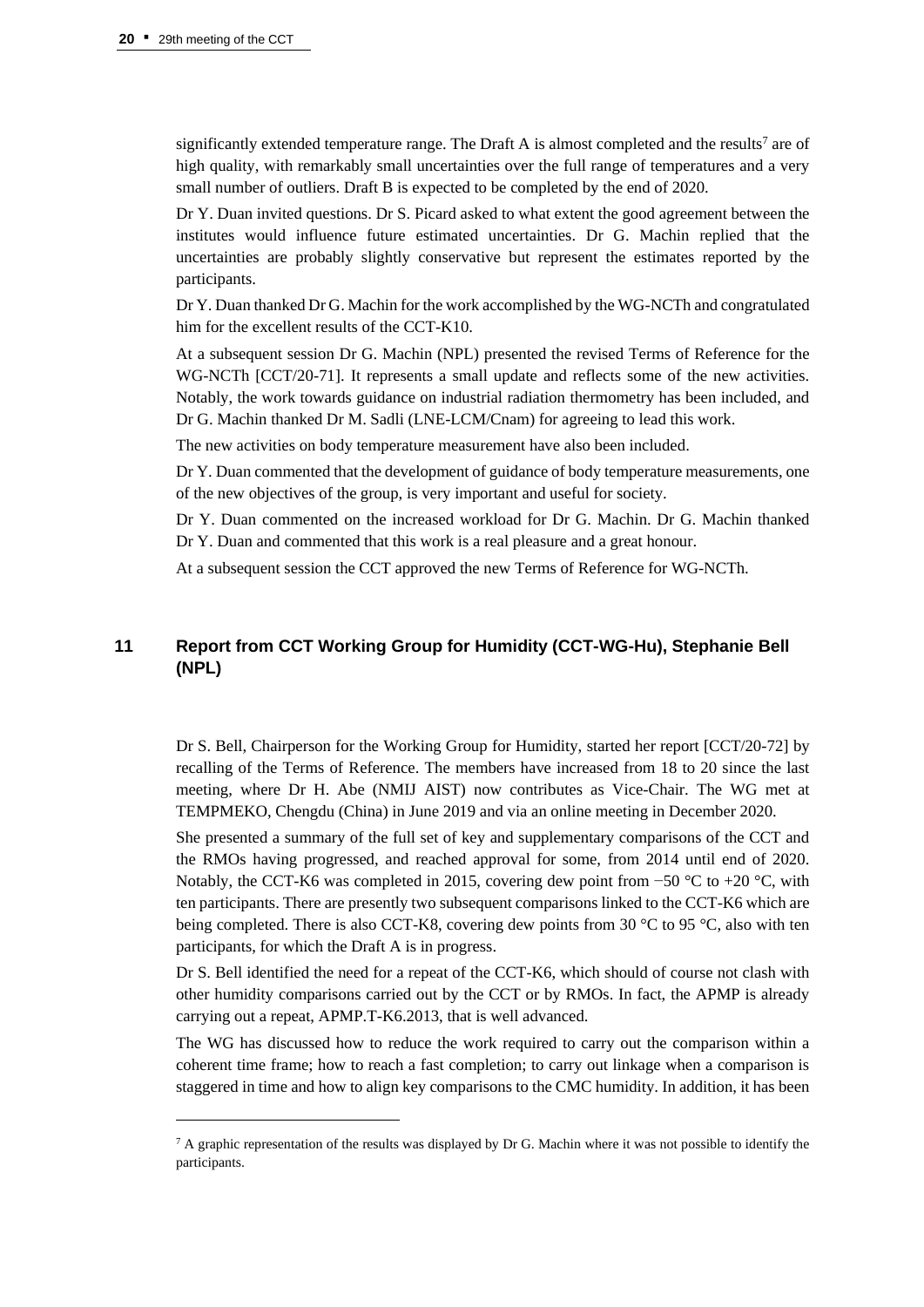observed by the APMP, but is relevant to all RMOs, that the uncertainty analysis is presented using different formats and a non-uniform support. This makes the CMC review particularly difficult. Due to this, some CMCs have mistakenly been approved at RMO level; that approval later being reversed at inter-RMO review.

Furthermore, the present review protocol forces dew-point comparisons to be at small intervals (many measured points) due to the protocol allowing only small ranges of interpolation or extrapolation from comparison values. For this reason, the WG-Hu has been asked by CCT WG-CMC to review and propose amendments to review protocols for the dew point and relative humidity.

Dr S. Bell mentioned a heavy work programme that is ongoing on humidity quantities, units, symbols, and realizations. Notably, the draft of a document on humidity terms and definitions is progressing, to become available on the CCT webpages. Former relative humidity definitions have been unsatisfactory and have previously been discussed in several review papers in *Metrologia*:

- Metrological challenges for measurements of key climatological observables: oceanic salinity and pH, and atmospheric humidity Part 1: overview R. Feistel et al, *Metrologia* 2016 53 pp. R1 – R11
- Defining relative humidity in terms of water activity Part 1: Definition R. Feistel et al, *Metrologia* 2017 54 pp. 566-576

Alternative definitions based on relative fugacity are under consideration, and the relative humidity and its association with SI is in preparation for publication in *Metrologia*.

The WG-Hu is also completing a guide on uncertainty in humidity realizations, led by Dr J. Lovell-Smith (MSL).

A guide on primary humidity realizations is being outlined.

The WG-Hu had a collaborative workshop with IAPWS and the BIPM in 2018  $(17<sup>th</sup> ICPWS,$ Prague, Czechia). Dr J. Lovell-Smith and Dr S. Bell are both active within the Humidity working group on the Joint Committee on Properties of Seawater.

The CCT WG-Hu has collaborated with the CCQM on trace moisture in gases, within a small overlap of measurement range via the CCQM-K116 and associated pilot comparison, where the results demonstrated satisfactory equivalence.

Dr Y. Duan thanked Dr S. Bell for her presentation and the work of the working group and invited questions.

During Dr S. Bell's presentation, she mentioned the International Symposium on Humidity and Moisture (ISHM) which was originally agreed to be held jointly with TEMPMEKO in 2023. Dr M. Sadli (LNE-LCM/Cnam) commented that the next TEMPMEKO, which was planned to be held in France, is compromised due to the Covid-19 crisis but a decision is still to be taken. Dr H. Yoon commented on the International Temperature Symposium 10 in 2023 and suggested that scheduling conflicts be avoided. Dr S. Bell noted that if the ISHM would be difficult to hold face-to-face, an online event would be organized.

Dr I. Yang (KRISS) referred to the bilateral comparison CCT-K6.1 and asked if the bilateral comparison indeed needs an RMO review, or if they could be reviewed directly by the CCT. Dr S. Bell said that it is not mandatory to go via the RMO as this particular comparison covers participants from two RMOs, but that it is possible.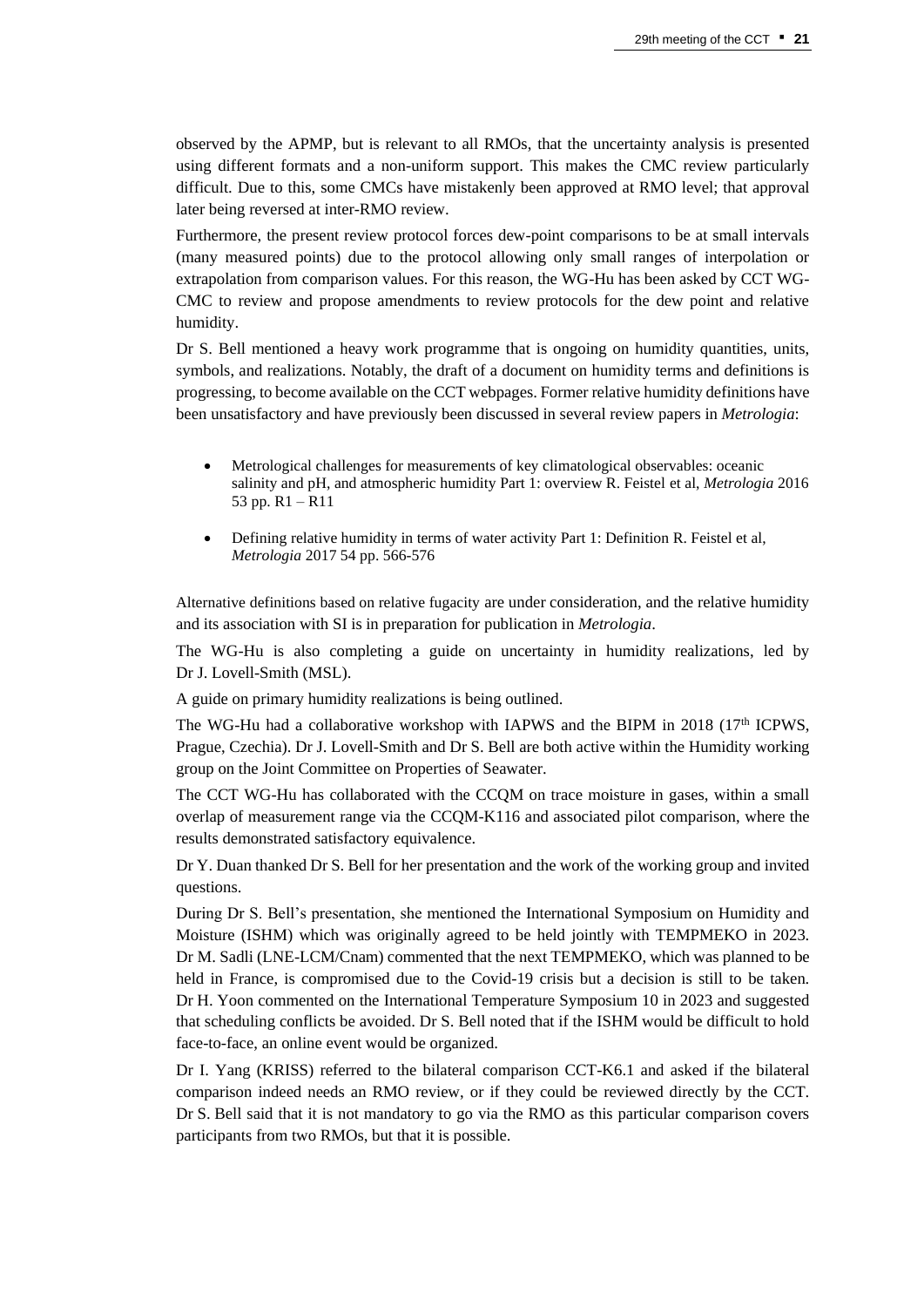Dr A. Merlone (INRIM) asked about progress on soil moisture and references. Dr S. Bell indicated the WG-Hu does not work directly on soil moisture. Dr A. Merlone suggested the formation of a group on soil moisture within the WG-Hu and will raise this with the WG-SP.

Dr S. Bell asked about the possibility of starting a new comparison, a repeat of CCT-K6.

Dr Y. Duan suggested to discuss this issue at the WG-SP meeting.

At a subsequent session, Dr S. Bell presented the background for a repeat of CCT-K6 – a key comparison of frost and dew point from  $-50$  °C to  $+20$  °C. The original CCT-K6 had ten participants and measurements ended in 2009, with the report being issued in 2015. She also highlighted CCT-K8, which is presently being completed, that covers dew points above 20 °C; and mentioned that frost points below −50 °C can be covered by supplementary comparisons.

The travelling standard is to be determined by the Pilot (not yet identified) and participants. The revised guidance in CIPM MRA G-11 will be followed and changes from the previous protocol will be considered to improve the speed and effectiveness of the comparison.

The WG-Hu have expressed their wish to avoid overlap, in time, of measurements for the repeat of CCT-K6 with other comparisons.

Dr S. Bell also drew attention to the related problem with the present version of the CMC review protocol for humidity that requires many discrete temperature points and would need a longer comparison exercise if not revised. The comparison will be coordinated alongside a review of, and alignment with, the CMC review protocols.

After hand-raising, Dr Y. Duan concluded that there was significant interest. The CCT approved the request to carry out the repeat of CCT-K6.

# **12 Report from CCT Working Group for Environment (CCT-WG-Env), Andrea Merlone (INRIM)**

Dr A. Merlone (INRIM), Chairperson for the Working Group for Environment, presented the composition of the working group. He welcomed Dr J. Brionizio (INMETRO) as a new member of the group and reported that, in addition to the co-opted members, external participants were occasionally invited to the group meetings. He described the work carried out by the WG-Env since 2017 [CCT/20-32rev].

The WG-Env met in Chengdu (China) in 2019 and again in September 2020 (online meeting). The activities of the group are organized to cover three main domains, i.e. air, water, and soil/ice, with each domain having its pertaining goals, reference institutions, relevant instrumentations, and issues. Within the World Meteorology Organization (WMO), members of the WG-Env participated in the working groups of the Commission of Instruments and Methods of Observation (CIMO), the Commission of Climatology, and the panels on Global Cryosphere Watch and the Global Climate Observing System. The CIMO has recently been reorganized and WG-Env members will be active in the newly formed Infrastructure Commission (INFCOM). Members of WG-Env are notably involved in several projects covering traceable calibration methods, climate reference stations, comparison of equipment used for meteorological and hydrological services, and these projects overlap with regional projects. Dr A. Merlone drew attention to the work on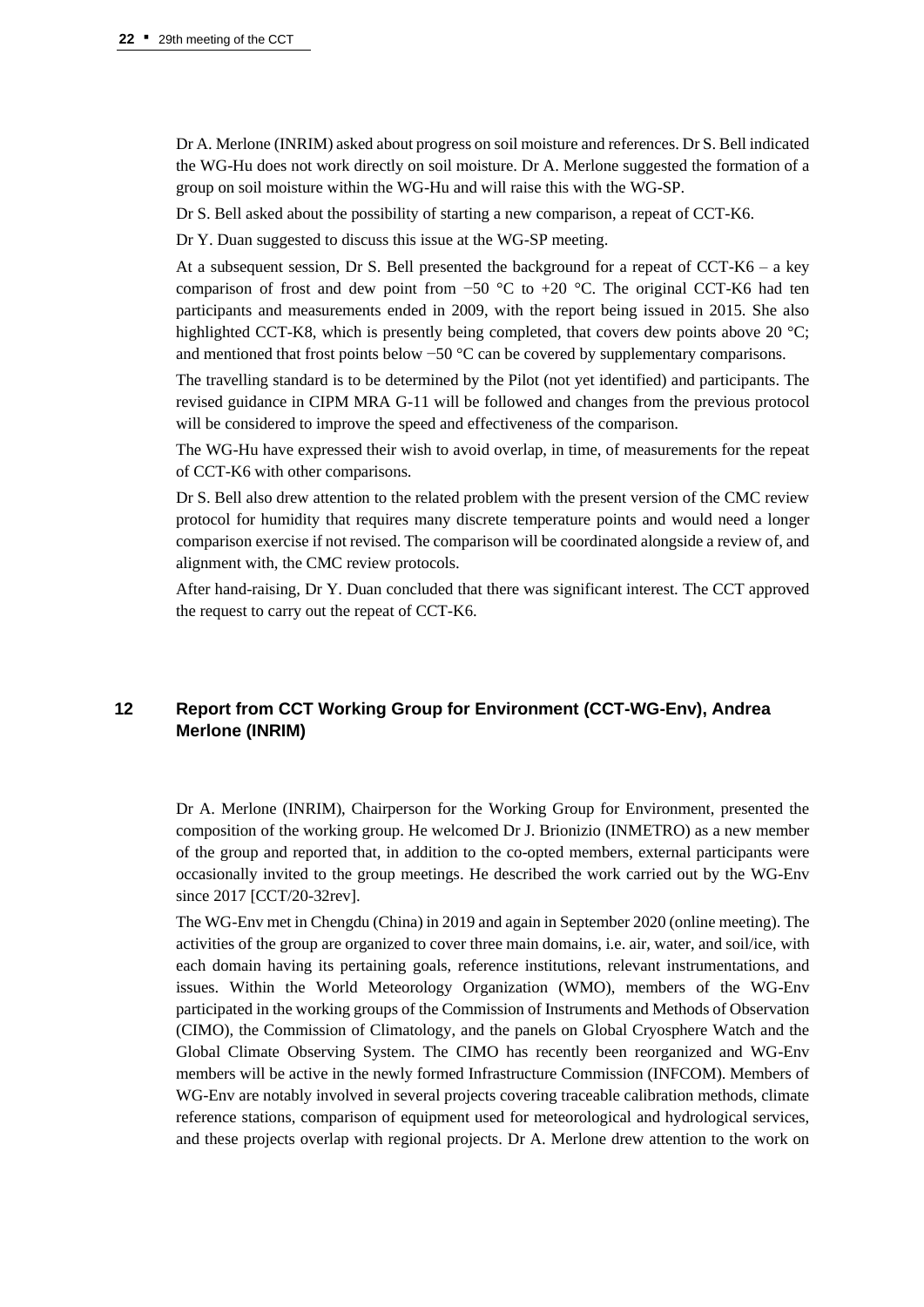radiosonde humidity and surface temperature test facilities realized by KRISS (Korea), and the underwater sensor calibration system developed by NMIJ-AIST (Japan).

The WG-Env was involved in validating unprecedented high temperature records of around 54 °C measured in Kuwait and Pakistan in 2016/2017. This validation work was published (2019 *Int. J. Climatol.* **39**, 5154–5169) and evidenced the need to define a suitable validation procedure which can be applied for future reported temperatures extremes.

Measurements of permafrost temperatures need an uncertainty of  $0.02 \degree C$ , which requires the establishment of local calibration facilities and best-practice guidelines. An example was given of one such facility implemented at 3000 m altitude. A local calibration facility was inaugurated at the arctic meteorological station located in Ny-Ålesund (Norway). An EMPIR Support for Impact (SIP) project coordinated by CEM was started in 2020 to address the intercomparison of thermometers in the polar environment.

A pilot-study, in the form of an inter-laboratory comparison of calibration of temperature sensors in air has been initiated in EURAMET, with the objective to develop a guidance document, and Dr A. Merlone emphasized the large number of different types of thermometers that were involved in the comparison. He invited members of the other RMOs to join the pilot study.

As air temperature measurements are still not well understood, a position paper on this topic will be drafted. A task group will be formed within the WG-Env, not limited to the WG members.

It was announced that the 4th edition of the Metrology for Meteorology and Climate Conference will be held in Exeter (United Kingdom) in April 2022. Meanwhile, a webinar will be organized by October 2021.

Dr A. Merlone ended his presentation by underlining the utmost importance of temperature measurements for climate science.

Dr Y. Duan thanked Dr A. Merlone for the instructive presentation and for the collaboration with the groups within the WMO.

Dr J.-R. Filtz (LNE) thanked Dr A. Merlone for the interesting presentation. He observed that much attention was devoted to land-surface and atmospheric temperature measurements and wondered to what extent metrology could contribute to oceanographic measurements. Dr A. Merlone indicated that there is already a well-established link, including ongoing collaborative projects, between the WMO and metrological organizations for measurements taking place in the marine environment. The measurement of temperature underwater, not only in sea and ocean water, but also in rivers, is increasingly drawing attention.

# **13 Report from CCT Task Group for Emerging Technologies (CCT-TG-CTh-ET), Zeeshan Ahmed (NIST)**

Dr Z. Ahmed, Chairperson for the Task Group on Emerging Technologies, gave a presentation describing the work of the CCT Task Group on Contact Thermometry for Emerging Technologies [CCT/20-36]. The task group was formed by the CCT 2017 and Dr Z. Ahmed reviewed the terms and tasks of the group. It comprises 18 members and work is progressing in this area in EURAMET member institutes, NRC, NIM and MSL, in addition to the work being done at the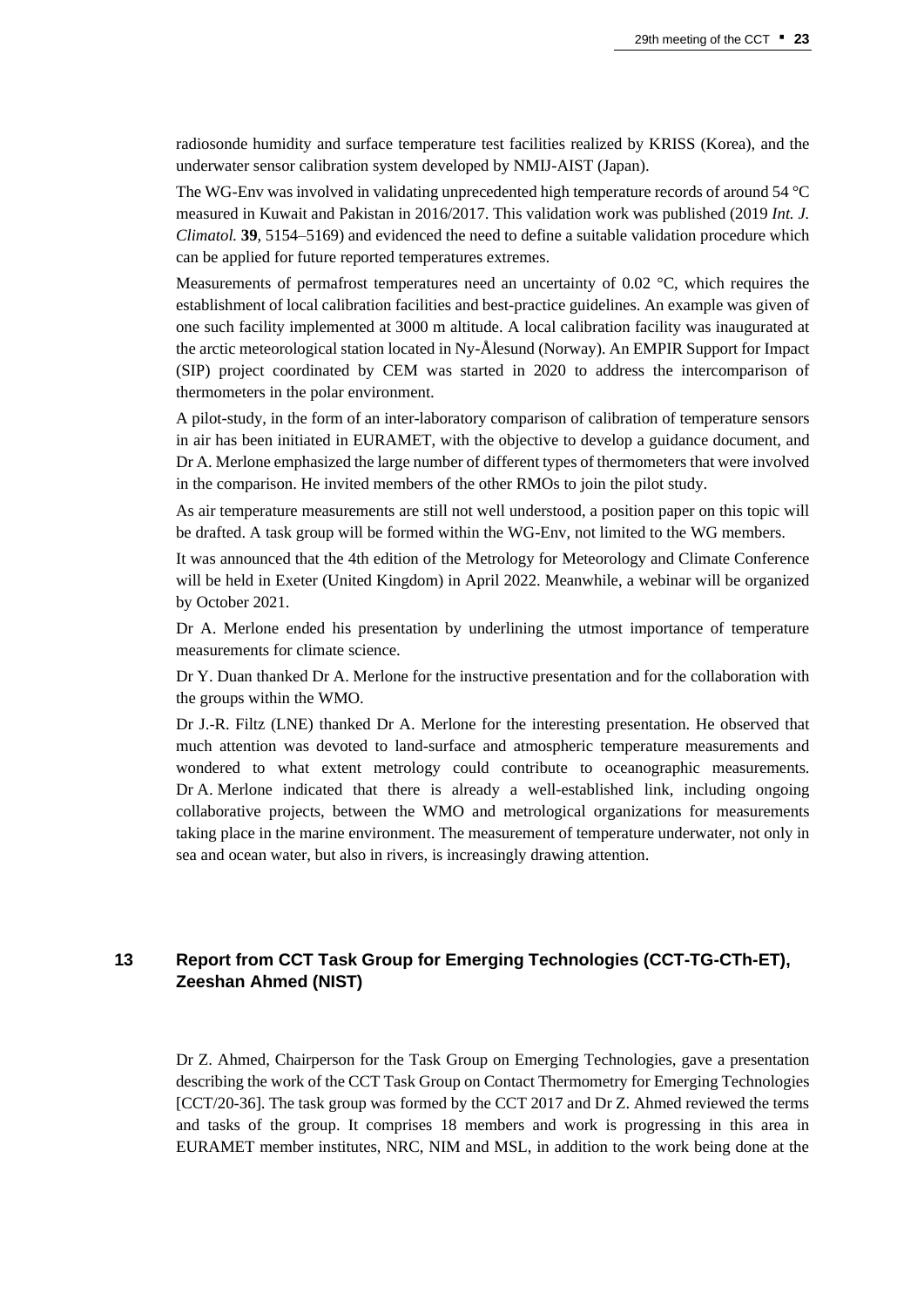NIST. The task group has sorted measurements into two categories grouped into primary and ITS-90-based thermometers. He indicated that a draft report has been mostly completed where the main points were highlighted in the executive summary and in a table, which listed the different technologies, their figures of merit and whether these are commercially available.

He highlighted various primary thermometers, notably on-chip, Doppler-broadening thermometry, based on wafer cells for time metrology. He said that these are magnetic-field sensitive with further progress expected in the next 5 years. He described opto-mechanical thermometry which can be easily integrated into quantum information science. This is at an early stage of research. He also described light-scattering based thermometry. These sensors can be used for distributed sensing for both static and dynamic measurements, but these sensors are strain sensitive and the detectors are complex.

Dr Z. Ahmed then described ITS-90-based thermometers such as fibre-optic based thermometry. These sensors are easy to package into existing technology but suffer from thermal hysteresis, with long-term drift that is poorly understood. On-chip photonic thermometry with uncertainties which are expected to be comparable to SPRTs or better were discussed, however, low-drift packaging needs to be developed and there is a lack of physics-based models. Furthermore, these devices require user training.

The task group has fulfilled all the set objectives but asked if it could continue with new tasks. These cover publishing the report cited earlier as a review article, continuing the literature surveillance and adding to the current document. The group is also planning to add best practices and develop uncertainty budgets for these new thermometers.

Dr Y. Duan thanked Dr Z. Ahmed for this work and observed that the group has achieved the original goals of the task group and that the new tasks are constructive.

Dr P. Rourke (NRC) asked that optical refractive index gas thermometry be removed from the table in the report since it is already in the *Mise-en-Pratique*. Dr Z. Ahmed replied that this has already been addressed in a revised version of the document.

At a subsequent session Dr Z. Ahmed (NIST) requested that TG-CTh-ET be renewed for another cycle in order to continue its work under the same overarching Terms of Reference, but with updated tasks [CCT/20-73rev]. He highlighted a big change for the upcoming cycle: a new task regarding best practices for calculating figures of merit for emerging technologies, since different groups are evaluating the merit of new thermometry technologies in different ways, making it difficult to compare them. The objectives will be to guide which data to report, how to calculate it and which representation will be useful; to establish homogeneity when reporting new technologies and instruments, often developed directly at the institutes, so that the methods and results can be understood by everyone. The TG seeks to promote fair and open communication between all researchers. There is also a task to review and report on emergent technologies specifically for primary thermometry.

Dr Z. Ahmed announced that the TG had proposed to write a review paper on emergent technologies for thermometry. This has been presented to several metrology journals: *Measurement Science and Technology* has accepted the offer to write a review article and suggested some modifications. The TG will put together a team to write this review paper.

The CCT approved the new cycle and tasks for TG-CTh-ET.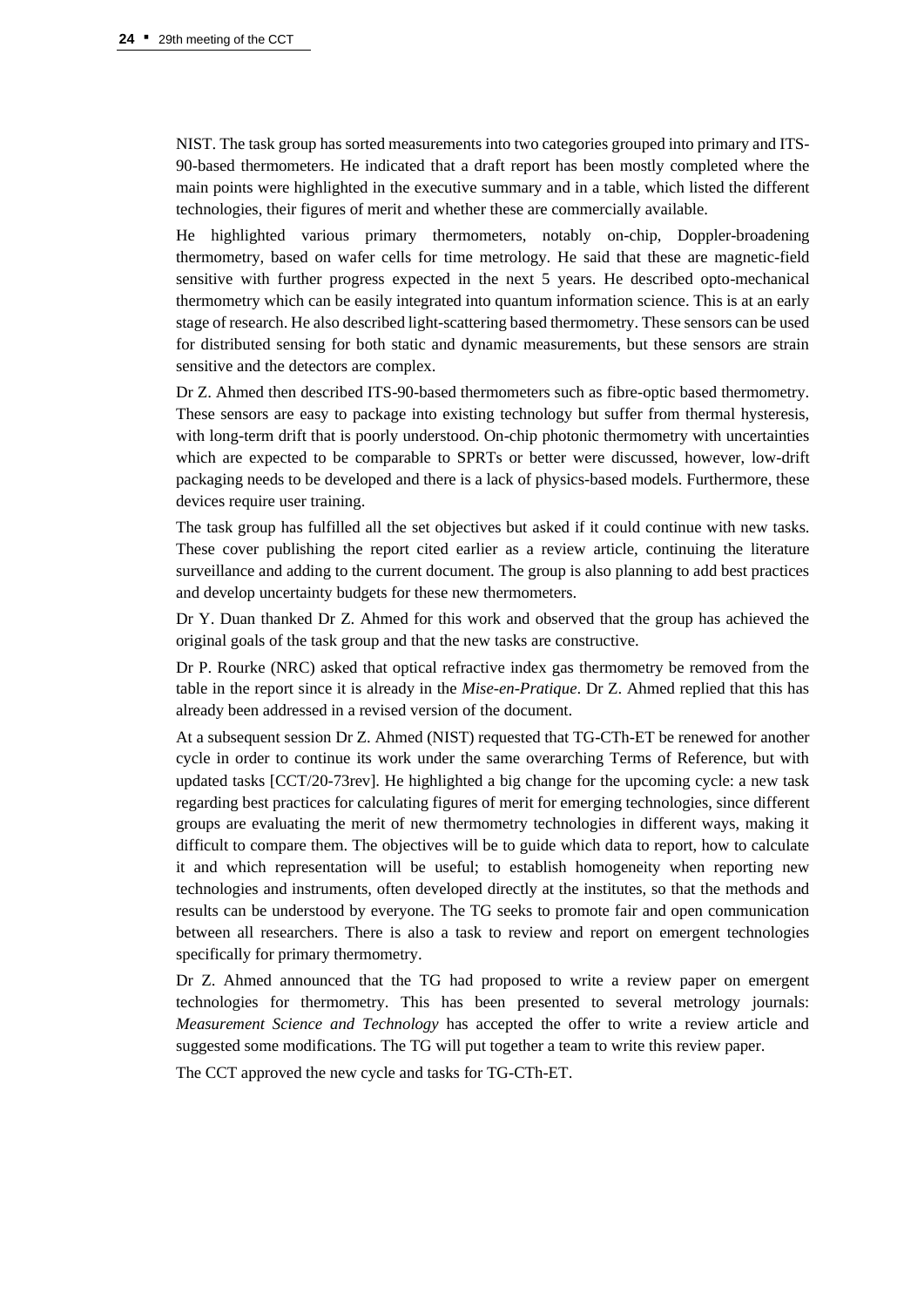# **14 Report from CCT Task Group for Thermophysical Quantities (CCT-TG-ThQ), Jean-Rémy Filtz (LNE)**

Dr J.-R. Filtz, Chairperson for the Task Group for Thermophysical Quantities, said that all State economies that are represented in the Task Group for Thermophysical Quantities were represented at their meeting [CCT/20-83]. He recalled the supplementary comparisons in the field that have been completed – CCT-S1 (infrared spectral normal emissivity) and CCT-S2 (thermal conductivity) – and indicated that the CCT-S3 (thermal diffusivity) Draft B and CMCs had been submitted for review.

The group had discussed strategy at its meeting. They have been active in providing guidance for CMC review, *CMC review protocol for thermal diffusivity measurements, Part 1: solid materials by the flash method* (to be published) and *CMC review protocol for infrared spectral emissivity measurements, Part 1: normal emissivity (emittance)* (in progress). They also discussed potential next comparisons and had converged towards the suggestion to compare the determination of thermal expansion of monocrystalline silicon and Sitall CO-115M<sup>8</sup> for the temperature range from 273.15 K to 773.15 K. NIM, NMIJ AIST and VNIIM have standards for absolute measurements. LNE, NPL and UME, who carry out relative measurements, may link to this same comparison.

The comparison activities in the RMOs for thermophysical quantities were displayed. APMP had been active in supplementary comparisons of thermal diffusivity and thermal conductivity. COOMET had activities on bomb calorimetry involving six institutes and measurements within the frame of a gas calorimetry comparison were about to start. EURAMET had several ongoing projects. One of the collaborations concerns emissivity measurements of reflective insulation materials. A second project concentrates on the optimization of industrial processes through improved metrology of thermophysical properties.

The online communication was unfortunately interrupted near the end of the presentation.

#### **15 Report from TG-GoTh, Rod White (MSL)**

Dr R. White reported from the meeting of the Task Group for Guides on Thermometry who met in December 2020 [CCT/20-81]. He recalled the terms of reference, focused on the revision of "*Techniques for Approximating the International Temperature Scale of 1990*" .

The group communicates with ease via e-mail and met earlier at the TEMPMEKO 2019 conference in China. Two guides for secondary thermometry have been published: ["Thermistor](https://www.bipm.org/documents/20126/41773843/Guide-SecTh-Thermistor-Thermometry.pdf/87e2fdc8-14fc-e977-918e-b801752d06a0)  [Thermometry"](https://www.bipm.org/documents/20126/41773843/Guide-SecTh-Thermistor-Thermometry.pdf/87e2fdc8-14fc-e977-918e-b801752d06a0) and ["Specialized Fixed Points above](https://www.bipm.org/documents/20126/41773843/Specialized-FPs-above-0C.pdf/10265617-c79f-0ea5-8da9-8d359e21c6be?version=1.3&download=true) 0 °C".

A third guide, "*Guidance on Thermocouple thermometry Part 1 (General usage)*", will be posted online before the end of February 2021 and will be open for comments until 30 March 2021. A draft of "*Guidance on Thermocouple thermometry Part 2 (Reference thermocouples and calibration)*" is 50 % complete. It notably treats ambiguities about annealing Type R and S thermocouples, reporting of the calibration state and the uncertainty budget. An additional guide

<sup>8</sup> Crystalline glass-ceramic with ultra-low coefficient of thermal expansion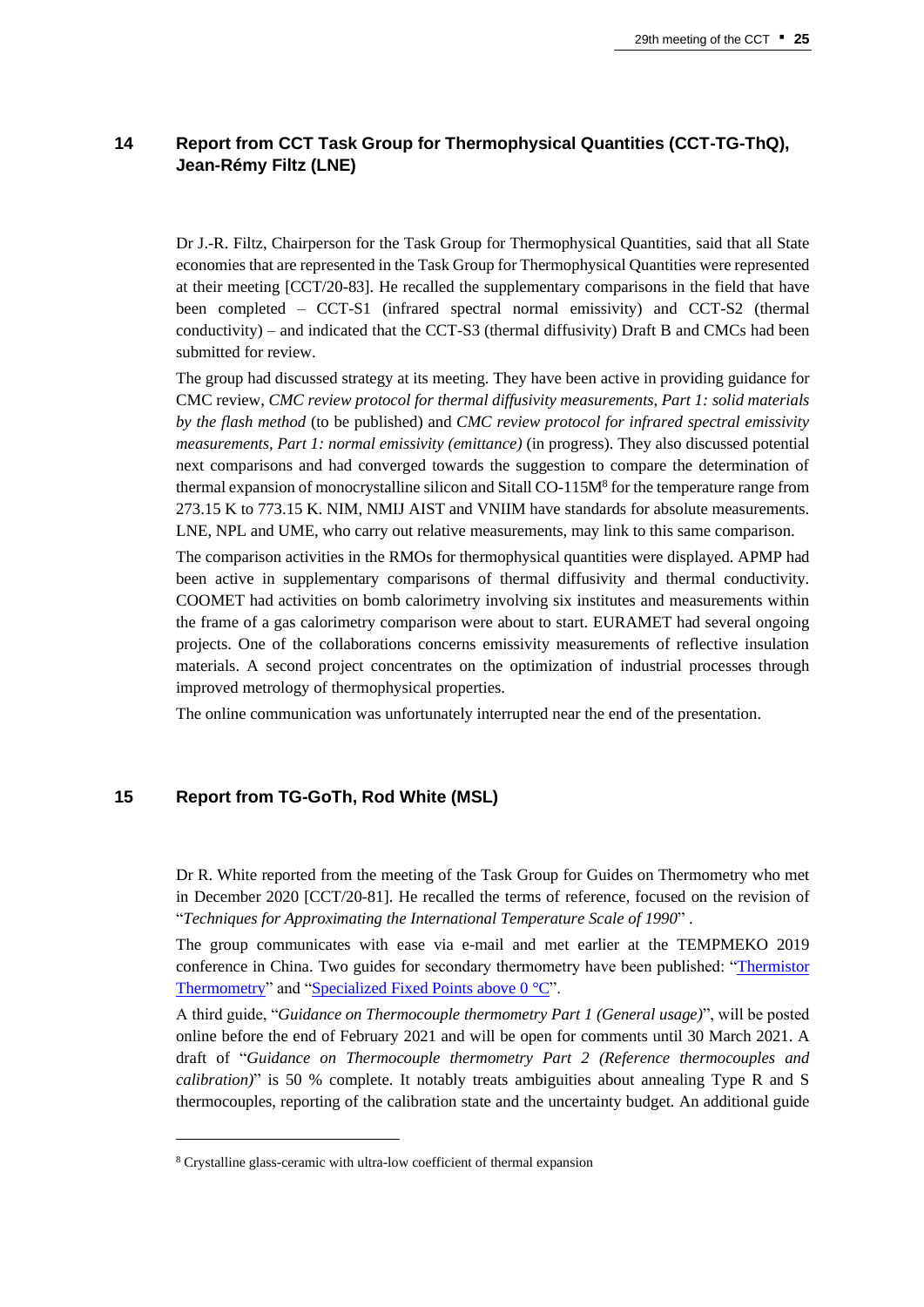on industrial platinum resistance thermometry is almost complete and may be ready for CCT approval in about two months.

A sixth guide on industrial radiation thermometry is about to be initiated, led by Dr M. Sadli (LNE-LCM/Cnam), as a task group of CCT-WG-NCTh. The author group is to be determined.

Dr R. White mentioned an issue related to the document "*[Uncertainties in the realization of ITS-](https://www.bipm.org/documents/20126/41773843/Guide_ITS-90_2_4_MetalFixedPoints_Appendix-1_2018.pdf/792eb42d-d98c-9e35-78b4-c7fafb1394f9)[90 metal freezing-points using sealed cells](https://www.bipm.org/documents/20126/41773843/Guide_ITS-90_2_4_MetalFixedPoints_Appendix-1_2018.pdf/792eb42d-d98c-9e35-78b4-c7fafb1394f9)*", drafted by Dr R. White (MSL) *et al*. and published as the [Appendix 1](https://www.bipm.org/documents/20126/41773843/Guide_ITS-90_2_4_MetalFixedPoints_Appendix-1_2018.pdf/792eb42d-d98c-9e35-78b4-c7fafb1394f9) to ["Metal fixed points for contact thermometry"](https://www.bipm.org/documents/20126/41773843/Guide_ITS-90_2_4_MetalFixedPoints_2018.pdf/665aff3f-b72e-0e28-c520-89197232a06e) within the frame of [Guide to](https://www.bipm.org/en/committees/cc/cct/guides-to-thermometry)  [the Realization of the ITS-90](https://www.bipm.org/en/committees/cc/cct/guides-to-thermometry) (see Section 8). He recalled that the report issued by the Task Group for Sealed Metal Freezing Point Cells (closed in 2017 after having met the objectives) was based on comparison of world-class NMIs and included a recommendation for calibration and verification for lowest uncertainties [CCT/17-20]. However, there was no guidance for use and uncertainty evaluation (for example, due to non-ideal thermal environment). As a result, some guidance needs to be added to the "*[Specialized Fixed Points above 0 °C](https://www.bipm.org/documents/20126/41773843/Specialized-FPs-above-0C.pdf/10265617-c79f-0ea5-8da9-8d359e21c6be)*" guide sealed metal fixed point cells.

He also recalled that the work on establishing an online database for secondary fixed points had not progressed.

Dr R. White informed that he has now retired from MSL (New Zealand) but will continue to contribute to current activities. He also outlined how the future group on guides will be organized (cf. Section 17.1 below).

Dr R. White thanked all his colleagues, present and former members and Dr S. Picard who had contributed to the realization of the guides.

Dr M. Sadli said it was his pleasure to lead the author group on industrial radiation thermometry and would do his best to ensure that this guide would be completed soon.

# **16 Report from CCT Working Group for Strategic Planning (CCT-WG-SP), Yuning Duan (NIM)**

Dr Y. Duan presented the outcome of the Working Group for Strategic Planning that met on 26 January 2021 [CCT/20-80] after all the Working and Task Groups had met. Dr G. Machin (NPL) had been tasked as *Rapporteur* and had provided the report [CCT/20-77].

The WG-SP supported the request expressed by WG-Hu to carry out a repeat of CCT-K6. They considered it possible to start preparing the exercise while the reporting was concluded for CCT-K8.

The future of TG-GoTh was discussed. Since Dr R. White stepped down as Chair of TG-GoTh, the WG suggested that TG-GoTh be closed down and replaced by smaller author groups. Each relevant activity would be spun-out to the related WG which would then create a TG when a particular guide was needed. A coordinator would survey the work of the Task Groups and make sure that the revision was completed. Dr J. Pearce, active member of TG-GoTh, had been asked by WG-SP to carry out that role and had accepted to do so.

The TG-CTh-ET had carried out their objectives as planned during their first cycle from 2017 to 2020. The group, supported by several CCT delegates, suggested to start a new cycle with updated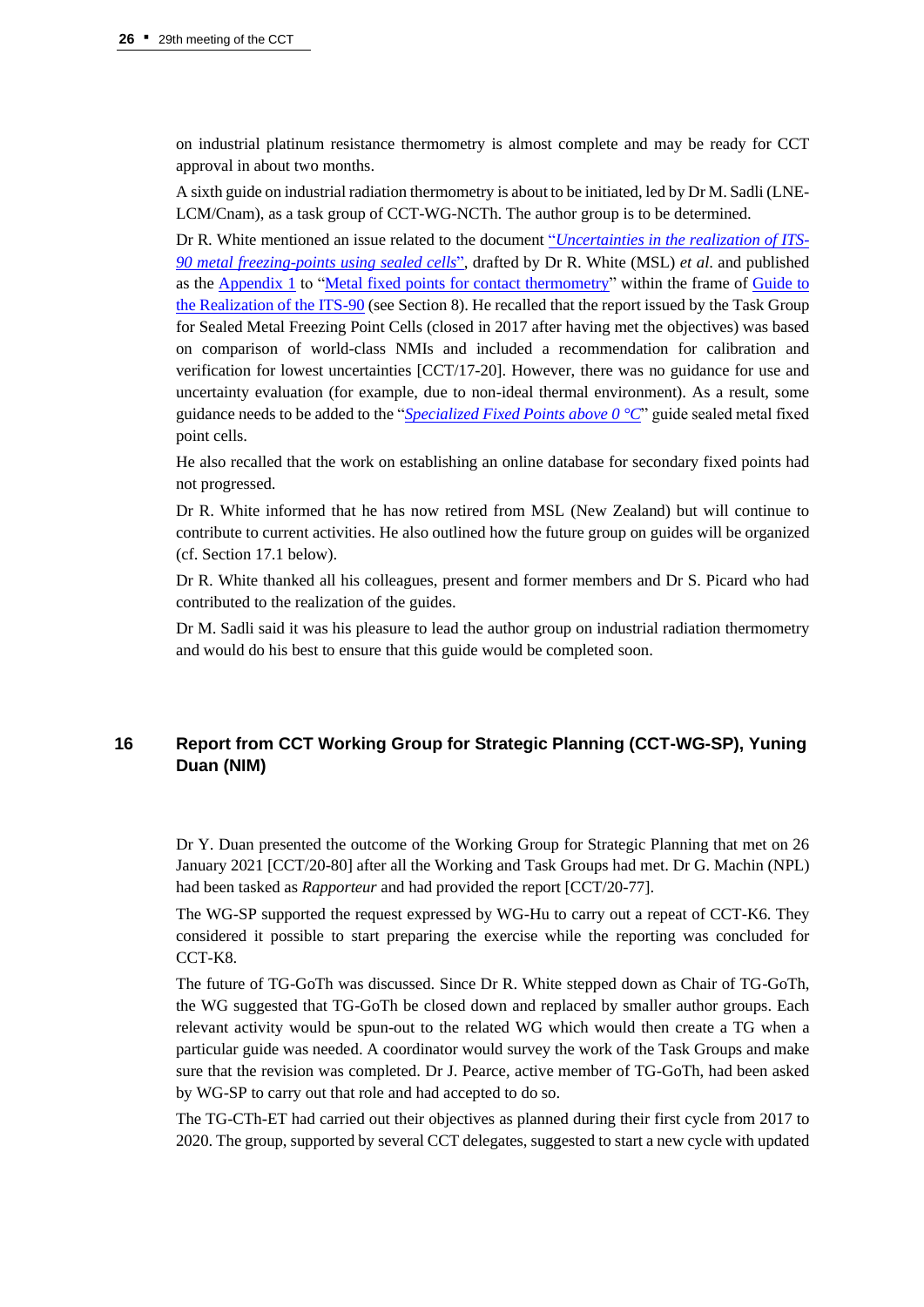Terms of Reference. The WG-SP supported this initiative and encouraged TG-CTh-ET to include expertise on fibre optic technology from the PR community.

A new TG for Air Temperature had been proposed by WG-Env and will be discussed as a separate agenda point (cf. Section 17.2 below).

The draft recommendation on measurements above 400 K that had been discussed by WG-CTh was discussed by CCT delegates in January. The draft had converged to include a single recommendation and will be discussed in a separate agenda point (cf. Section 9 above). It was distributed to the CCT delegates before the fifth session.

The CCT Strategic Plan needs to be revised, based on a 4-year cycle. Dr G. Machin (NPL) has been invited by Dr Y. Duan to coordinate the revision and liaise with the other WG and TG chairs. This revision will take place in the first half of 2021, in view of the upcoming 27th meeting of the CGPM (2022).

Dr Y. Duan presented the approach for the next CCT meeting. He considered the world situation still problematic with regards to the Covid-19 pandemic and that a face-to-face meeting would be unlikely to be held for the next one or two years. He proposed to hold the 30th Meeting of the CCT as two online sessions in early 2022. Future meetings could also give access to virtual laboratory visits to give an insight into laboratory work while travelling is difficult.

He indicated that NMI activity reporting is not consistent. Based on a suggestion made at the WG-SP meeting, a template will be drafted and distributed to all delegates before each coming meeting, which they will fill out with the relevant activities engaged by their respective NMIs.

Dr G. Machin (NPL) indicated that he will contact the WG Chairs for input on refreshing the CCT Strategic Plan.

## **17 Working Group and Task Group issues**

# **17.1 Dissolution of TG-GoTh and Creation of four new Task Groups for Guides on thermometry**

The dissolution of TG-GoTh was approved by the CCT.

The creation of smaller author groups in the form of TGs for guidance on secondary thermometry, coordinated by Dr J. Pearce (NPL) was approved by the CCT [CCT/20-75]. The membership will be decided via e-mail. Each person who joins one of these TGs should contribute to the draft of the guidance document being prepared by that TG.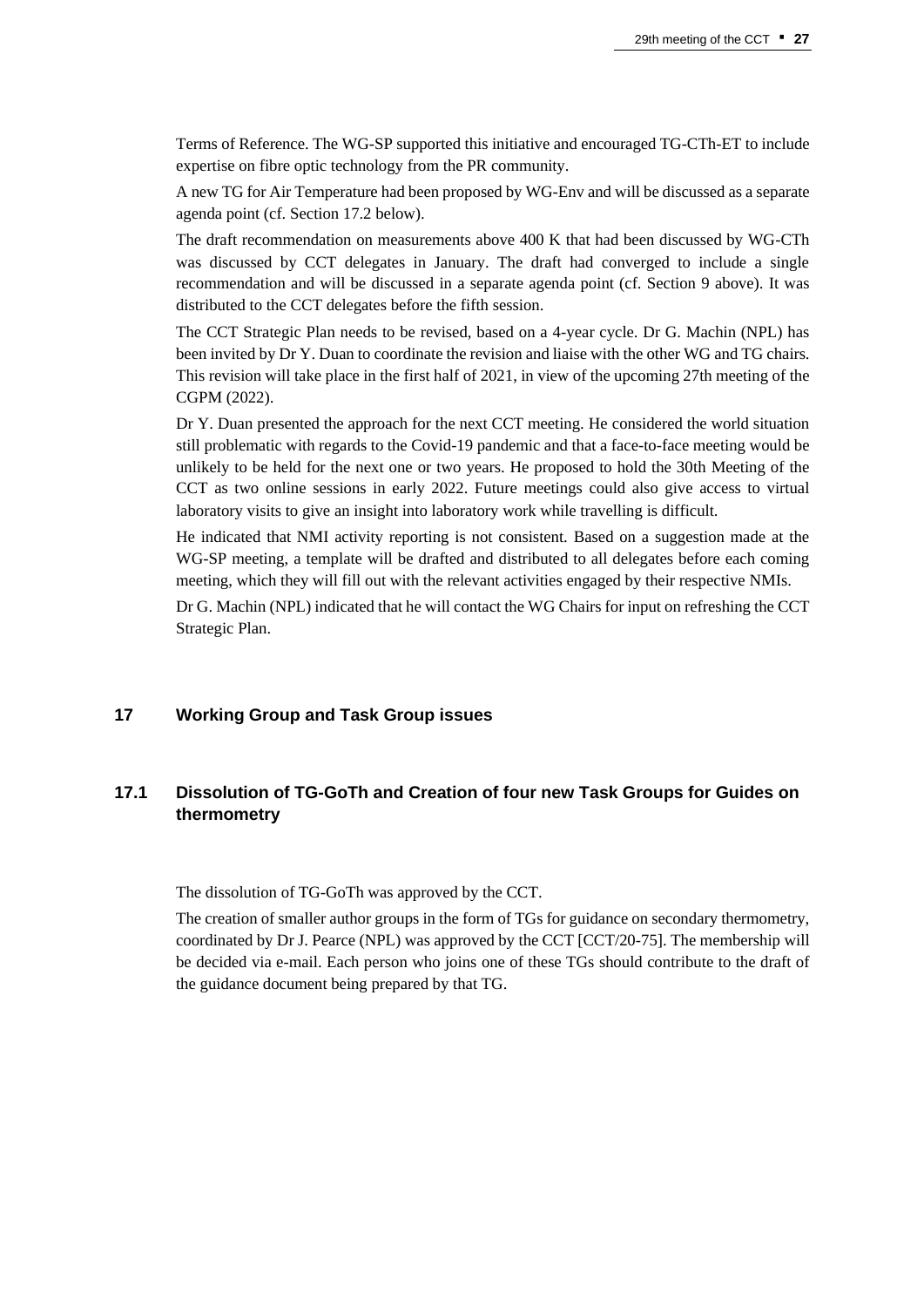## **17.2 Proposal for the creation of a new Task Group for Air temperature**

Dr A. Merlone (INRIM) presented the proposal for a TG dedicated to air temperature measurements. Air temperature measurements are important not only for the environment, but also in dimensional metrology and industry. He presented a draft proposal for the objectives – to propose a practical definition for air temperature, to advise on evaluating uncertainty in air temperature measurements and to develop guidelines for the calibration of thermometers in air [CCT/20-74].

Parts of these objectives are the subject of EURAMET activities, but Dr A. Merlone requested a coherent approach among the RMOs. He said that these issues are also incorporated in the CCT Strategic Plan. He recommended co-opting members from TG-CTh-ET and the dimensional metrology community.

Dr Y. Duan commented on the importance of trustworthy air temperature measurements.

Dr S. Picard suggested that this task group include representation from all RMOs and asked for the timeline of the objectives. Dr A. Merlone estimated that 2 to 3 years would be needed to draft the guidelines, which also will involve technical work and investigations.

Dr Y. Duan clarified that this group will be under the umbrella of WG-Env.

Dr S. Picard asked to what extent the guide will be different from the EURAMET work.

Dr A. Merlone replied that there are presently no existing guidelines. The calibration issue is one aspect, and the uncertainty is another part. Since there are no guidelines, it is important to collect information on how other institutes solve these problems, and the more participants there are the more ideas will be fed into development of the guidelines.

Dr Y. Duan observed that many institutes of the CCT were interested to participate. The CCT approved the creation of TG-Env-AirT.

## **17.3 Update of WG and TG Chairs**

Dr Y. Duan has reviewed the Chair positions for the working and task groups. The present Chairs will remain for a new term, except Dr R. White (MSL) who will step down as Chair of TG-GoTh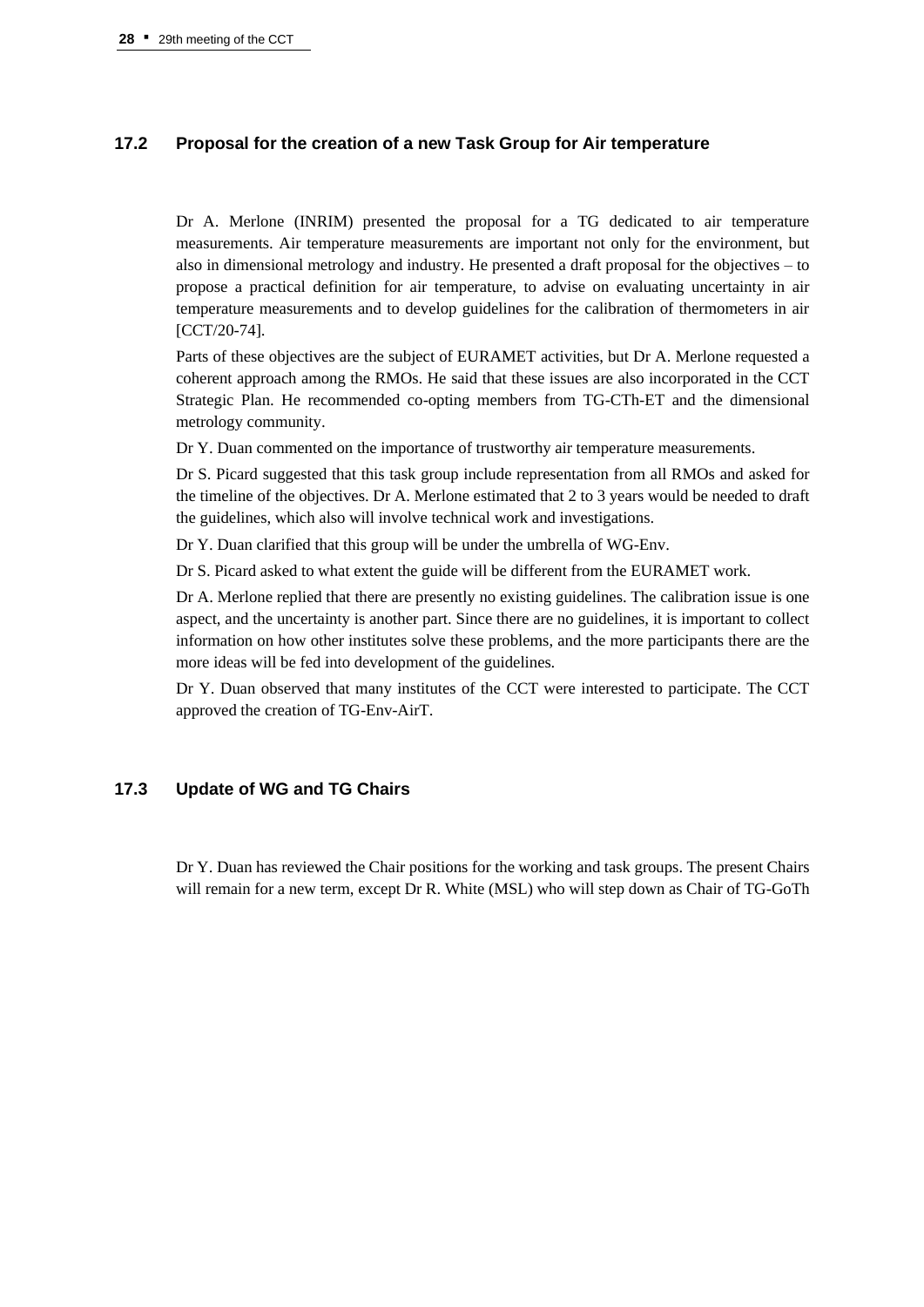## **18 Requests for becoming a member or official observer of the CCT**

## **18.1 NSC "Institute of Metrology"**

Dr Y. Duan invited Dr S. Fil (NSC "Institute of Metrology") to give a presentation to support the application of NSC "Institute of Metrology" (Ukraine) for full membership of the CCT [CCT/20- 63].

Dr S. Fil presented the historical work of her institute in Kharkov (Ukraine). In 1947 they developed an optical pyrometer for work in high temperature plasma measurements. There are six national standards for thermometry, and she reviewed capabilities in contact thermometry and in radiation thermometry. The institute has participated in comparisons within COOMET and have 73 published CMCs.

Dr J.-R. Filtz (LNE) asked whether they have any activities in the field of thermophysical quantities. Dr S. Fil replied that they can measure the heat of combustion and specific heat of solids.

Dr A. Pokhodun (VNIIM) stated that the institute has a good scientific school and that he supports Ukraine's application to be a full member of the CCT.

Dr H. Yoon (NIST) asked why did the institute wish to be a full member? Dr S. Fil replied that the institute would be able participate in CCT key comparisons. It would hence also be able to participate as a second linkage laboratory in the COOMET region for KCs. Dr Duan stated that he also supports this application and the establishment of a second lab in COOMET for key comparisons.

Dr A. Todd (NRC) asked about the staff in the thermometry lab. He asked about their technical qualifications and whether they perform calibration work or research work. She replied that there are ten people working in the field of thermometry and that they perform both research and calibrations.

## **18.2 Standards Calibration Laboratory (SCL)**

Dr Y. Duan invited Mr C.M. Tsui to give a presentation to support the application of the Standards Calibration Laboratory (SCL) located in Hong Kong, China, to become official observer of the CCT [CCT/20-17, 18 and 40].

Hong Kong is a special administrative region of China, and has its own metrological infrastructure, of which SCL is a part. SCL was founded in 1984 and has maintained services in thermometry since 1986. Hong Kong Special Administrative Region of China became an Associate Economy of the CGPM. Mr C.M. Tsui recalled the institutional tasks of SCL:

- i) establish and maintain standards traceable to the SI,
- ii) ensure their international recognition,
- iii) provide calibration services,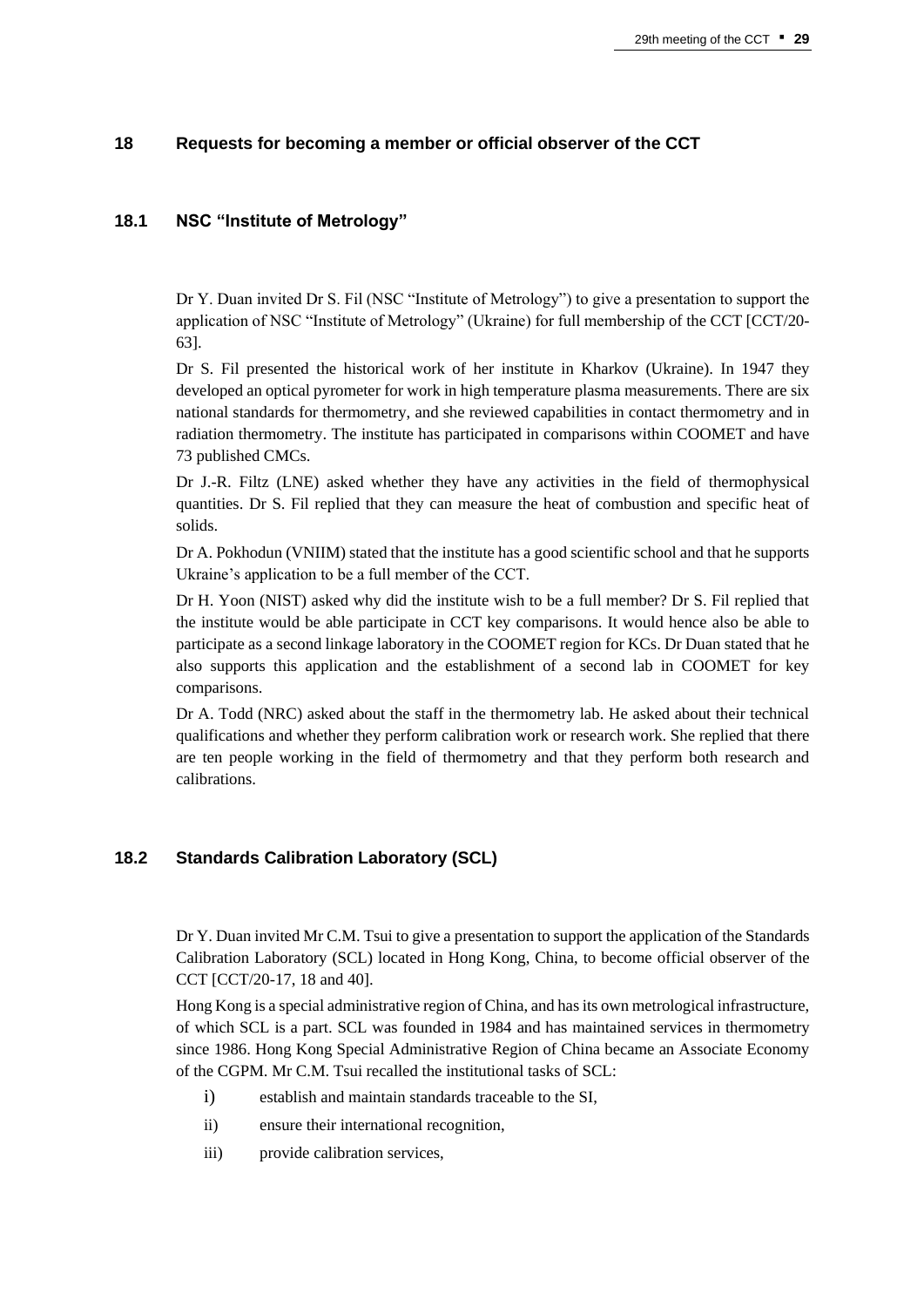iv) promote good practice through the services.

Mr C.M. Tsui recalled the milestones of SCL in developing primary metrological standards and, particularly, illustrated the history of the Temperature Laboratory.

The SCL currently provides metrological services for contact and radiation thermometry, and humidity. The SCL is accredited and obeys technical assessments every second year. It has participated in 15 inter-laboratory comparisons and has 33 published CMCs for thermometry in the KCDB.

Mr C.M. Tsui presented the work undertaken, the present facilities that are available and published papers. He motivated the SCL's application to become an observer of the CCT by the possibility to directly interact other metrological institutes with well-established expertise in thermometry and improve their competence in radiation thermometry.

Dr Y. Duan thanked Mr C.M. Tsui for his presentation and communicated his positive impression of their laboratories when visiting the SCL.

Dr M. Milton recalled that the opinion of the CCT on the allowance of observer status to SCL should be presented to the CIPM.

Dr Y. Duan confirmed that the CCT delegates will further consider and discuss the request by SCL outside the meeting and that Mr C.M. Tsui will be then informed about the outcome of this discussion.

## **18.3 Justervesenet**

Dr Y. Duan invited Dr Å.A. Falnes Olsen, Justervesenet (Norway), to give a presentation to support their request for full membership of the CCT [CCT/20-78, 79 and 82].

Dr Å.A. Falnes Olsen has worked within the thermometry department of Justervesenet (JV) for almost a decade and has mostly worked with radiation thermometry. JV is the NMI of Norway and has around 30 staff members working in seven different areas on national standards. It is in charge of disseminating the SI to national clients, supporting traceability for legal metrology, and also carries out research and development.

There are five full-time employees in the thermometry department. There is a primary standard laboratory with fixed points from Ar to Ag and Cu. There is also a secondary standard laboratory covering a temperature range from −196 °C to 1200 °C. JV has activities for contact and non-contact thermometry, and for humidity. The humidity laboratory is being upgraded and JV thermometry staff are constructing their own new dew point generator. The JV thermometry department issues around 160 calibration certificates annually.

Dr Å.A. Falnes Olsen reviewed the EURAMET key, supplementary and European comparisons in which JV has participated, and noted that they have acted as pilot and/or coordinator for some. He also listed European research and development projects in which JV is active. He displayed their motivation for requesting to become member of the CCT, where JV wish to contribute in developing

- i) industrially relevant thermometry at a global level;
- ii) environmentally relevant standards, techniques and recommendations;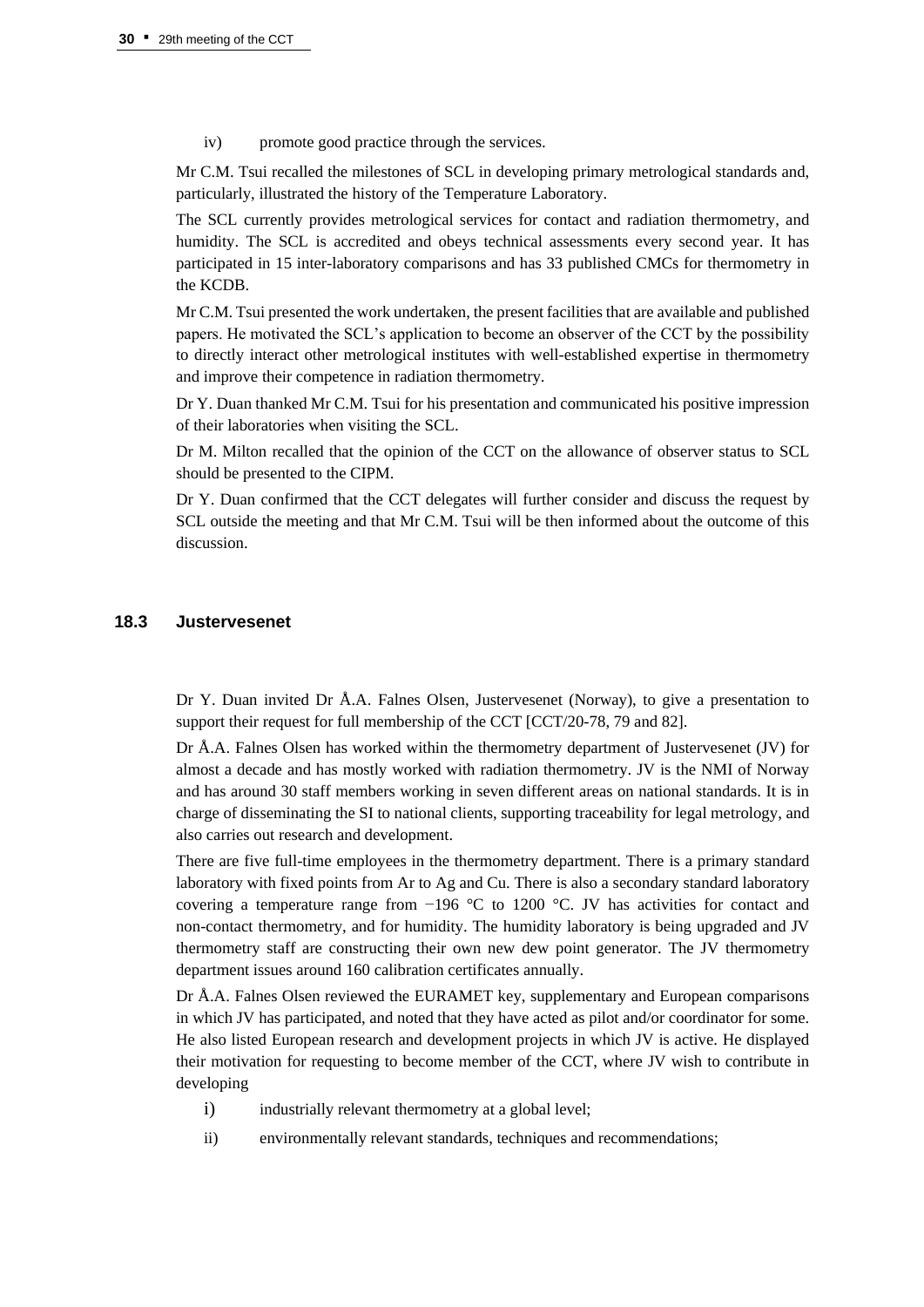iii) the framework of international equivalence.

Dr Y. Duan thanked Dr Å.A. Falnes Olsen and asked for the list of publications, which was displayed [CCT/20-78].

Dr Y. Duan invited comments from the delegates.

Dr P. Rourke (NRC) recalled the previous requests to become member and observer from NSC IM (Ukraine) and SCL (Hong Kong, China) and asked why JV wishes to jump straight to member status rather than starting as an observer. He considered the presentation of Dr Å.A. Falnes Olsen to be strong but asked for clarification on the distinction of where to start when joining the CCT.

Dr Å.A. Falnes Olsen emphasized that JV is eager to get involved in the CCT in order to contribute and not only observe. He related that he can understand if there is a two-stage process involved in joining the CCT, but that their reason for applying for membership is that they intend to get involved and work straight away.

Dr A. Merlone (INRIM) commented that he would welcome a membership of JV, appreciating their previous contribution, so that they can immediately start working.

Dr Y. Duan indicated that the delegates will be contacted by e-mail for feedback on the request to grant CCT member status to JV.

## **18.4 CCT recommendations on member and observer status**

Based on feedback from the CCT delegates he concluded that the CCT discourage a full member status for NSC IM (Ukraine) but instead encouraged NSC IM to become an Official observer while increasing their research activities. The CCT supported SCL (Hong Kong, China) to become an official observer. The CCT supported Justervesenet (Norway) to become member of the CCT. Dr Y. Duan will forward these recommendations to the CIPM for their consideration at their meeting in June 2021.

## **19 Scientific presentations**

## **19.1 Presentation given by C. Gaiser (PTB)**

Dr C. Gaiser gave the presentation "The future of contact-thermometry after the redefined kelvin" [CCT/20-52].

Dr Y. Duan thanked Dr C. Gaiser for his interesting presentation.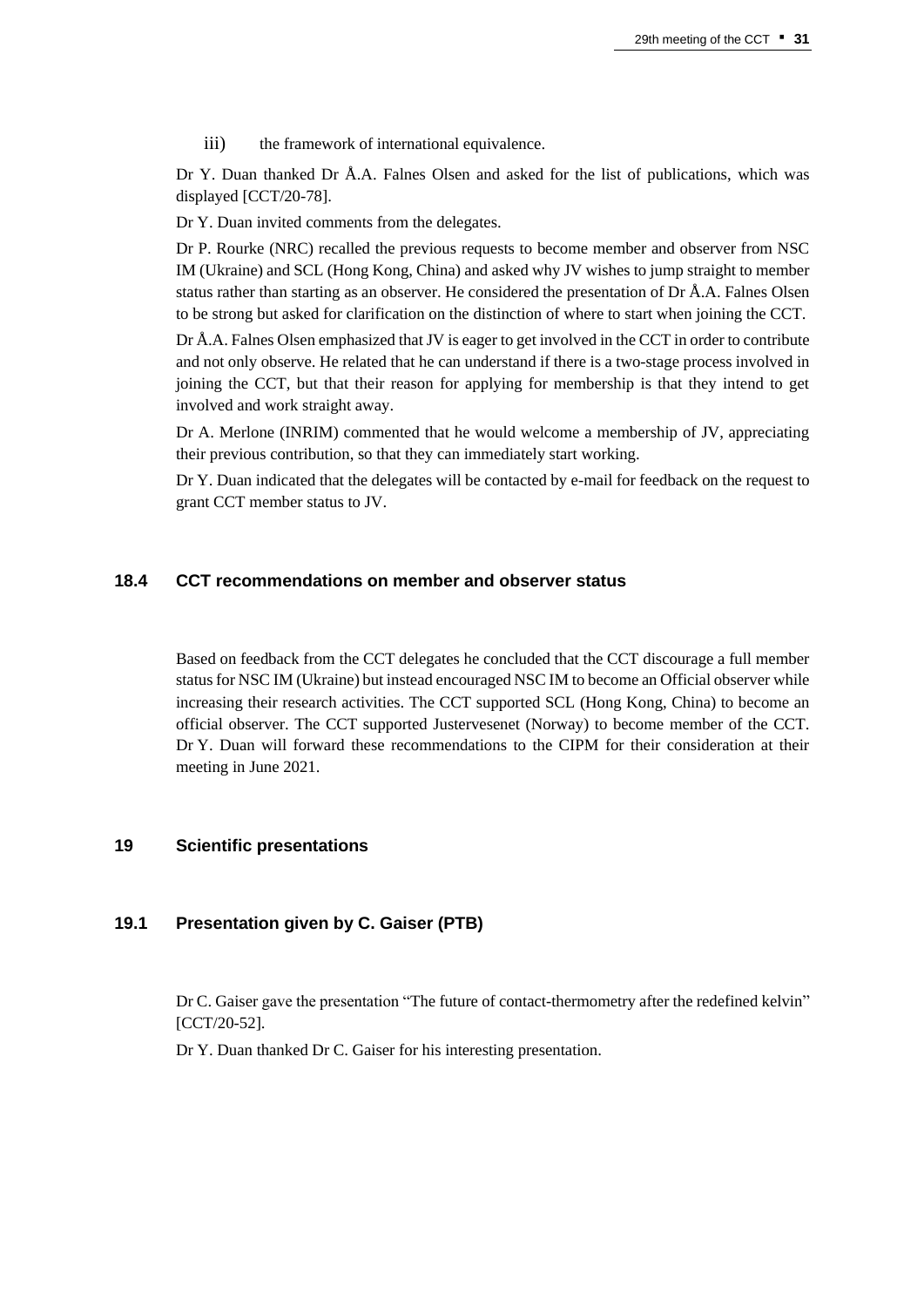## **19.2 Presentation given by P. Rourke (NRC)**

Dr P. Rourke gave the presentation "Temperature dissemination in a post-redefinition world" [CCT/20-53].

Dr Y. Duan thanked Dr P. Rourke for his interesting presentation and invited comments and questions.

#### **Discussion**

Dr W. Tew (NIST) commented that although the use of the xenon point would resolve issues with interpolations, no one has built an immersion type xenon cell to accommodate long-stem SPRTs. In his experience, non-immersion non-metal cells are more difficult to operate than a metalimmersion points. Dr P. Rourke agreed with Dr W. Tew's concerns, pointing out Dr W. Tew's work on  $SF<sub>6</sub>$  cells and encouraged NMIs to perform research into immersion type xenon cells, perhaps modelled on similar argon cells.

Dr M. Sadli (LNE-Cnam) asked whether we can fix the high temperature region with corrected values of silver, gold, and copper fixed points in ITS-XX 'light' and would this then be considered ITS-XX 'deluxe'<sup>9</sup>? Dr P. Rourke stated that if any of the three points were to be changed then it would also affect the lower temperature SPRT reference points and would result in a larger disruption than at just the higher temperatures above the silver point.

Dr H. Yoon (NIST) asked whether we can fix the high temperature region and low temperature region separately? Dr P. Rourke replied that this could be possible but would need to be broadly discussed and coordinated with the CCT.

Dr S. Rudtsch (PTB) asked if we make a new scale with ITS-XX what are the costs associated with this action? He stated that it would impact the quality management of some 10 000 laboratories around the world, and approximately 100 000 instruments would be subject to changes of the intrinsic or external software, as well as associated operational manuals. He stated that only small number of users would be able to take advantage of such changes. Dr P. Rourke replied that the argument is quite valid and since the ITS-90 is deeply imbedded in the global measurement system, if the CCT follows its 2014 Declaration and in some years moves toward a new temperature scale, there are important issues, including downstream disruption, that should be kept in the forefront to shape the discussions.

Dr Y. Duan concluded the session by thanking all the presenters and attendees for their contributions and active participation.

## **19.3 Presentation given by Z. Ahmed (NIST)**

Dr Z. Ahmed (NIST) gave the presentation "Landscape of Emerging Technologies in Thermometry" [CCT/20-53].

<sup>&</sup>lt;sup>9</sup> 'light' and 'deluxe' referring to the presentation.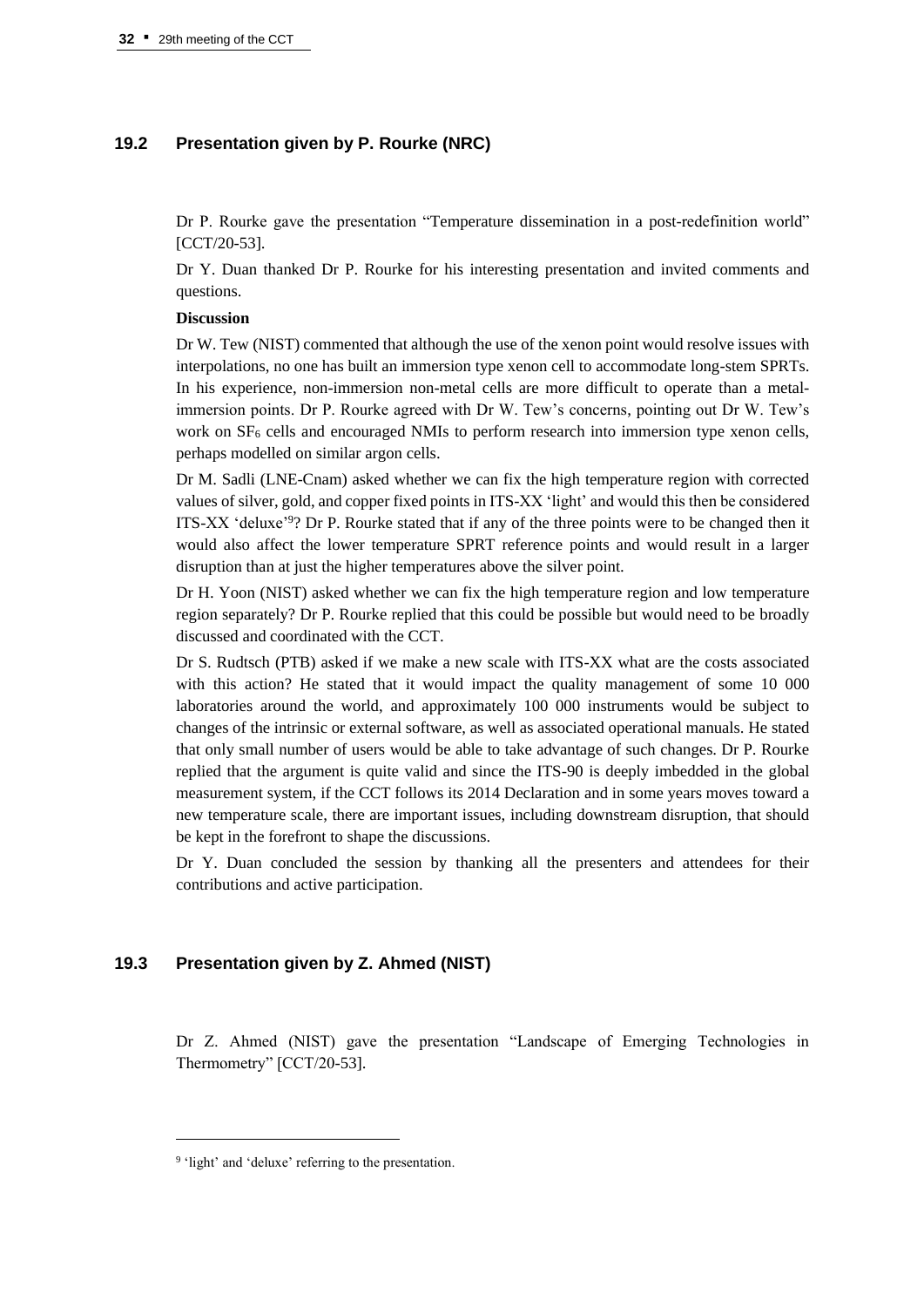Dr Y. Duan thanked Dr Z. Ahmed for his interesting presentation and invited for comments and questions.

#### **Discussion**

Dr M Sadli (LNE-LCM/Cnam) asked for a prevision about the timescale by which it can be expected that any of the sensors presented in the talk will start performing as platinum resistance thermometers (PRTs) and in this case, when they will become available to end-users.

Dr Z. Ahmed responded by making a distinction between technologies like fibre optics-based, which are already available to end-users, with effort made to simplify detection technology, and more sophisticated on-chip sensors, which are currently being developed to cover a wide temperature range.

Dr M. Sadli (LNE-LCM/Cnam) asked about the performance of these new sensors, specifically if and when they will perform as well as PRTs in terms of their characteristic uncertainty, especially those based on Si technology; there is evidence that they will have very small uncertainties, comparable to PRTs.

Dr P. Rourke asked about the issues which might affect sensors which are not only sensitive to temperature but, for instance, also to strain or pressure, especially when they are embedded in a single measuring infrastructure, which might not be able to distinguish between the signal induced by the variation of each of those parameters.

Dr Z. Ahmed responded that the design of the sensors can be optimized to be mostly sensitive to only one parameter at a time, and more widely, there are types of filtering techniques which can be applied to analyze data from a large array of deployed sensors. This will enable them to account and distinguish the stimulus induced on the sensor by the variation of different parameters.

Dr Y. Duan asked to Dr Ahmed to indicate, among the several types of sensors and technologies which he illustrated, what are the most mature from a practical point of view.

Dr Z. Ahmed responded that probably Doppler broadening thermometry on a chip is the most promising because of the advanced implementation of fibre coupling to vapor cells, which may lead to commercial products on a two-to-five-year timescale.

Dr Y. Duan thanked Dr Z. Ahmed again, he thanked all the participants and closed the session.

## **19.4 Presentation given by G. Machin (NPL)**

Dr G Machin presented "Realizing the redefined kelvin – a EURAMET perspective" [CCT/20- 73].

Dr Y. Duan thanked Dr G. Machin for his interesting presentation and invited comments and questions.

#### **Discussion**

Dr F. Sparasci (LNE-LCM/Cnam) highlighted the part on "improvement of the ITS-90 to extend its lifetime" in Dr G. Machin's talk, and pointed out that such an approach could be included in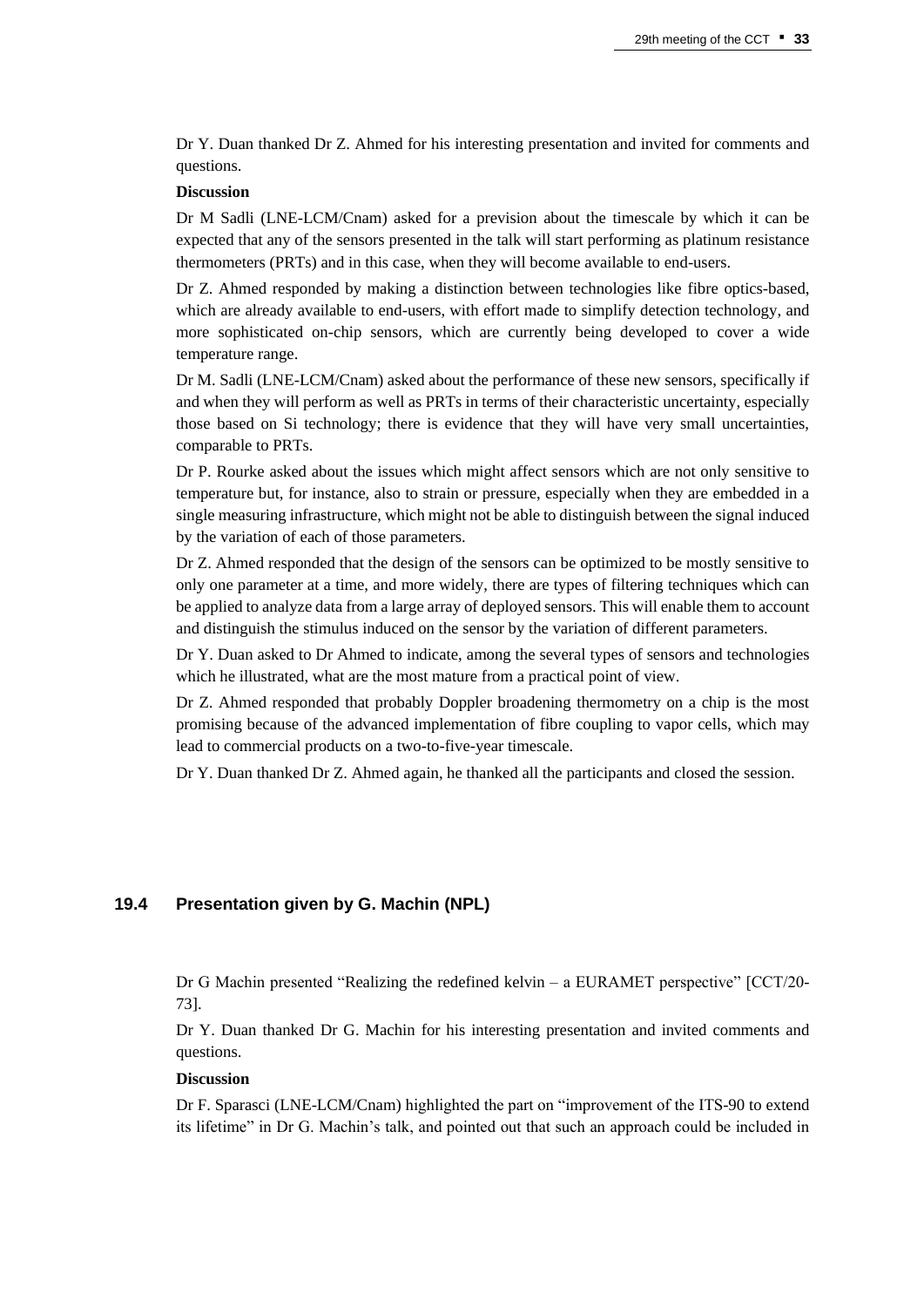the CCT recommendation. Dr G. Machin responded that he and Dr C. Gaiser (PTB) together will find a way to add this point to the draft CCT recommendation.

Dr M. Heinonen (MIKES) commented that even primary realizations still need to demonstrate the traceability of the measurement.

Dr H. Yoon pointed out the wording of "life extension" of the ITS-90, suggesting more positive wording could be used. He highlighted that there are existing commercial systems, especially in the low temperature range, in which primary thermometry such as noise thermometry is incorporated, and thus no additional calibration is required. Dr M. Heinonen responded that the traceability requires demonstration of correct uncertainty assessment and the level of uncertainty concerned matters.

Dr C. Gaiser commented on the magnetic field flux thermometer, which is already used as a relative primary thermometer. It was noted that PTB is working on an absolute primary thermometer using the same technique. He commented that they have traceability in both cases.

## **19.5 Presentation given by Andrea Peruzzi (NRC)**

Dr A. Peruzzi (NRC) presented "Time evolution of the thermodynamic temperature scale" [CCT/20-56], a reflection on the historical development of the concept of temperature and its measurement scales.

Dr Y. Duan thanked Dr A. Peruzzi for having reminded CCT colleagues about the evolution of temperature scales and thermodynamic temperature measurement. He invited questions and comments.

## **Discussion**

Dr H. Yoon (NIST) referred to the history. He observed that it is difficult to predict the future but, nevertheless, asked Dr A. Peruzzi what he believed would happen to the temperature scale.

Dr A. Peruzzi agreed that predicting the future is difficult, and that is why he had deliberately avoided this subject in his presentation. He referred to the excellent presentations given at earlier sessions by his CCT colleagues. However, Dr A. Peruzzi shared his own opinion, that the ITS-90 or another International Temperature Scale (depending on what the CCT will decide to do) will still be used for decades in the middle temperature range. He expected that thermodynamic temperature measurement will become increasingly practical, but he does not expect this to happen in the short term. Therefore, he believes it will take decades, not just a few years, for direct dissemination of thermodynamic temperature to completely replace defined scales.

Dr G. Machin (NPL) thanked Dr A. Peruzzi for his talk which he enjoyed. He commented about Thomson's 1854 formulation, that Thomson was almost immediately forced to abandon the Carnot approach used for his earlier proposal of 1848 because it did not conserve energy. By discussions with Joule, Thomson realized that he had to conserve energy to make it work, and this led to his final proposal of 1854.

Dr A. Peruzzi agreed that at the start Thomson was driven by the Carnot theory until 1848, when he began to become influenced by Joule. Dr A. Peruzzi realized that Thomson walked a twisted path to reach his final formulation for thermodynamic temperature and expressed that he had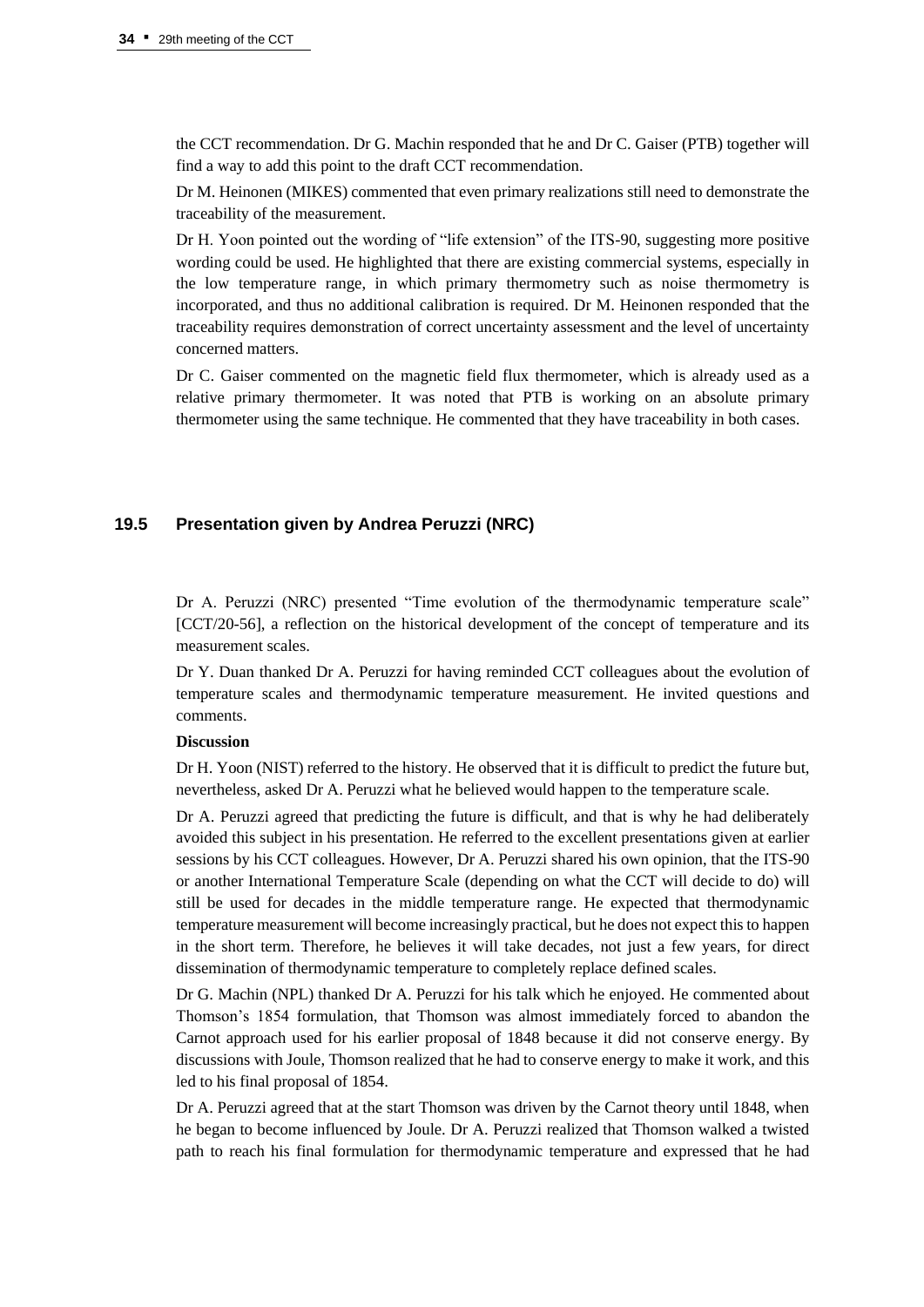enjoyed reading the original works by Thomson. He also mentioned a recent discussion on the topic with Dr R. White (MSL).

Dr A. Merlone (INRIM) thanked Dr A. Peruzzi and desired that the recording would be made available afterwards. He asked if Dr A. Peruzzi believed that temperature really exists.

Dr A. Peruzzi does, and referred to the mathematical theory that he had displayed earlier in his talk.

Dr A. Merlone explained that his original provocation was not on the term "temperature" but rather on the term "belief." He compared with length as a proportion of space and mass as an amount of material, but for temperature it is more abstract and harder for people to understand the link between high-level science and practical applications. He recalled his earlier point about the lack of a definition of air temperature (cf. Section 17.2 above) and noted that every time we measure temperature, we actually measure something else.

Dr A. Peruzzi commented that you do not measure temperature directly, but you always measure something else that is related to temperature.

Dr D. Zvizdic (DZM/FSB-LPM) said that Thomson was the first person to define an absolute zero and that the definition appears paradoxical at first glance: he said it is the temperature of the reservoir to which an ideal Carnot process cannot deliver any heat. Dr D. Zvizdic explained that Thomson reasoned that the next highest reservoir had so little energy that it would all be converted to mechanical work by the ideal Carnot process, leaving no heat or energy to pass to the reservoir at absolute zero, and that Thomson importantly concluded that absolute zero can never be reached because of that.

Dr Z. Ahmed (NIST) thanked Dr A. Peruzzi for the wonderful talk. He wondered how temperature can be defined at a nano-scale, reaching an increasingly finer structure.

Dr A. Peruzzi considered that when reaching ultra-low temperatures, you have to distinguish between the temperatures of each part – for example, the temperature of the electrons, the temperature of the nucleus, the temperature of the phonons – and temperature is no longer a microscopic quantity. It then becomes difficult to say which one is the "real" temperature.

Dr Y. Duan assured that the talks will be made available on the CCT webpages.

#### **20 Next CCT meeting**

Dr Y. Duan announced that the CCT meetings, as well as the WG and TG meetings, will continue online until the pandemic situation has improved world-wide. WGs and TGs may meet when necessary and will receive meeting arrangement support from the BIPM.

He proposed to the CCT that the 30th meeting of the CCT will be organized as two online sessions in the beginning of 2022, in order to be able to report the most up to date progress to the 27th meeting of the CGPM in late 2022. Exact dates will be communicated later. The Strategic Planning WG will also meet on that occasion. There may be the possibility for a "cyber" visit to some laboratories.

Dr A. Merlone (INRIM) asked if the opportunity for hybrid meetings could be considered in the post-pandemic future, *i.e.* people who are available for travel would be on site at the BIPM, and others may join online.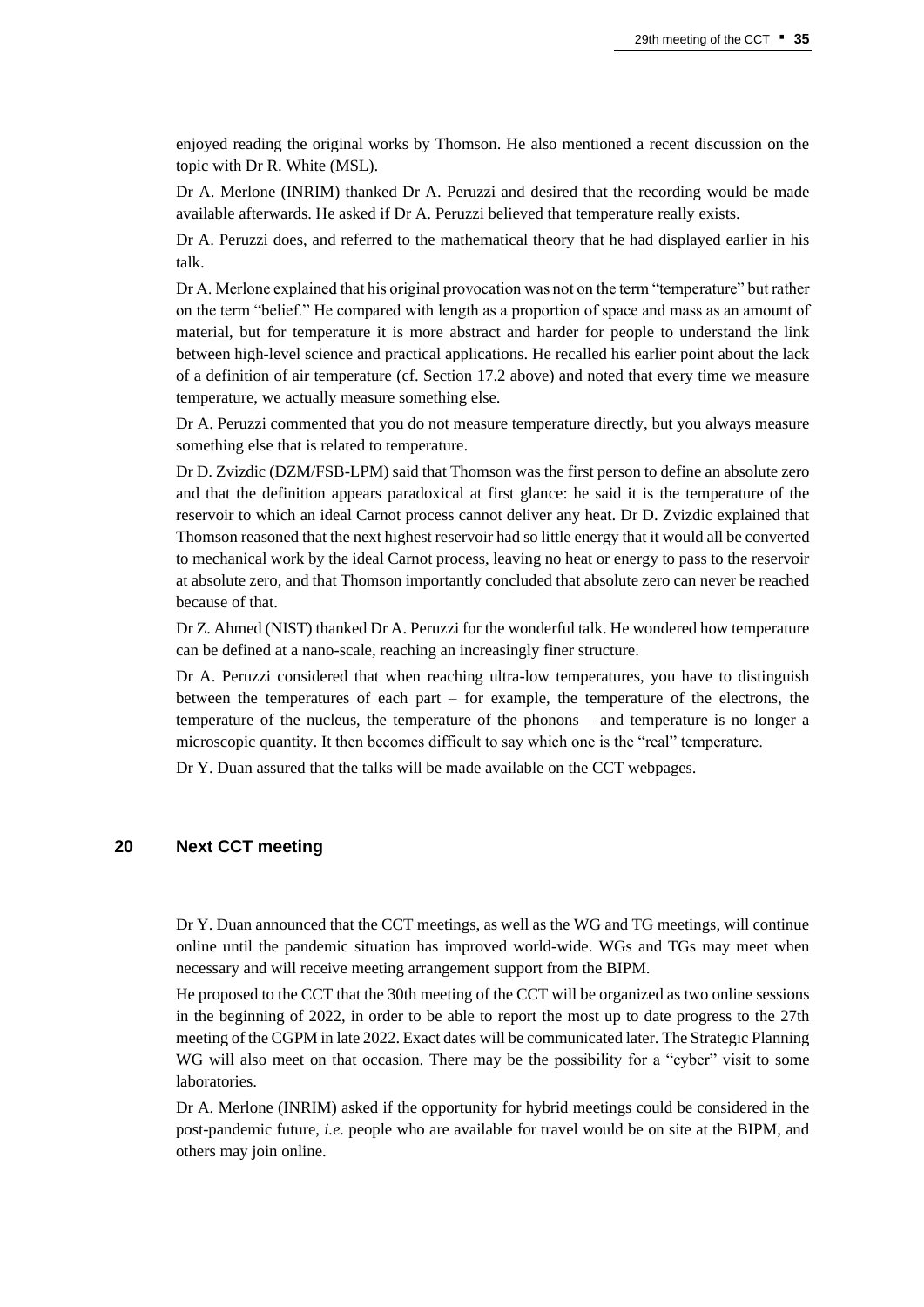Dr M. Milton thanked Dr A. Merlone for this question. He said that the CIPM, and the CIPM President in particular, are considering this idea, but need to be careful on how meeting participation might be affected. It is not desirable, for example, to have meetings where only members from Europe are on site in Paris, while all others from the rest of the world are relegated to participating online. Nevertheless, the CIPM are considering these topics and doing their best to progress the issue.

Dr Y. Duan said that his term as a CIPM member will end in 2022 and he would like to meet in person before his term ends, where a hybrid meeting might allow colleagues to meet face to face. However, this is presently unlikely due to the ongoing pandemic.

## **21 Closure of the 29th meeting of the CCT**

Dr Y. Duan thanked Dr R. White (MSL) for his work and constructive contribution over the years. The CCT delegates and experts joined the CCT President in applause.

Dr Y. Duan thanked Dr S. Rudtsch (PTB), Dr H. Yoon (NIST), Dr R. Gavioso (INRIM), Dr I. Yang (KRISS) and Dr P. Rourke (NRC) for their role as *Rapporteur* at the five sessions.

Dr Y. Duan thanked the invited speakers of the five sessions for their interesting talks. He thanked Dr S. Picard for her excellent support of the CCT, its WGs and its TGs, and the organization of the many meetings.

Dr Y. Duan finally thanked the CCT participants for having contributed to making the 29th Meeting of the CCT successful, and declared the meeting closed.

He said that the Chinese New Year will soon start, which is the year of the  $\alpha$  – a strong year. He wished all participants and the world an end of the pandemic crisis to allow in-person meetings again soon. Dr Y. Duan wished a successful and happy new year to all.

## **22 Actions and Decisions**

## **22.1 Actions**

The following actions are to be undertaken:

## **Actions**

| CCT29/A1. | NIST to send the Final Draft A report of the CCT-K9 to participants by 1<br>December 2020. (Action completed on 17 February 2021.) |
|-----------|------------------------------------------------------------------------------------------------------------------------------------|
| CCT29/A2. | The pilot institutes of CCT-K1.1 (NIST) and CCT-S3 (NMIJ AIST) are<br>invited to inform the CCT on the timeline for completion.    |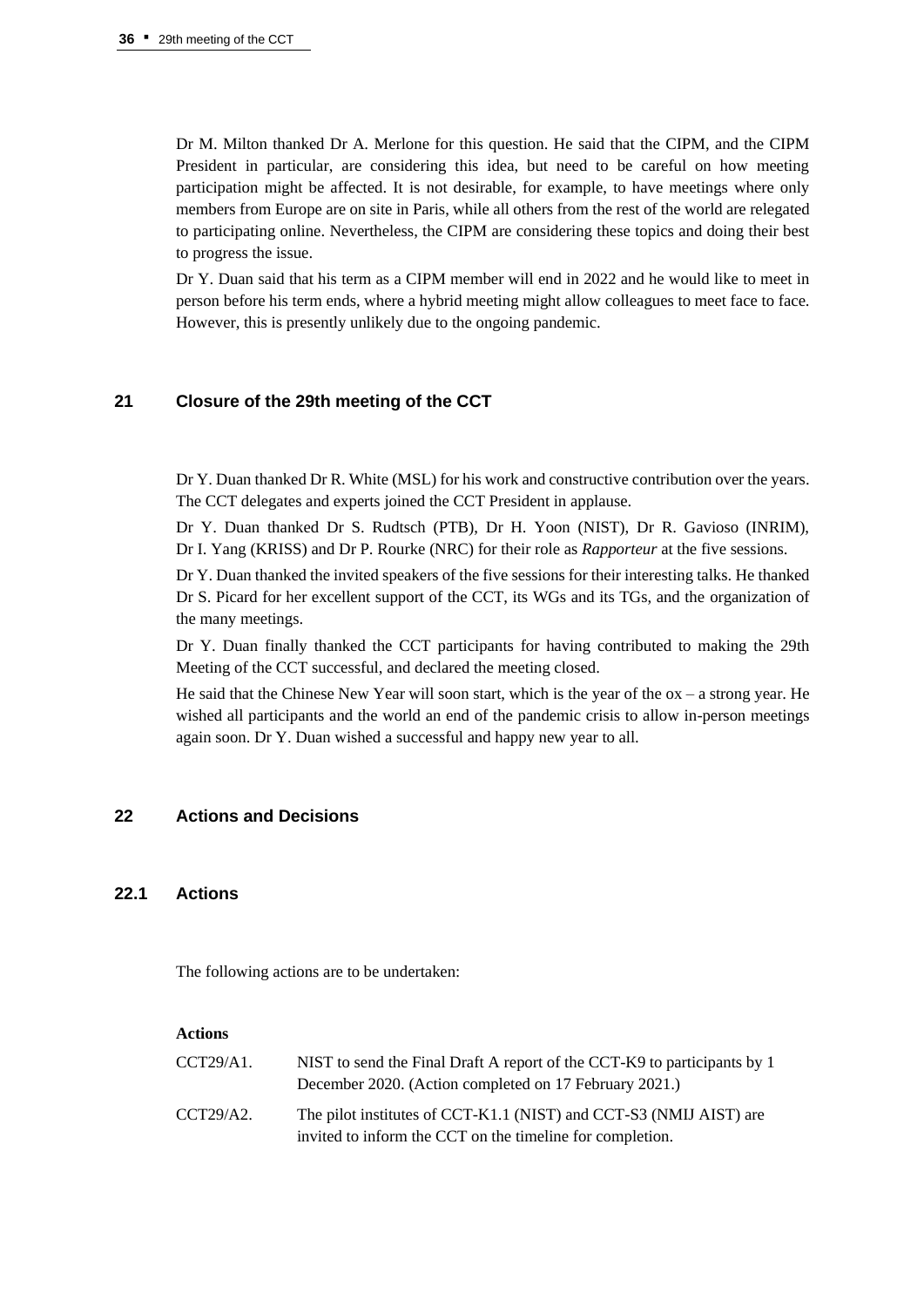- CCT29/A3. WG-CTh and Task Group for Sealed Metal Freezing Point Cells<sup>10</sup> to update the appendix on SMFPC in the Guide to the ITS-90 to include considerations on uncertainty assessment using worst case deviation using SMFPCs.
- CCT29/A4. WG-CMC to consider revising the relevant CMC review protocols to consider new information and outcome of the discussion on the realization of ITS-90 using SMFPCs.

## **Decisions**

| CCT29/D1.        | The recommendation CCT T 1 of 2021 was approved by the CCT.                                                                                                                                            |
|------------------|--------------------------------------------------------------------------------------------------------------------------------------------------------------------------------------------------------|
| CCT29/D2.        | The Service 2.2.2, presently expressed as "Calibration of industrial platinum<br>resistance thermometers (IPRTs)", to become "Calibration of platinum<br>resistance thermometers (PRTs) by comparison" |
| CCT29/D3.        | To dissolve the TG-GoTh.                                                                                                                                                                               |
| CCT29/D4.        | To create smaller author groups in form of TGs for guidance on secondary<br>thermometry, coordinated by Dr J. Pearce (NPL).                                                                            |
| CCT29/D5.        | To create a new Task Group for air temperature measurements, linked to the<br>WG-Env.                                                                                                                  |
| CCT29/D6.        | To carry out a repeat of CCT-K6.                                                                                                                                                                       |
| CCT29/D7.        | The revised terms of reference of WG-NCTh were approved by the CCT.                                                                                                                                    |
| <b>CCT29/D8.</b> | To renew a cycle for TG-CTh-ET.                                                                                                                                                                        |
| CCT29/D9.        | The revised tasks of TG-CTh-ET were approved by the CCT.                                                                                                                                               |
| CCT29/D10.       | Dr M. Akoshima (NMIJ AIST) to become member of the Working Group for<br>Key Comparisons.                                                                                                               |
| CCT29/D11.       | The "Guidelines of CCT comparisons" were approved by the CCT.                                                                                                                                          |
|                  |                                                                                                                                                                                                        |

*Dr S. Rudtsch, Dr H. Yoon, Dr R. Gavioso, Dr I. Yang and Dr P. Rourke Rapporteurs March 2021*

<sup>&</sup>lt;sup>10</sup> To become active again.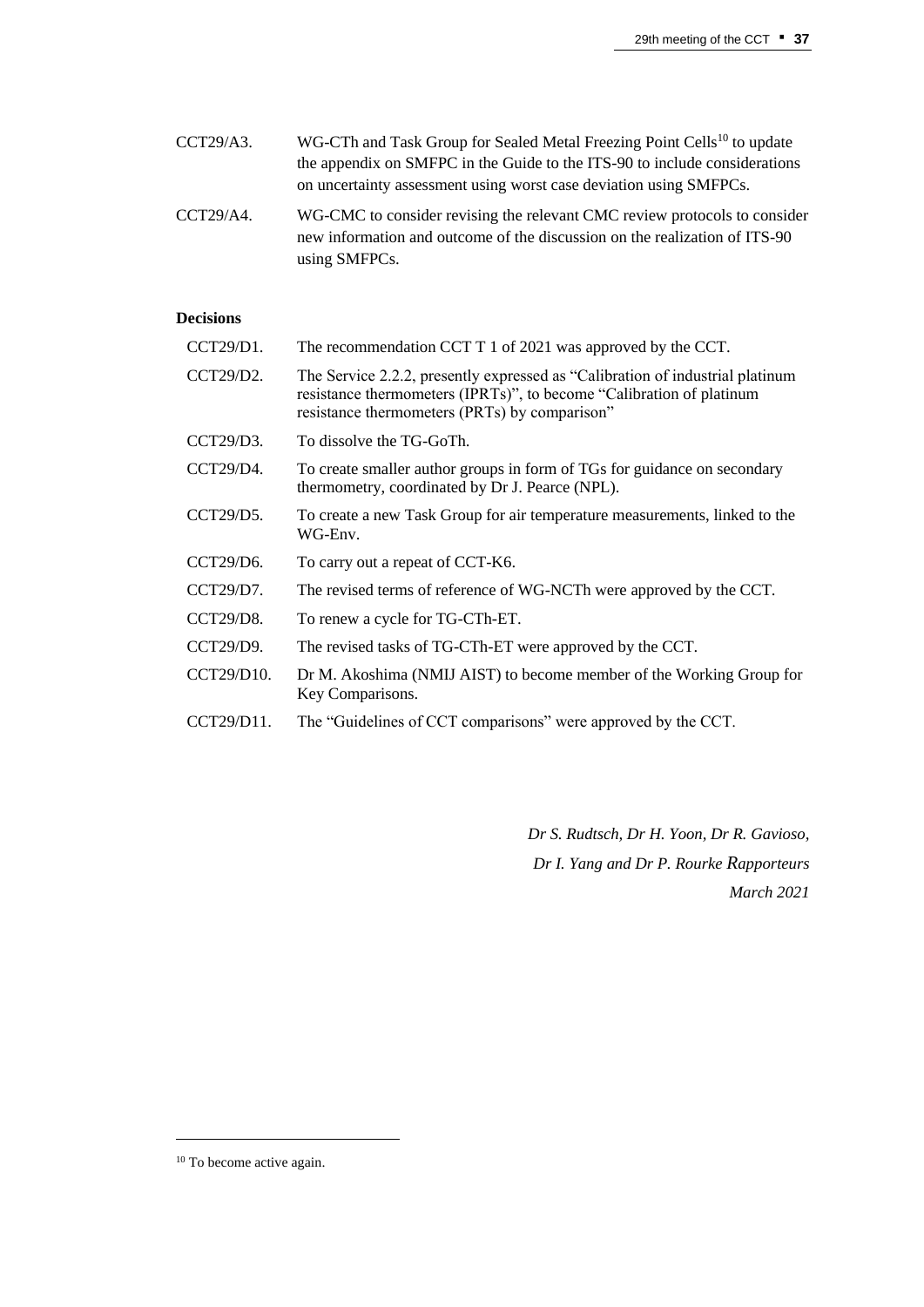# **RECOMMENDATION OF THE CONSULTATIVE COMMITTEE FOR THERMOMETRY SUBMITTED TO THE INTERNATIONAL COMMITTEE FOR WEIGHTS AND MEASURES RECOMMENDATION T 1 (2021)**

## **Requirement for new determinations of thermodynamic temperature above 400 K**

The Consultative Committee for Thermometry (CCT), at its 29th meeting in 2020/2021,

#### *recalling*

• the CCT Declaration on the 27th meeting in 2014 "Requirement for new determinations of thermodynamic temperature",

• the CCT Recommendation to the CIPM in 2017 "For a new definition of the kelvin in 2018", CCT T 2 (2017);

#### *welcoming*

• the Resolution 1 of the 26th meeting of the CGPM (2018) "On the revision of the International System of Units (SI)", which now links the unit of temperature to the Boltzmann constant;

#### *considering*

• the discussions held at the 27th, and 28th meetings of the CCT in 2014 and 2017,

• that experimental progress has allowed the development of a *Mise en Pratique* for the realization of the kelvin (*MeP*-K), which has been extended to cover direct measurement of thermodynamic temperature, *T*, after the redefinition of the kelvin;

#### *noting that*

• Resolution 1 of the 26th meeting of the CGPM (2018) stated "that Member State NMIs take full advantage of the opportunities for the realization and dissemination of thermodynamic temperature afforded by the kelvin redefinition and the *MeP*-K",

• in the last years, primary thermometry by acoustic gas thermometry, dielectric-constant gas thermometry, and refractive-index gas thermometry have yielded low uncertainty thermodynamictemperature data and so improved considerably the knowledge on  $T - T_{90}$  below 400 K ( $T_{90}$  is the temperature according to the International Temperature Scale of 1990, ITS-90),

• above 400 K, there is a dearth of new accurate measurements of thermodynamic temperature, which are urgently required,

• primary thermometry approaches to facilitate implementation of the *MeP*-K by thermodynamic thermometry and to evaluate  $T - T_{90}$  in this important temperature region need significant further development;